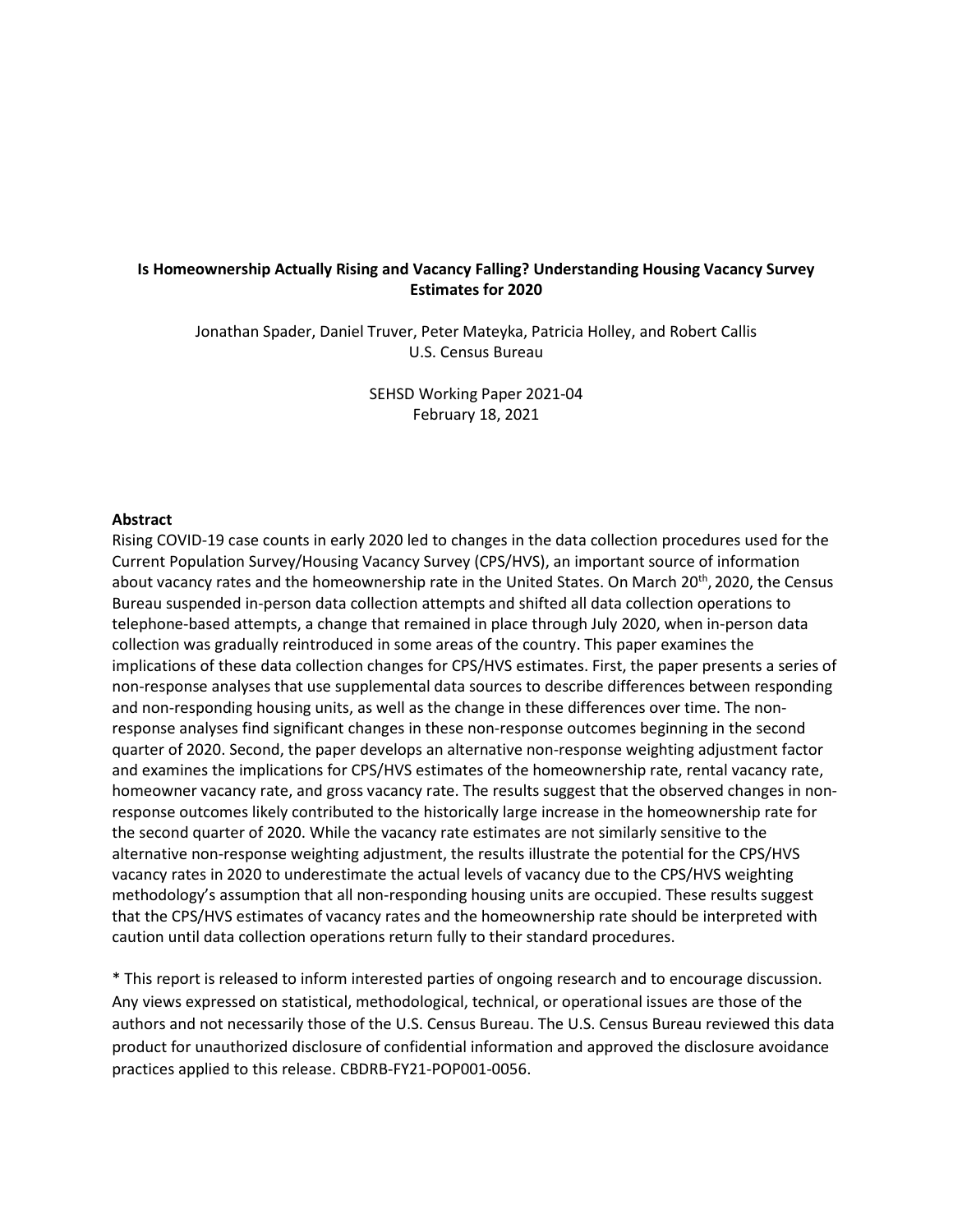### **Introduction**

In response to rising COVID-19 case counts in the United States, the Census Bureau on March 20<sup>th</sup>, 2020, suspended in-person interview attempts for its ongoing surveys, including the Current Population Survey's Housing Vacancy Survey supplement (CPS/HVS). This paper examines the implications of this change in data collection procedures for the CPS/HVS estimates, which include closely watched measures of the rental vacancy rate, the homeowner vacancy rate, and the homeownership rate.<sup>[1](#page-1-0)</sup>

In-person interview attempts—termed 'personal visits'—are the primary mode of data collection for CPS/HVS, which relies on these visits to accurately identify vacant and non-residential properties as well as to complete household interviews. Following the suspension of personal visits, CPS/HVS interviewers made extensive efforts to replace personal visits with telephone-based contact attempts. Despite these efforts, the CPS/HVS response rate declined from 83 percent on average in 2019 to 79 percent in the first quarter of 2020 and 67 percent in the second quarter of 2020.

These decreases in the response rate raise questions about the extent to which the changing patterns of non-response were randomly distributed across sample housing units or concentrated among specific types of households or housing units. Decreases in the response rate do not necessarily reduce the accuracy of survey estimates if the changes in non-response are random or otherwise independent of the variables used to produce estimates. However, the response rate decreases may affect the CPS/HVS estimates to the extent that the suspension of personal visits reduced the response rates of some groups more than others—e.g., vacant versus occupied units, rental versus homeowner units, etc.

Assessing these patterns of non-response is therefore necessary to understand the extent to which the CPS/HVS estimates may be affected by the changes in data collection procedures. For example, the CPS/HVS estimate of the homeownership rate in the second quarter of 2020 is 67.9 percent, compared to the estimate of 65.3 percent in the first quarter of 2020. The difference between quarters of 2.6 percentage points marks the largest quarter-to-quarter change in the homeownership rate in the CPS/HVS historical series dating back to 1964. [2](#page-1-1) Because the changes in data collection procedures affected the response rates in the first and second quarters of 2020, it is unclear to what extent this increase may be due to the data collection changes rather than the actual changes in homeownership that occurred during the initial months of the pandemic.

This paper pursues two research objectives in the attempt to better understand the potential impacts of the changes in data collection procedures on the CPS/HVS estimates. First, the paper conducts a series of non-response analyses that describe the differences between responding and non-responding housing units and examines changes in these non-response patterns over time. These analyses document the extent to which non-response was nonrandom in 2019 prior to the onset of the coronavirus pandemic and the changes in data collection procedures. They then describe the size and

<span id="page-1-0"></span> $1$  The rental vacancy rate and homeowner vacancy rate are produced from the data collected by the Housing Vacancy Survey supplement, whereas the homeownership rate is produced from the occupied units in the Current Population Survey. For ease of notation, this paper uses the CPS/HVS label to refer to the combined set of vacancy rate and homeownership rate estimates. Additional information about the quarterly CPS/HVS estimates is available at[: https://www.census.gov/housing/hvs/index.html](https://www.census.gov/housing/hvs/index.html)

<span id="page-1-1"></span><sup>&</sup>lt;sup>2</sup> U.S. Census Bureau. Housing Vacancies and Homeownership (CPS/HVS). Table 14. Homeownership Rates for the U.S. and Regions: 1964 to Present." Published October 27<sup>th</sup>, 2020.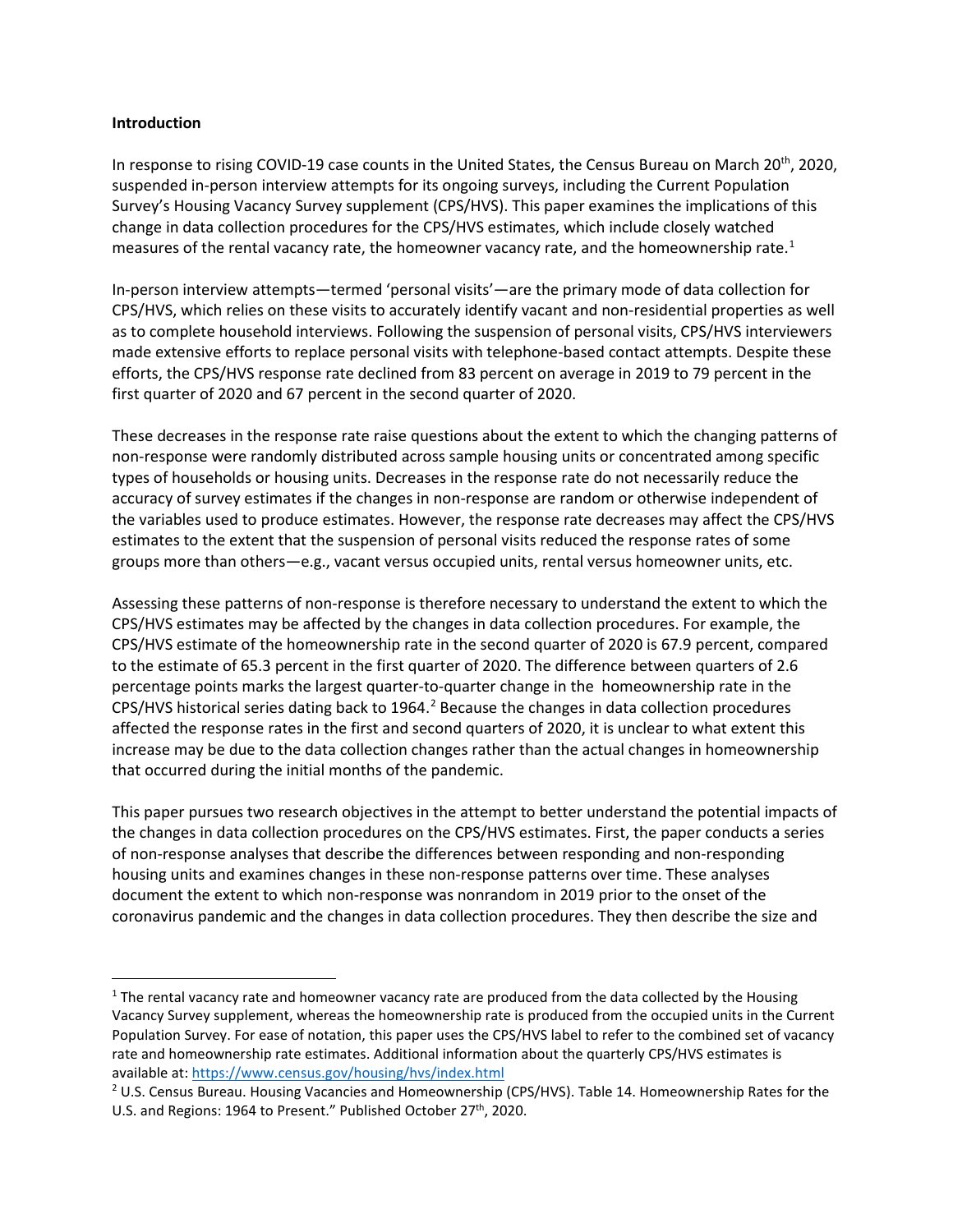nature of the changes in non-response patterns that appeared in 2020, showing significant changes in non-response patterns in the first three quarters of 2020.<sup>[3](#page-2-0)</sup>

Second, the paper develops a non-response weighting adjustment factor and examines the implications of its use for the CPS/HVS estimates of the homeownership rate, rental vacancy rate, homeowner vacancy rate, and gross vacancy rate. The analyses use a propensity-score-based approach to develop a non-response weighting adjustment factor and apply it to the CPS/HVS weights. The results suggest that the observed changes in sample composition may have contributed to the historically large increase in the homeownership rate estimate for the second quarter of 2020. In contrast, the vacancy rates are not significantly affected by the use of the non-response adjustment factor; however, the results describe the potential for the vacancy rate estimates to underestimate the actual levels of vacancy in 2020 due to the CPS/HVS weighting methodology's assumption that all non-responding housing units are occupied.

# **Changes to HVS Data Collection Procedures**

In response to rising numbers of COVID-19 cases in the United States, the Census Bureau suspended personal visits for the CPS/HVS on March 20<sup>th</sup>, 2020. The suspension of personal visits continued in all areas of the United States for the CPS/HVS data collection periods in April, May, June, and July 2020. Beginning in August, personal visits began to be reintroduced in a subset of localities, with ongoing review and updates each month in response to local conditions. During this period, the Census Bureau continued to collect the CPS/HVS by telephone, making efforts to collect telephone interviews for all sample units including vacant units and ineligible units.

The standard CPS/HVS data collection procedures use personal visits as the primary mode of data collection but allow telephone interviews when certain conditions are met. The CPS/HVS sample design is a rotating panel that collects data on sample housing units for eight separate months. Once selected, a housing unit is in the sample for four consecutive months, out for eight months, and then in the sample for four months. Under the standard CPS/HVS data collection procedures, the first and fifth interviews are required to be collected through personal visits. In other months, a telephone interview can be completed with HVS-eligible sample housing units if the unit was HVS-eligible in the previous month, the unit is located geographically distant from the interviewer's home and other remaining interviews, and the name and telephone number of a reliable respondent is available and a telephone interview is acceptable to that person.<sup>[4](#page-2-1)</sup>

The suspension of in-person interviews during the first quarter of 2020 meant that telephone contact attempts replaced in-person interview attempts for all housing units in the sample, regardless of their month in sample. These telephone contacts relied on phone numbers identified through multiple sources. For housing units with a completed interview in a previous month, interviewers attempted to contact the occupant or knowledgeable proxy interviewed during the previous month. Additionally, interviewers were encouraged to the use the resources available to them to identify contact information for sample housing units and/or knowledgeable proxy respondents. These resources included internal resources such as purchased third-party telephone lookup databases, as well as public records databases such as tax assessor records. Interviewers could also use online searches to identify leasing

<span id="page-2-0"></span> $3$  Use of the term statistically significant in the text of this paper indicates that a finding is significant at the 90 percent level or higher. All tables report significance at the 90, 95 and 99 percent levels.

<span id="page-2-1"></span><sup>4</sup> For additional information, see the Current Population Survey Interviewing Manual (2015):

https://www.census.gov/housing/hvs/methodology/CPS\_Manual\_April2015.pdf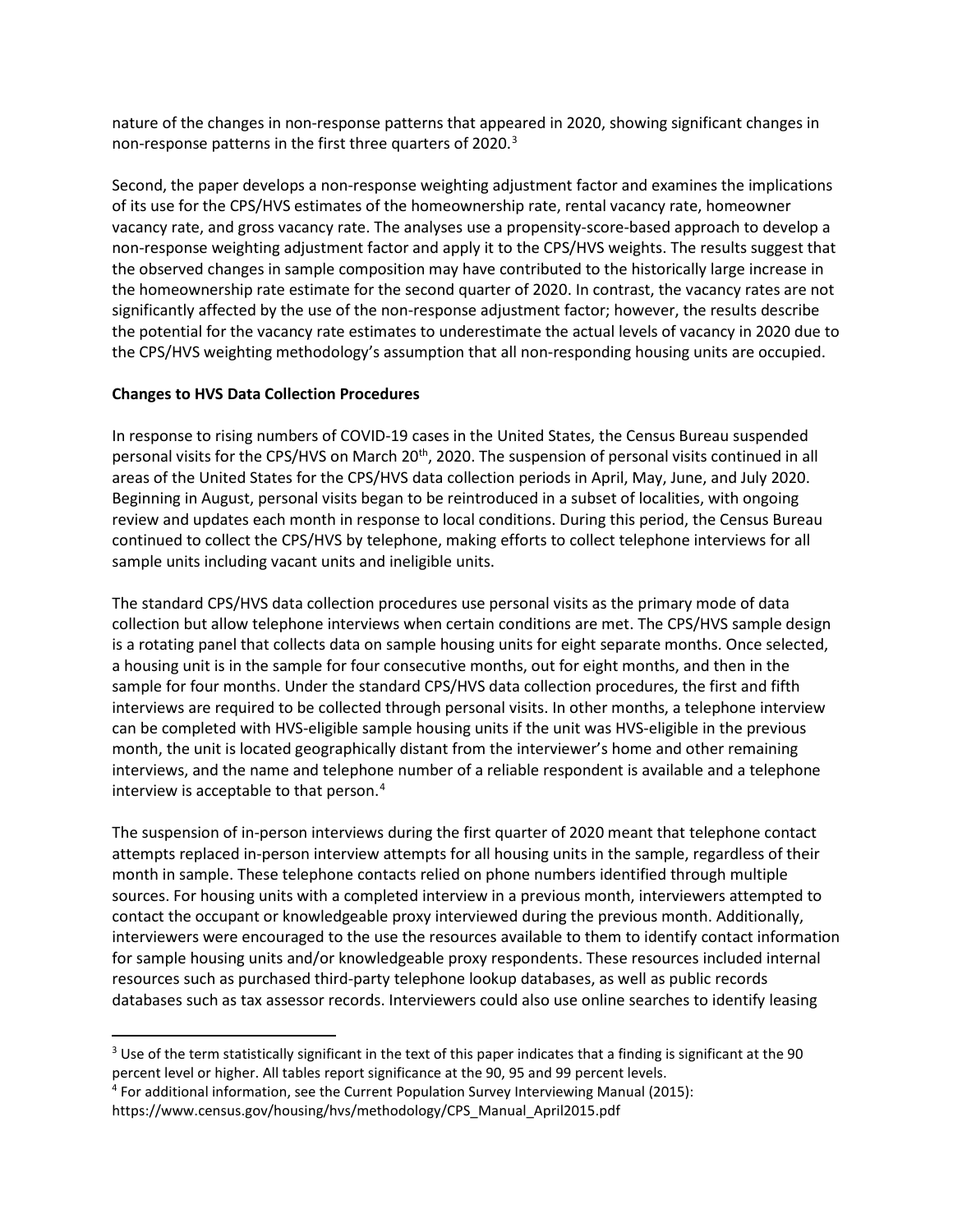offices or telephone contacts with knowledgeable local sources such as real estate agents, neighbors, and postal workers who might be able to identify vacant units, provide contact information for the property owner, or complete a proxy interview.

In each month, CPS/HVS data collection generally begins at the start of the week containing the 19th and closes out early the following week. The suspension of personal visits on March 20<sup>th</sup>, 2020 occurred on the Friday during the week of data collection. While interviewers were able to make at least one personal visit attempt to most sample units prior to the suspension of personal visits, the suspension of personal visits occurred prior to the completion of data collection activities for March 2020—and therefore prior to the completion of data collection for the first quarter 2020.

While interviewers made extensive efforts to complete data collection using telephone-based contact attempts, response rates declined following the suspension of personal visits. Response rates declined from 83 percent in February 2020 to 73 percent in March, 70 percent in April, 67 percent in May, 65 percent in June, and 66 percent in July. They then rebounded to 69 percent in August as personal visits were reintroduced in some areas and to 79 percent in September as personal visits were allowed in all areas. For comparison, the monthly response rates in 2019 ranged between 80 percent and 84 percent across months. [5](#page-3-0)

Table 1 displays the share of sample housing units recorded as Type A non-responses in each quarter of the analysis period. Using CPS/HVS terminology, Type A non-responses include housing units that are eligible for an occupied interview but for which no data is collected (e.g., refusals). The Type A shares in Table 1 show the ratio of these Type A non-responses to the full sample of housing units, which additionally includes completed interviews of occupied units, HVS-eligible Type B vacant units, other Type B units, and Type C ineligible units.<sup>[6](#page-3-1)</sup> For example, the figures in the top row of Table 1 indicate that the share of sample housing units recorded as Type A non-responses increased from approximately 14- 15 percent of sample housing units in each quarter of 2019 to 28 percent in the second quarter of 2020.

The remaining rows of Table 1 show the share of Type A non-responses across month-in-sample (MIS) groups. These patterns show that the highest non-response rate appears in the second quarter of 2020 for month-in-sample 1, which includes the housing units that are rotating into the sample for the first time and that do not have any stored contact information from interviews in previous months. While higher response rates in the MIS 1 group isn't necessarily problematic for the CPS/HVS estimates, it may raise concerns to the extent that the availability of telephone contact information from previous interview months is correlated with vacancy, tenure, or other estimated outcomes.

### **Implications of Unit Non-Response for Survey-Based Estimates**

The recent changes to CPS/HVS data collection in response to COVID-19 and the resulting drop in response rates have occurred against longer-term trends in survey non-response. Since the 1990s,

<span id="page-3-0"></span><sup>&</sup>lt;sup>5</sup> The CPS/HVS response rates are calculated as the ratio of completed occupied interviews to the total of completed occupied interviews and Type A non-interviews, excluding HVS-eligible Type B vacant units, other Type B units, and Type C ineligibles. The denominator for the response rates therefore differs from the Type A nonresponse rates shown in Table 1, which are calculated with respect to the full set of sample housing units including Type B and Type C units.

<span id="page-3-1"></span> $6$  Additional information about the technical definitions of each of these groups is available in Chapter 3-2 of CPS Technical Paper 77 (U.S. Census Bureau 2019).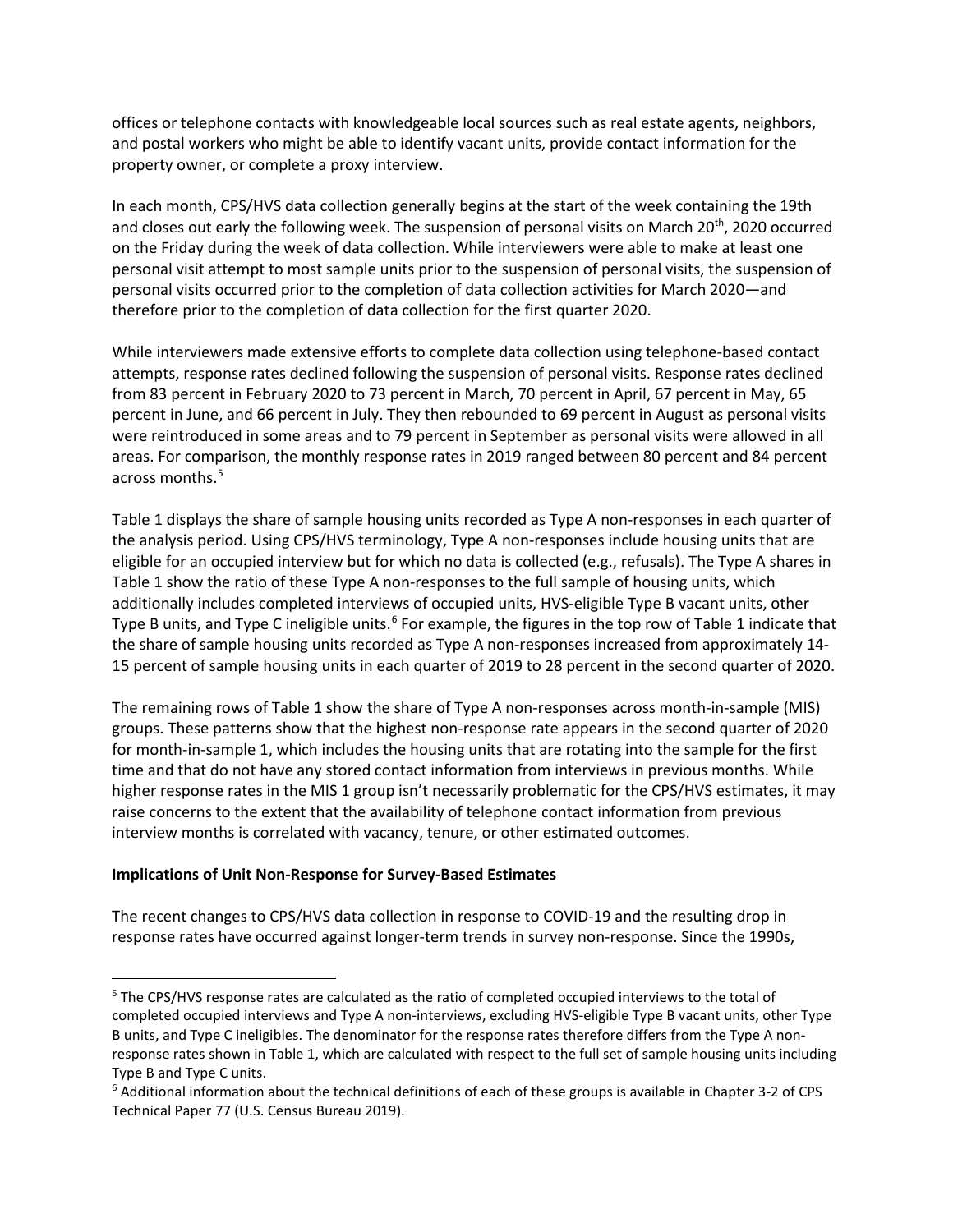survey non-response has increased across almost all household surveys, including large government surveys (Czajka and Beyler 2016). Declines in survey response rates are concerning because the foundation of household surveys rests on probability sampling, in which samples of a target population are drawn from a sampling frame, which includes all of the households that compose the target population (Groves 2006; Brick and Williams 2013). The main assumption of this strategy is that for the sample to be representative of the target population, there must be complete response to all survey measures on the survey instrument. When missing data are present, this introduces the potential for estimates to be biased.

However, non-response alone is not sufficient to create bias in survey estimates. When data are missing at random, meaning the missing data are not correlated with the survey measure of interest, nonresponse does not bias the resulting survey estimate for the survey measure (Groves and Peytcheva 2008). This suggests a weak correlation between non-response rates and survey measure bias where a low response rate does not indicate the presence of bias nor a high response rate the absence of bias. Survey estimate bias may also vary across survey estimates on the same survey more than estimates across different surveys (Groves and Peytcheva 2008; Peytcheva and Groves 2009; Yan and Curtin 2010). Assessing bias is an item-specific process that involves looking at the relationships between the characteristics of respondents and non-respondents, non-response, and each survey measure of interest.

Since survey non-response and concerns over survey bias have received considerable attention in recent years, most surveys employ at least minimal strategies to decrease or correct for potential issues related to non-response. Strategies for assessing and mitigating bias created by non-response vary by the type of missing data at hand. These include unit non-response, item non-response, incomplete coverage of populations, and partial non-response in panel surveys (Groves and Peytcheva 2008). All of these types of missing data are worthwhile subjects of research, but, in this paper, we focus on unit non-response, or when an interviewer is unable to obtain sufficient survey measures for a sample unit.

A common method of combating unit non-response bias is to use post-survey weighting adjustments.<sup>[7](#page-4-0)</sup> These methods use outside information, called auxiliary data, on both respondents and nonrespondents to adjust survey weights to correct for potential bias on survey estimates. Auxiliary data may take the form of data from the sampling frame, administrative records, and survey paradata such as field representative observations (Groves and Peytcheva 2008; Kreuter and Olson 2011).

The two primary methods for creating weighting adjustments for unit non-response are adjustment cell weighting and response propensity weighting. The purpose of each of these strategies is to use auxiliary variables with information on both respondents and non-respondents to predict the probability of response to a survey or for a given survey measure and reduce or eliminate non-response bias. Each of

<span id="page-4-0"></span><sup>&</sup>lt;sup>7</sup>Other strategies to increase survey response rates include follow-up interviews, administering the survey in multiple modes, and prioritizing some cases over others when attempting interview (Fowler 2013; Groves 2006). These strategies are most effective when carefully tailored to balance non-response across sampled units with different characteristics. If a strategy for increasing response rates results in non-random increases in response patterns across some sampled units, this could actually increase bias on survey measures. Because changes to the survey mode for HVS/CPS had to be made quickly, using one of the aforementioned strategies was not an option and this paper necessarily focuses on post-survey weighting adjustments.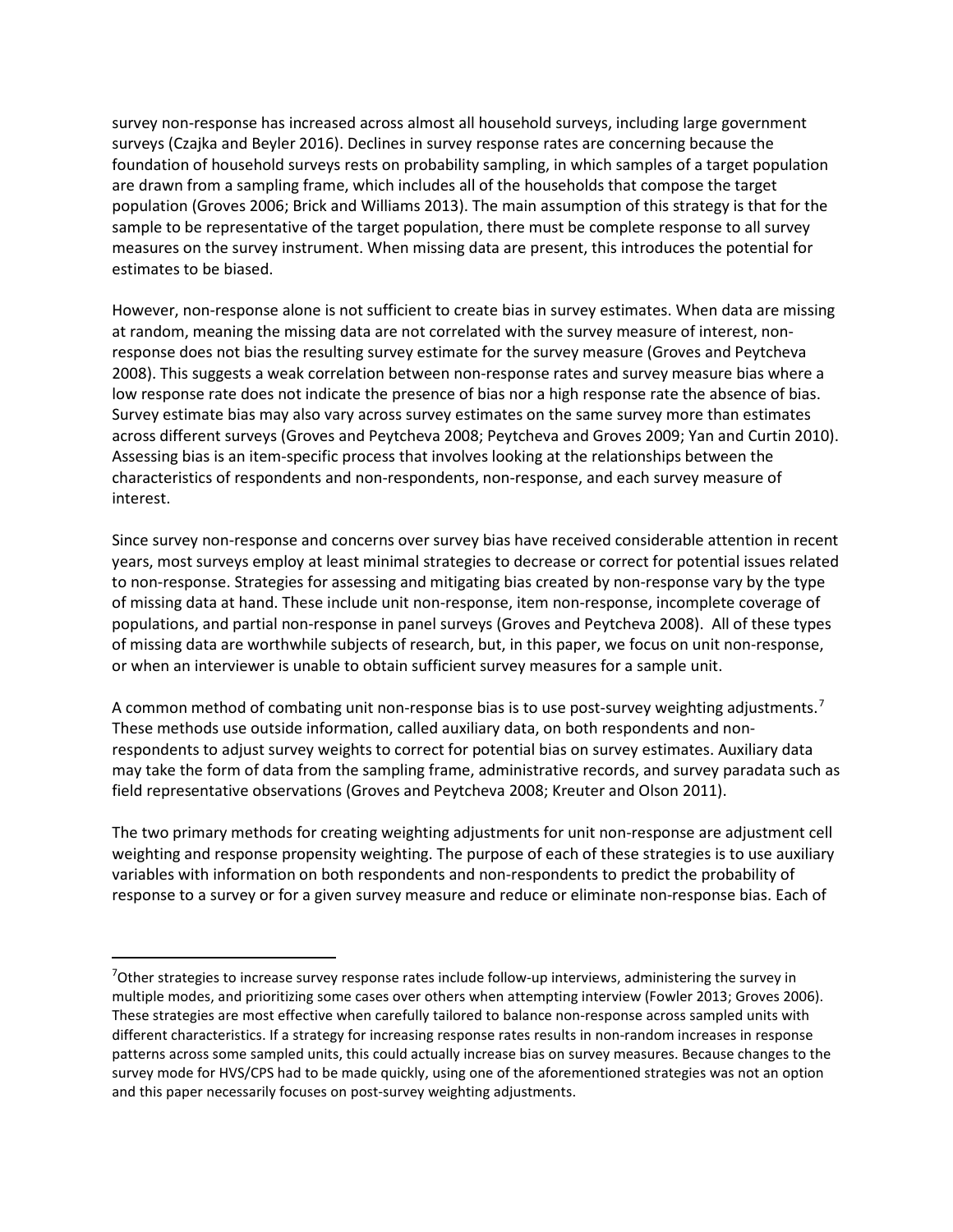these methods has advantages and disadvantages, and the decision of which one to use is dependent on the available auxiliary data and the survey measure of interest.

Adjustment cell weighting involves creating cells by cross-tabulating auxiliary variables of interest for respondents and non-respondents and then calculating the probability of response in the different cells. Because cell weighting is a non-parametric method, it provides some protection against model misspecification, nonlinear estimates, and interactions between variables that may occur in parametric modeling. This is useful especially when dealing with continuous variables (Haziza and Lesage 2016). One disadvantage, depending on the amount of data available, is that some cells in this method may have a limited number of cases, resulting in unstable probabilities. A technique for overcoming this issue is to combine cells with small sample sizes that have similar probabilities. A more sophisticated version of adjustment cell weighting, the chi-square automatic interaction detection (CHAID) algorithm, is used when the number of variables is large. This method merges and collapses the created cells until the data are grouped by similar response probabilities (Chen et. al. 2015).

In response propensity weighting, a series of covariates is used to predict a group receiving or not receiving a treatment using logistic regression (Rosenbaum and Rubin 1983). As this method has been applied to survey non-response, the term "response propensity weighting" was developed to explain how the probability of response, a proxy for response propensity in surveys, is predicted using auxiliary variables that are associated with both non-response and the survey measure of interest. The resulting probabilities are used to adjust survey weights and correct for unit non-response bias. Response propensity weighting is more complicated than the adjustment cell method, but avoids the issues related to small cell sizes and unreliable cell probabilities (Brick 2013; Chen et. al. 2015).

Chen et. al. (2015) describe two limitations of response propensity weighting and offer a potential solution. The first limitation is that response propensity weighting is dependent on correctly specifying the model, as poor model fit will yield biased coefficients. For the second limitation, response propensity weighting sometimes yields very small propensities for small samples, and these groups can then receive very large weights. Chen et. al. (2015) reference the work of Little (1986) on the response propensity stratification method, in which the resulting response propensities are then used to form adjustment cells. Using this method reduces issues with poor model fit and/or small propensities.

An additional criticism of past work using response propensity weighting is that researchers often assume that the propensity to respond is fixed for a sample unit rather than variable across survey conditions—e.g., the number of attempts by interviewers to obtain a response.<sup>[8](#page-5-0)</sup> One proposed way to avoid this issue is to directly model survey conditions by having a vector of predictors include data collection attempts, such as numbers of call attempts, survey mode, incentives, and refusal conversion attempts (Brick 2013; Olsen and Groves 2012; Schouten et. al. 2011). Using data collection measures has proven useful in propensity score modeling experiments aimed at case prioritization for a large government survey (Tolliver et. al. 2019).

Often response propensity weighting and adjustment cell weighting methods are combined with additional techniques to adjust the weights according to known population totals. For example, many government surveys take a two-step approach of using adjustment cell weighting to correct for nonresponse bias combined with raking to calibrate the resulting weights against existing population totals

<span id="page-5-0"></span><sup>&</sup>lt;sup>8</sup> This criticism is just as valid for cell adjustment methods that ignore data collection attempts in estimating response propensities.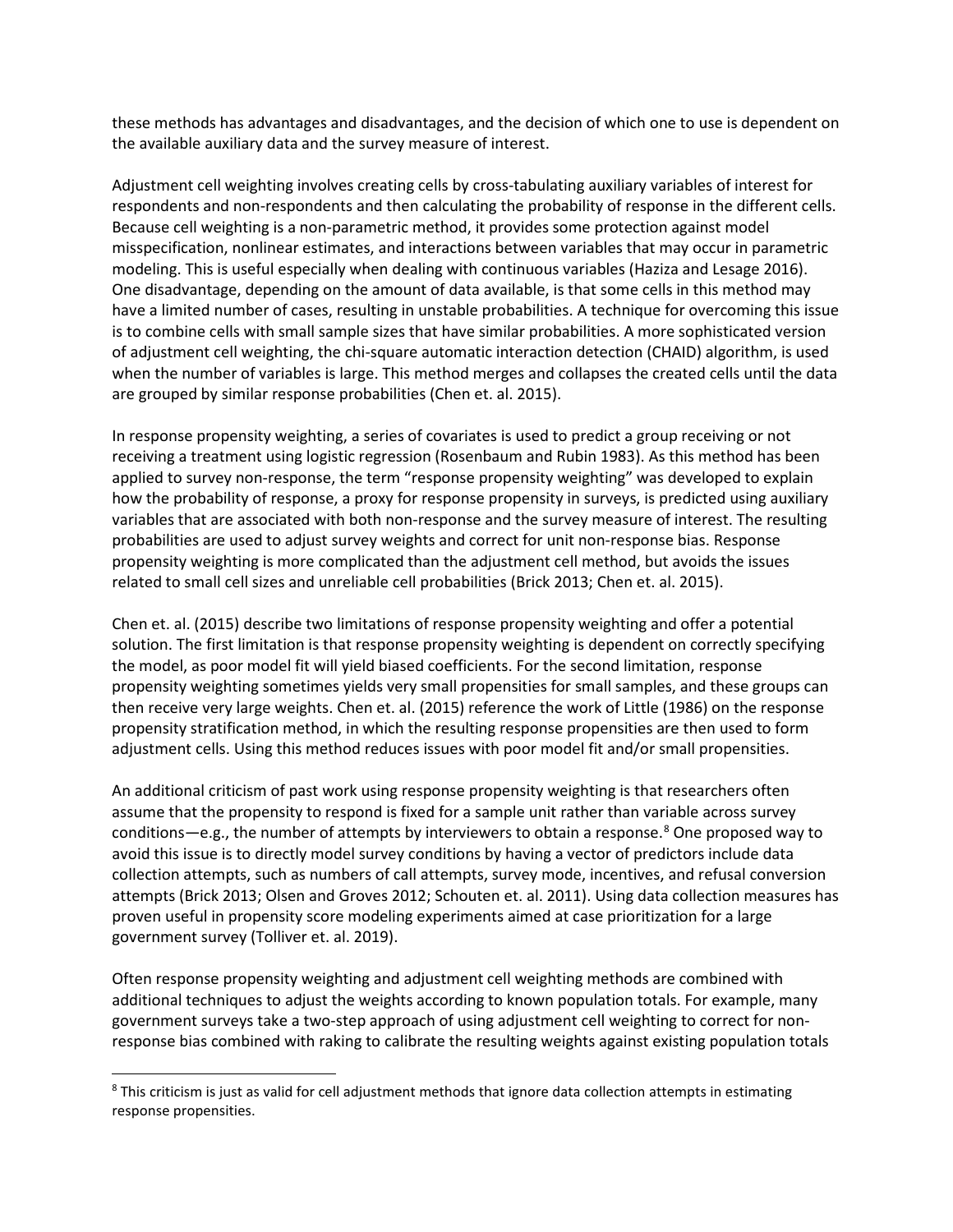(Haziza and Lesage 2016). In these methods, data on respondents and non-respondents are used in combination with independent housing unit and/or population estimates to adjust survey weights to account for potential non-response bias (Bethlehem 2002).

No single weighting adjustment strategy has been demonstrated to be superior to others in reducing non-response bias (Chen et.al. 2015; Brick 2013). What appears to be most important is to have powerful auxiliary variables that predict both non-response and the survey measure of interest and selecting a strategy that best takes advantage of these data. Strategies that limit the amount of auxiliary data that can be incorporated may be less beneficial (Brick 2013). Conversely, the incorporation of supplemental data sources beyond what is available from the survey itself can be valuable to the extent that such data broadens the set of auxiliary variables available to predict non-response.

In recent years, researchers have developed linking methods to broaden the set of auxiliary data available for non-response analyses of Census Bureau surveys (Brummet 2014; Wagner and Layne 2014). These efforts initially focused on understanding the consequences of non-response patterns prior to the COVID-19 pandemic in the CPS's Annual Social and Economic Supplement (Bee et.al. 2015), the Survey of Income and Program Participation (Eggleston and Westra 2020), and the Consumer Expenditure Survey (Brummet et.al. 2018; Sabelhaus et.al. 2015). More recently, Rothbaum and Bee (2020) examine the consequences of changing non-response patterns for income estimates in the 2020 CPS ASEC collected during the early months of the pandemic, and Berchick et.al. (2020) examine 2020 CPS ASEC estimates of health insurance for evidence of non-response bias. While several of these prior analyses use auxiliary data to examine non-response bias in the CPS, the current study to our knowledge is the first to apply these methods to the Housing Vacancy Survey.

## **Data and Methodology**

The analyses in this paper pursue two research objectives. First, we conduct a series of non-response analyses that compare the characteristics of responding versus non-responding housing units over time, measuring the extent to which CPS/HVS non-response patterns changed following the suspension of personal visits in March 2020. Second, the analyses develop and apply a non-response weighting adjustment factor to explore the extent to which the observed changes in non-response patterns affected the CPS/HVS estimates. In both analyses, the availability of supplemental data that contain information about both responding and non-responding households is central to the research design.

The base dataset for the analyses is the monthly sample of housing units for CPS/HVS data collection. We append the monthly datasets from January 2019 through September 2020, categorizing the data into seven quarters to match the CPS/HVS quarterly releases. We then supplement this data with information from multiple sources. First, information from the 2010 Decennial Census,property records from Black Knight Inc., and postal information from the National Change of Address (NCOA) database are each merged to the base sample at the housing unit level, using the Census Bureau's master address file identifier (MAFID) to conduct the merge (Brummet 2014). The 2010 Decennial Census contains information about the vacancy status, tenure, and other attributes of the unit at the time of the 2010 Census. The vendor data from Black Knight Inc. contain information about the housing unit compiled from county tax assessor records and other sources. The postal data from the NCOA database contain information about change of address requests associated with the housing unit. Additionally, neighborhood attributes measured at the census tract level are added from the American Community Survey's 2018 5-year estimates. Table 2 contains a summary of the data sources and variables added from each source. Because none of the supplementary data sources contains complete coverage of all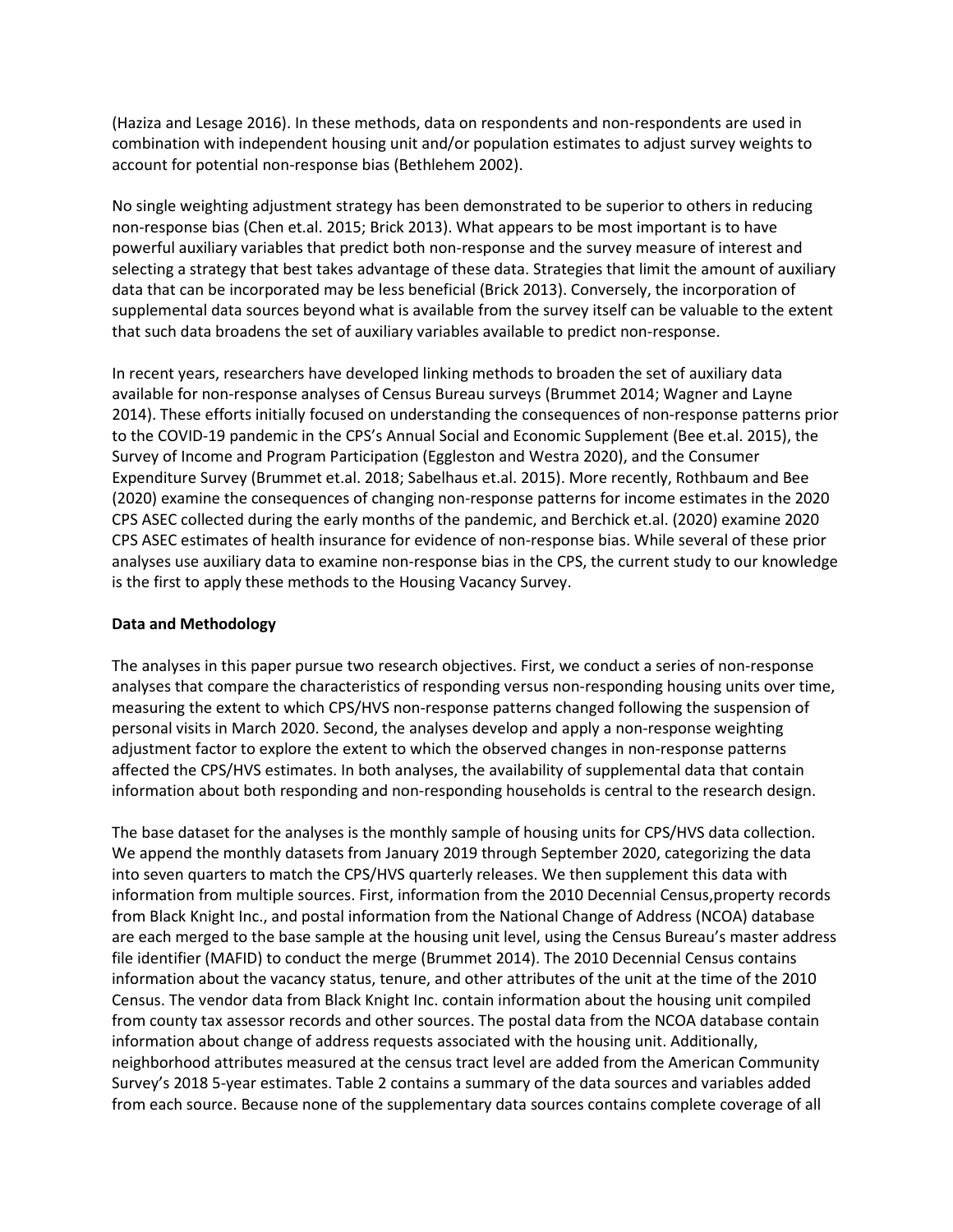housing units in the base sample, the analyses add indicator variables for whether a match cannot be found as additional covariates.

The non-response analyses use this information to compare the characteristics of responding versus non-responding housing units. For each quarter, the analyses test whether the characteristics of nonresponding units are statistically different from the characteristics of housing units with a completed response. Using CPS terminology, the analyses compare the characteristics of Type A non-responses to the characteristics of the pooled sample of completed interviews, Type B vacant/unoccupied units, and Type C ineligible units. These initial comparisons describe the extent to which differential non-response is present in the CPS/HVS sample, capturing both longstanding response patterns and any changes that occurred following the suspension of personal visits.

The second step in the non-response analyses is to compare the differences between responding and non-responding units across quarters. These comparisons test whether the size of the differences changed significantly in each quarter of 2020 compared to the same quarter in 2019. These comparisons have the potential to shed light on how the changes in data collection procedures affected response patterns. However, these comparisons may also reflect the effects of any other confounding factors that altered the likelihood of non-response among the observed subgroups during this period. The comparisons across quarters should therefore be interpreted as the combined effect of the data collection changes and all other factors that affected non-response patterns during this period.

The results of these analyses inform the development of an alternative weight using a propensity-scorebased adjustment for non-response. Under the current methodology, the CPS/HVS weights adjust for non-response in two ways. First, the CPS household weight applied to occupied units includes a nonresponse weighting adjustment factor that adjusts for differences in response across primary sampling units (PSUs) and central city location status. The non-response adjustment factor groups PSUs within the same state that are similar in metropolitan status and size and then splits these clusters based on central city and non-central-city location to form the adjustment cells. This non-response adjustment factor is incorporated into the CPS household weights applied to occupied units; however, the HVS supplement weights applied to vacant units do not have any similar adjustment for non-response.<sup>[9](#page-7-0)</sup> Second, the process of controlling the weights to independent population totals may also reduce the effects of differential non-response to the extent that non-response is correlated with the demographic subgroups used in the population controls. A more detailed description of the weighting components included in the standard methodology is available in CPS Technical Paper 77 (U.S. Census Bureau 2019).

An important feature of the current methodology is its assumption that all Type A non-responses are occupied units and that none are vacant. This feature is implicit in the application of the non-response adjustment factor to occupied units but not to vacant units. By calculating the non-response adjustment factor as the inverse of the ratio of completed interviews to the sum of complete interviews plus Type A non-responses within each adjustment cell, the non-response adjustment factor weights the completed responses up to the total universe of completed interview and Type A non-responses. This adjusted total of occupied units is then combined with the vacant responses when the population control totals are applied to weight the units up to the total number of housing units in U.S. This sequence of steps relies on the assumption that all vacant units will be identified during the in-person data collection attempts. To the extent that vacant units are not identified by the in-person data collection attempts and are

<span id="page-7-0"></span><sup>&</sup>lt;sup>9</sup> The HVS supplement weights are indirectly affected by the CPS household weights through the denominator of the regional housing unit adjustment, which includes the CPS estimate of the total count of occupied units.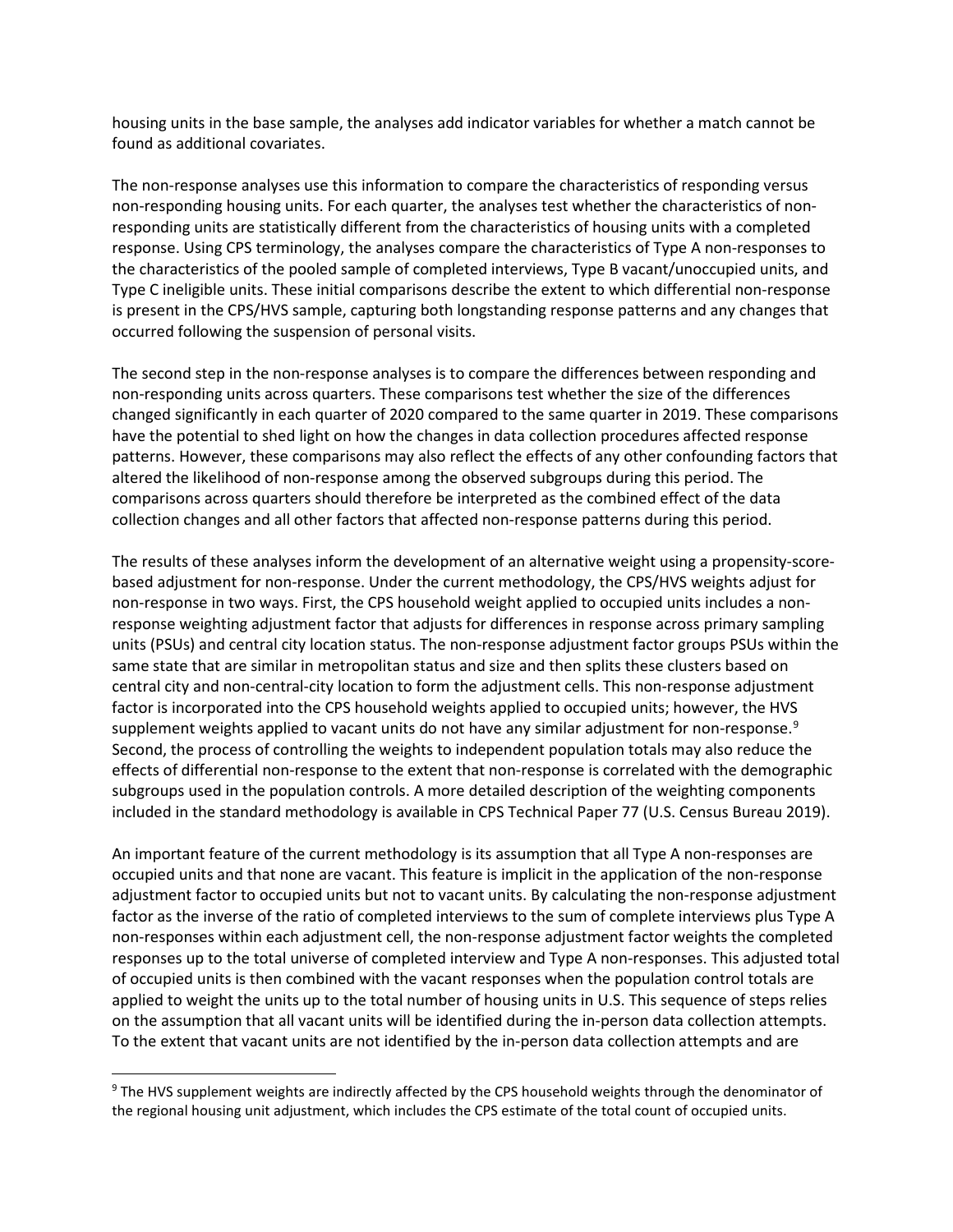instead coded as Type A non-responses, the CPS/HVS estimates of vacancy rates will be biased downward. Moreover, any changes in the likelihood that vacant units are not identified by the in-person data collection attempts may limit the validity of comparisons of the CPS/HVS estimates of vacancy rates across quarters.

The analyses in this paper therefore examine the sensitivity of CPS/HVS estimates to the use of an alternative weighting approach that uses the supplemental data sources to develop a propensity-scorebased adjustment for non-response. The propensity scores are constructed by estimating logistic regressions with the following form:

# (1)  $Log((Pr(Y_i / (1 - Pr(Y_i))) = \alpha + X_i\beta_1 + G_i\beta_2 + M_i\beta_3)$

Where  $Y_i$  is an indicator for whether the housing unit didn't respond,  $X_i$  is a vector of covariates from the supplemental data sources described above,  $G_i$  is a set of fixed effects that interact the 51 states with 3 metropolitan status categories, and  $M_i$  is a set of fixed effects that interact the three metropolitan status categories with eight month-in-sample categories.<sup>[10](#page-8-0)</sup> Equation 1 is estimated separately for each quarter using logistic regressions on the pooled sample of all housing units in the CPS monthly basic files for each quarter. [11](#page-8-1)

These regressions are then used to calculate the predicted probability of response for each sample housing unit in each quarter. The alternative non-response weighting adjustment factor is calculated as the inverse of the predicted probability of response, and the alternative weights are constructed by multiplying this alternative non-response adjustment factor by the base weights to account for differences in response propensities. As described in CPS Technical Paper 77, the base weights are sufficient to produce unbiased estimates of vacancy rates and the homeownership rate under strong assumptions about ideal survey conditions such as zero frame error, zero non-sampling error, and nonresponse patterns that are independent of the variables used to produce the estimates (U.S. Census Bureau 2019). The alternative non-response weighting adjustment relaxes the last assumption, requiring only that the non-response patterns are independent of the unobservable factors not controlled for in the logistic regressions. However, it does not relax any concerns about frame error or other sources of non-sampling error.

# **Results and Discussion**

Tables 3-6 present the results of the non-response analyses comparing the characteristics of responding and non-responding housing units for each quarter of 2020 compared to the comparable quarter of 2019. All statistics are calculated using a base weight that adjusts for differences in sampling probabilities, and the standard errors are calculated using replicate weights. The significance levels report the results of t-tests of the difference in means between the Type A non-responding units and the other units in the sample (labeled "completes"). These comparisons provide insight into whether non-responding units were randomly distributed across the sample in each quarter by testing whether the mean attributes of non-responding housing units are statistically different from the mean attributes of responding units.

An initial finding from the output shown in Tables 3-6 is that the results for each of the quarters in 2019 show multiple significant differences between the mean attributes of responding versus non-responding

<span id="page-8-0"></span> $10$  See Appendix A for additional information about the model specification process along with model fit statistics.

<span id="page-8-1"></span> $11$  This sample includes all housing units in the CPS monthly basic file, including completed interviews, Type A nonresponses, Type B vacants, and Type C ineligibles.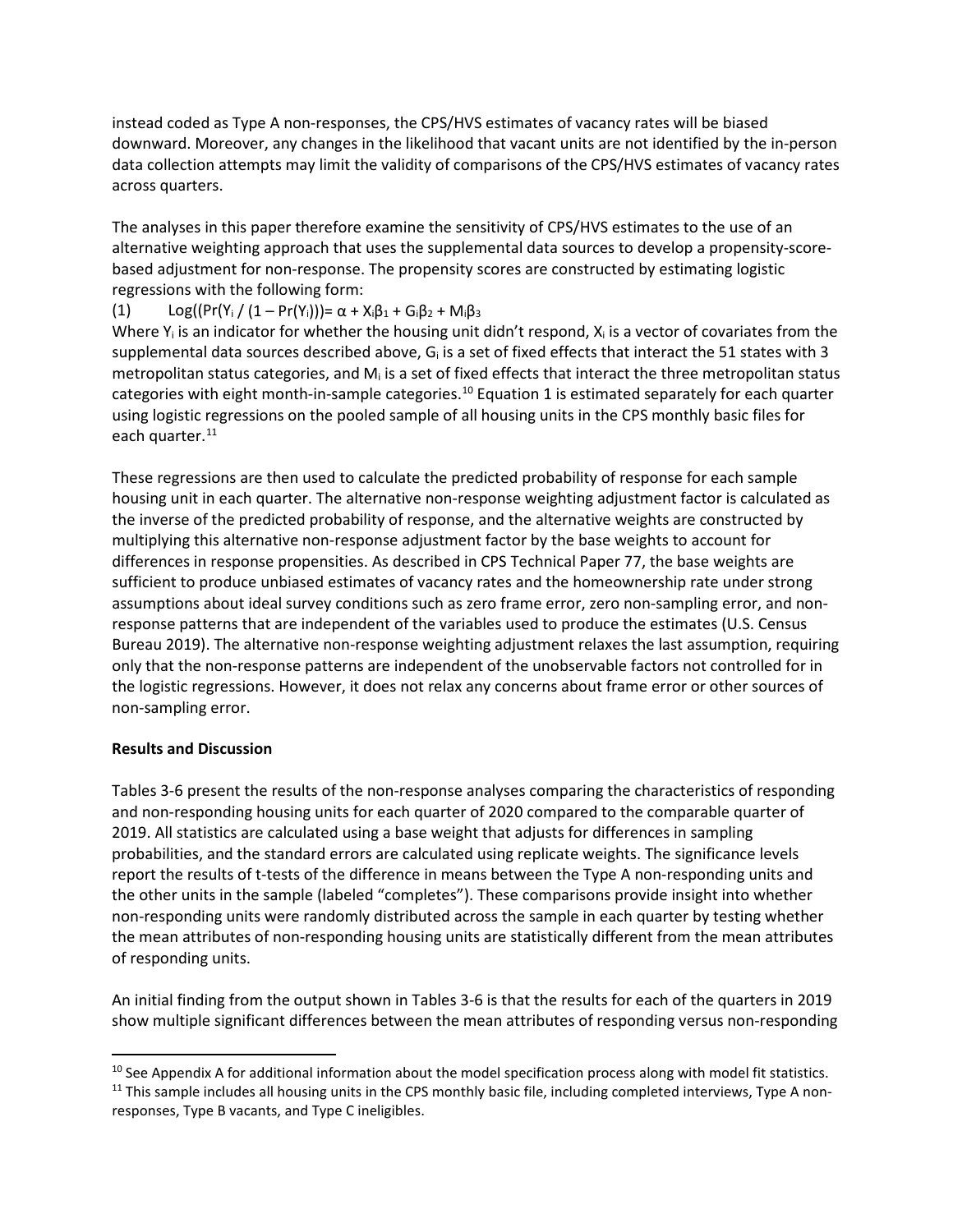housing units, suggesting that non-responding housing units were not randomly distributed in 2019 prior to the suspension of personal visits. For example, the results in Table 5 (for Q3 2019) show that 17.1 percent of responding housing units were located in the non-metropolitan areas, compared to 9.9 percent among non-responding units—and that the 7.2 percentage-point difference between these values is statistically significant. A similar pattern appears in each of the other quarters of 2019, with non-responding Type A units including lower shares of housing units in non-metropolitan areas.

The results for 2019 also show significant differences between the mean attributes of responding and non-responding housing units for multiple other variables. For example, the 2010 Decennial Census attributes suggest that the set of non-responding housing units contain fewer seasonally vacant units; more rental units and fewer units owned with a mortgage; more units in multi-family buildings and fewer trailers, or other dwelling types; fewer households with heads age 65 or over and more households with heads younger than age 35; and more households headed by a Black householder. The neighborhood characteristics from the 2014-2018 American Community Survey mirror several of these findings, showing that higher shares of non-responding housing units are located in neighborhoods with lower vacancy rates; lower homeownership rates; lower population shares age 55 or over; and lower population shares of persons in the White alone race category. Taken together, these differences suggest that non-response was not randomly distributed in 2019, prior to the onset of the COVID-19 pandemic.

The middle columns in Tables 3, 4, and 5 report similar comparisons for Q1, Q2, and Q3 2020 following the suspension of personal visits. In each table, the final columns report the change between the differences observed in 2019 and 2020—calculated as the difference in 2020 minus the difference in 2019. This measure describes the extent to which the differences in non-response observed in 2020 are different from the differences observed in the correspoding quarter of 2019. In each quarter, the differences are calculated as the mean value for Type A non-responding units minus the mean value for responding units, so positive values on the measure of year-over-year change in differences reflect attributes that became more common among non-respondents in 2020—and therefore less represented in the CPS/HVS sample in 2020. These difference-in-difference measures focus on identifying the attributes whose incidence of non-response changed significantly over time.

The additional columns in Table 4 show several significant changes in the difference-in-difference measures—and these changes all appear among attributes that did not show existing differences between responding and non-responding units in 2019. Among the attributes that showed significant differences between responding versus non-responding units in 2019, many continue to show significant differences between responding versus non-responding units in the same quarter of 2020; however, none show significant changes in these differences from 2019 to 2020. Instead, the significant changes appear among other attributes. For example, Table 4 shows that the share of responding units in monthin-sample 1 (MIS 1) in the second quarter of 2019 was 12.8 percent, which is not significantly different from the share of non-responding units in MIS 1 in that quarter. Conversely, the share of responding units in MIS 1 in the second quarter of 2020 was 9.7 percent, which is 11.3 percentage points lower than the share of non-responding units in MIS 1—a difference that is statistically significant. Moreover, the change measure shows that these figures represent a significant increase of 9.7 percentage points from 2019 to 2020 in the difference between non-responding and responding units. Similarly, the change measures show a significant increase in the differences for MIS 2, and significant decreases in the differences for MIS 7 and MIS 8.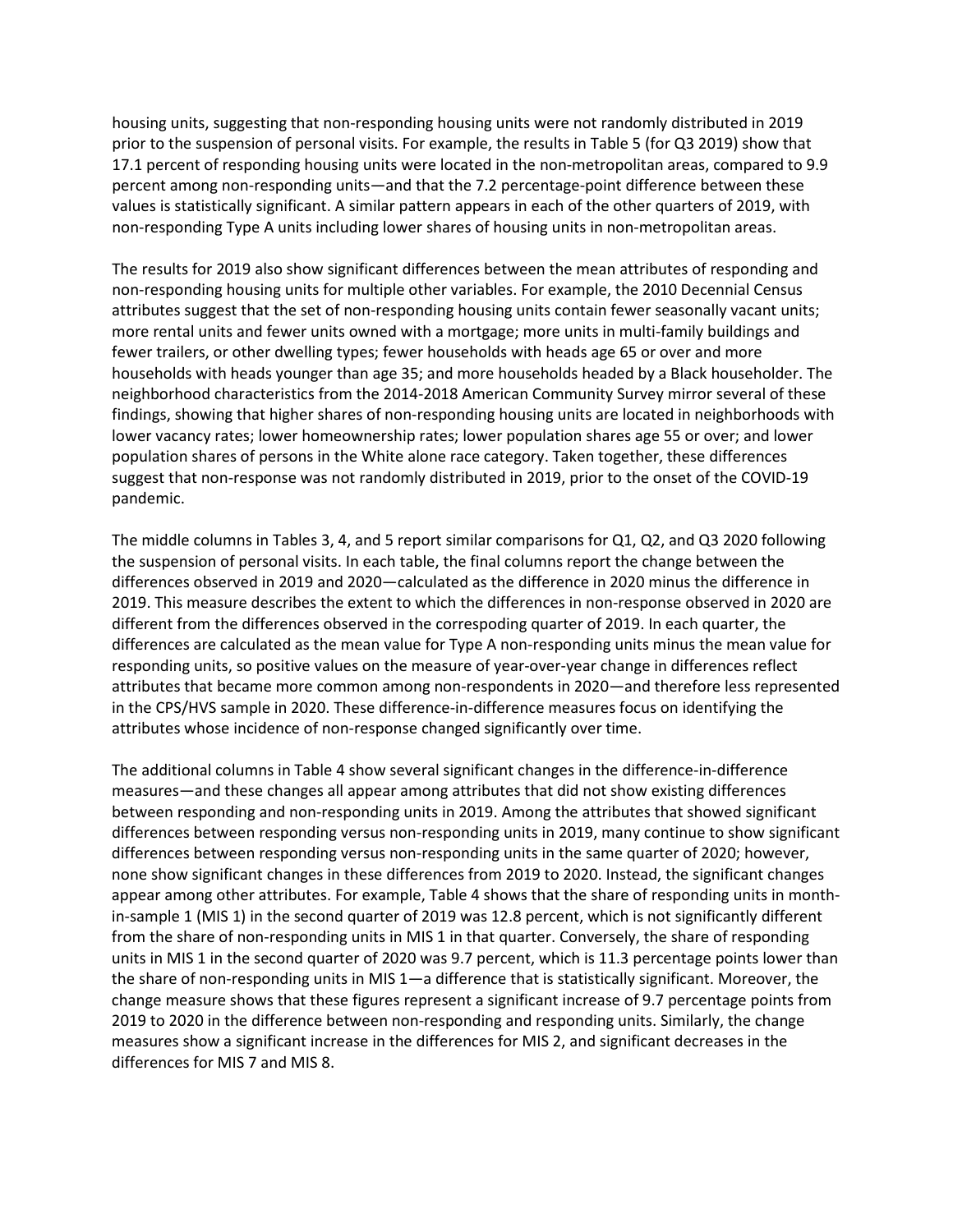Additionally, the change measures suggest that the set of non-responding units in the second quarter of 2020 increasingly included fewer units that were owned free and clear in the 2010 Decennial Census; fewer units identified as owner-occupied by Black Knight's measure; more units that could not be matched to Black Knight data; and more units in neighborhoods with high poverty rates in the ACS data. Except for the MIS 1 variable, these changes are only significant in Table 4, which compares the second quarter of 2020 to the second quarter of 2019. In contrast, the changes in the first and third quarters of 2020 from the same quarter of 2019 are smaller in magnitude and not statistically significant (Tables 3 and 5).

To supplement these comparisons, Table 7 presents the results of similar difference-in-difference estimates if the difference between non-responding and responding units in each quarter is instead compared to the first quarter of 2019. A separate difference-in-difference model is estimated for each variable using ordinary least squares (OLS) on the pooled sample for all seven quarters. For each variable, the covariates in the OLS model include an indicator for whether the housing unit responded, a series of six indicator variables for each quarter from the second quarter of 2019 to the third quarter of 2020, and a series of six interaction terms that interact the response indicator with the indicator for each quarter. The estimates reported in Table 7 are the coefficients from the interaction terms, which are equivalent to the year-over-year change estimates reported in Tables 3-6 but use the first quarter of 2019 as the comparison group for all subsequent quarters. The coefficients in Table 7 for the first quarter of 2020 are therefore identical to the year-over-year estimates of change in Table 3, which compare the first quarter of 2020 to the first quarter of 2019.

One additional finding from Table 7 is that the estimates for the second, third, and fourth quarters of 2019 do not show any statistically significant changes from the first quarter of 2019. This result indicates that the differences between non-responding and responding units found in each quarter of 2019 were stable and did not change significantly in later quarters of 2019. This result highlights that, while several significant differences existed in 2019 between the attributes of respondents and non-respondents, these non-response outcomes were stable across quarters in 2019 prior to the onset of the pandemic. This stability contrasts with the appearance of significant coefficients beginning in the second quarter of 2020. Taken together with the year-over-year change estimates in Tables 3-6, these results suggest that CPS/HVS non-response outcomes changed in meaningful ways in the second and third quarters of 2020.

In addition to presenting the results of the non-response analyses, a second analysis objective is to develop a propensity-score-based non-response weighting adjustment factor and to examine its implications for CPS/HVS estimates of the homeownership rate and vacancy rates. Table 8 documents the coefficient estimates of the series of logit regressions used to model the likelihood that a housing unit responded. A separate logit regression is estimated for each quarter. Each model regresses an indicator of whether the unit responded on a selected subset of the attributes from the prior nonresponse analyses, as well as two sets of fixed effects. The first set of fixed effects interacts each state by the three metropolitan status indicators (principal city, other MSA/CBSA, and non-metropolitan). The second interacts the eight month-in-sample categories by the three metropolitan status indicators. Together, these fixed effects are designed to capture variation in non-response associated with differences in data collection activities across different geographies and for different MIS groups. The coefficients from these models are then used to generate predicted likelihoods of non-response for each sample housing unit, which are then converted into the non-response adjustment factor and the adjusted weight using the procedures described in the Data and Methodology section.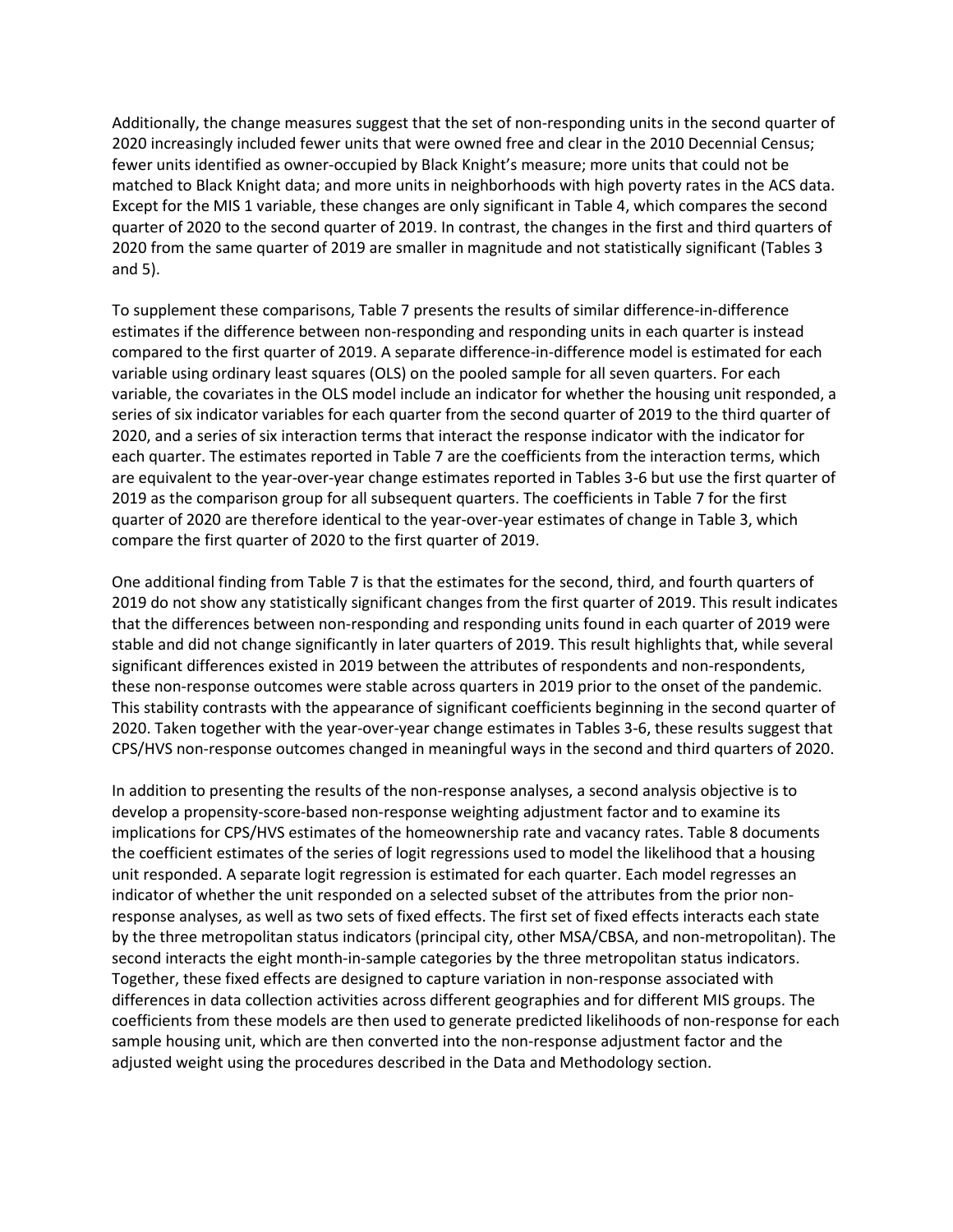Table 9 reports estimates of the homeownership rate, rental vacancy rate, homeowner vacancy rate, and gross vacancy rate using the propensity-score-based non-response weighting adjustment described above (labeled the "PB" estimates). For comparison, Table 9 also includes estimates using the CPS base weight and the CPS base weight multiplied by the current non-response adjustment factor (labeled the "BW" and "CM" estimates, respectively). For ease of review, Figures 1A-1D visualize these estimates in line charts, along with the published figures that rely on the CPS/HVS final weight.

The homeownership rate estimates in Table 9 and Figure 1A show that applying the alternative nonresponse adjustment to the CPS base weights significantly reduces the homeownership rate estimate in each quarter. For example, in the first quarter of 2019, the PB estimate of the homeownership rate was 65.5 percent, compared to the BW estimate of 66.4 percent and the CM estimate of 66.1 percent. Similarly, the PB estimates for the remaining quarters of 2019 each fall below the BW estimate by between 0.8 and 1.2 percentage points. In contrast, the difference between the PB and BW estimates subsequently increases to 3.2 percentage points in the second quarter of 2020 and 2.7 percentage points in the third quarter of 2020.

The results also suggest that correcting for observed sample composition changes using the alternative non-response adjustment factor significantly reduces the size of the homeownership rate increases estimated for the second and third quarters of 2020. The year-over-year increase in the PB estimate of the homeownership rate is 2.0 percentage points in the second quarter of 2020, which is significantly smaller than the 4.4 percentage-point increase in the BW estimates. Similarly, the year-over-year increase in the PB estimate for the third quarter of 2020 is 1.5 percentage points, which is significantly smaller than the 3.2 percentage-point increase in the BW estimates. Comparing the PB estimates to the CM estimates, the year-over-year increases in the PB estimates for the second and third quarters of 2020 are also significantly smaller than the increases in the CM estimates, suggesting that the PB estimates correct for sample composition changes that are not addressed by the existing non-response adjustment.

While these results suggest that the homeownership rate increases in the second and third quarters of 2020 are influenced by the observed changes in sample composition in addition to changes in the true homeownership rate, there are important caveats. First, the alternative non-response weighting adjustment factor applied to the PB estimates adjusts only for differences in observed attributes, and there may be important additional changes in sample composition that are unobserved. Second, drawing inferences about the implications of these results for the published estimates based on the CPS/HVS final weight is more complicated than comparisons between the PB estimates and the BW or CM estimates. In addition to the difference in non-response adjustment factors, comparison of the PB and published estimates must also consider the additional adjustment factors and population controls applied to the published estimates. Interpretation of the published estimates in Figure 1A must therefore be done with caution, considering the additional weighting components used to construct the final weights.

Table 9 and Figures 1B-1D present similar estimates for the rental vacancy rate, homeowner vacancy rate, and gross vacancy rate. In contrast to the results for the homeownership rates, the PB estimates for the vacancy rates closely track the BW estimates in all quarters. The differences between the PB estimate and the BW estimate are less than 0.1 percentage points in all quarters for the rental vacancy rate and the homeowner vacancy rate, and less than 0.3 percentage points in all quarters for the gross vacancy rate. Moreover, none of the PB estimates of any vacancy rate is statistically different from the BW estimates. One possible explanation for these results is that the observed changes in non-response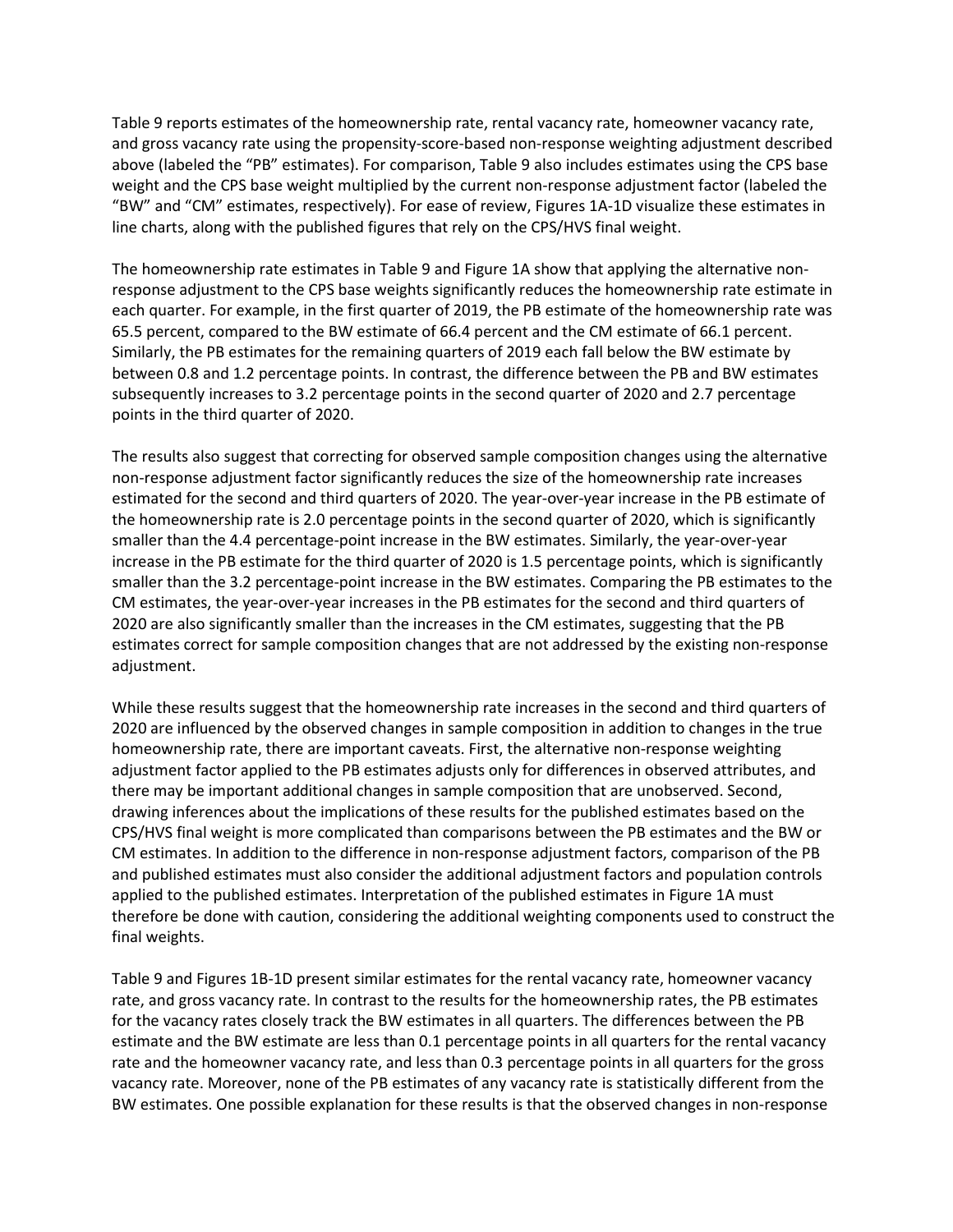captured by the regressions in Table 8 are not strongly correlated with vacancy—and therefore that adjusting for these changes does not substantially alter the vacancy rate estimates. However, an important caveat is that the covariates included in the logistic regressions may omit important attributes so that the non-response adjustment factor does not correct for the relevant changes in non-response patterns.

An additional finding from Table 9 and Figures 1B-1D is that the BW and CM estimates of the vacancy rates diverged in 2020 after moving roughly in tandem throughout 2019. For example, the difference between the BW and CM estimates of the rental vacancy rate was either 1.3 or 1.4 percentage points in each quarter of 2019 before increasing to 2.7 percentage points by the second quarter of 2020. Similarly, the difference between the BW and CM estimates of the gross vacancy rate was between 2.0 and 2.2 percentage points in each quarter of 2019 before increasing to 4.1 percentage points in the second quarter of 2020. Because the only difference between the BW and CM estimates is the choice of weights, these outcomes are due to changes over time in the effects of the non-response adjustment factor applied to occupied units in the current methodology. Specifically, they reflect the current methodology's assumption that all vacant units will be identified during in-person data collection attempts, so all Type A non-responses are occupied units.

As described in the Data and Methodology section, the current CPS/HVS weighting methodology calculates the non-response weighting adjustment using the pooled set of completed interviews and Type A non-responses, excluding Type B vacants and Type C ineligibles. The resulting non-response weighting adjustment therefore weights up the occupied interviews to account for Type A nonresponses but does not include a similar non-response adjustment for the vacant units. The result is that any vacant unit that cannot be identified and is instead coded as a Type A non-response will increase the CPS/HVS estimate of occupied units and decrease the estimate of vacant units. Under normal conditions, interviewers make multiple in-person data collection attempts with the goal of identifying as many vacant units as possible and minimizing the effect of this assumption on CPS/HVS estimates. Additionally, comparisons of the CPS/HVS estimates across quarters are made under the assumption that the effects of any remaining misclassifications are approximately constant across quarters, allowing for valid comparisons over time.

The suspension of in-person data collection attempts in early 2020 has the potential to violate these assumptions, increasing the risks that vacant units might be missed and altering the data collection procedures used in different quarters. The consequence is that the CM and FW estimates of each vacancy rate will underestimate the true vacancy rate to the extent that higher numbers of vacant units were missed. The divergence between the CM and BW estimates in Table 9 illustrates the extent to which these issues affected the CPS/HVS vacancy rate estimates for the second and third quarters of 2020 and must be considered when interpreting the estimates for that period.

# **Summary and Conclusions**

The onset of the COVID-19 pandemic in early 2020 led to changes in the data collection procedures used for the Housing Vacancy Survey, an important source of information about vacancy rates and the homeownership rate in the U.S. On March 20<sup>th</sup> 2020, the Census Bureau suspended in-person data collection attempts and shifted all data collection operations to telephone-based attempts, a change that remained in place through July 2020, when in-person data collection began to be gradually reintroduced in some areas of the country. This paper pursues two research objectives in the attempt to better understand the implications of these data collection changes for CPS/HVS estimates. First, the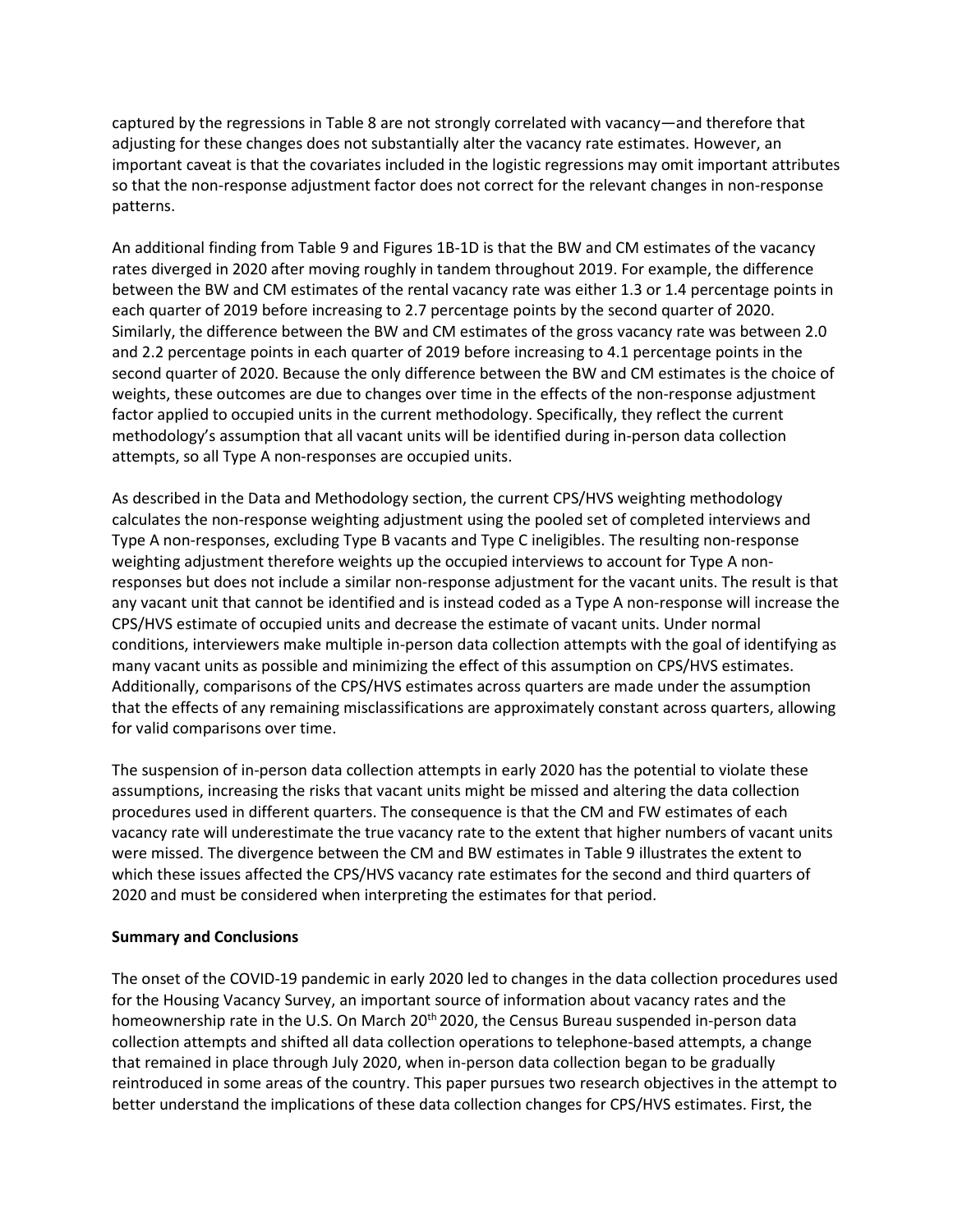paper presents a series of non-response analyses that use supplemental data sources to describe differences between responding and non-responding housing units, as well as the change in these differences over time. Second, the paper develops an alternative non-response weighting adjustment factor and examines the implications for CPS/HVS estimates of the homeownership rate, rental vacancy rate, homeowner vacancy rate, and gross vacancy rate.

The non-response analyses show several significant changes in the relative attributes of non-responding versus responding housing units in the second quarter of 2020. These changes suggest that, compared to prior quarters, the difference between the attributes of non-responding versus responding units showed more units in month-in-sample 1 and 2 and fewer units in month-in-sample 7 and 8; fewer units that were owned free and clear in the 2010 Decennial Census; fewer units identified as owner-occupied by Black Knight's measure and more units that could not be matched to Black Knight data; and more units in neighborhoods with high poverty rates. Moreover, the non-response analyses did not find any significant changes in the relative attributes of responding versus non-responding housing units across quarters in 2019 or in the first quarter of 2020, suggesting that these changes in sample composition occurred in the months after the suspension of in-person data collection attempts in early 2020. The onset of the COVID-19 pandemic led to myriad changes during this period, so these changes cannot be attributed solely to the changes in data collection procedures and may reflect other confounding factors as well. Nonetheless, these changes document significant changes in the CPS/HVS sample composition in the second quarter of 2020 relative to prior quarters.

The alternative non-response weighting adjustment presented in this paper explores the extent to which these changes in sample composition may affect CPS/HVS estimates of vacancy rates and the homeownership rate. The results for the homeownership rate suggest that the observed changes in sample composition likely contributed to the homeownership rate's historically large increases in early 2020. For example, the homeownership rate's year-over-year change in the second quarter of 2020 is 2.0 percentage points when estimated using the alternative non-response weighting adjustment, compared to a 4.4 percentage-point increase using the CPS base weights. The difference between the estimates based on the alternative non-response weighting adjustment and the CPS base weights also increases significantly in the second and third quarters of 2020, after remaining approximately constant throughout 2019. There are important caveats in extrapolating from these findings to the published CPS/HVS estimates, as such comparisons must consider the additional adjustment factors and population controls used to produce the final weights for the published estimates. However, unless these additional weighting components indirectly account for the changes in non-response, the published estimates are likely to also be sensitive to the alternative non-response weighting adjustment.

The findings for the vacancy rate do not produce any evidence that the CPS/HVS vacancy rate estimates are sensitive to the changes in non-response described by the non-response analyses. The vacancy rate estimates produced using the non-response weighting adjustment are not significantly different than the estimates using the CPS base weights in any quarter. However, comparison of the vacancy rate estimates using the CPS base weights and the CPS/HVS final weights illustrates the potential for the suspension of in-person data collection attempts to violate a key assumption of the current weighting methodology for the vacancy rate estimates. Specifically, the current weighting methodology assumes that all vacant units can be identified during data collection, so that all Type A non-responses can be treated as occupied units. The result is that the CPS/HVS estimates underestimate the true vacancy rates to the extent that vacant units are not identified during data collection. While this assumption may have relatively small effects under normal data collection procedures, when interviewers can make multiple in-person visits to identify vacant units, the suspension of in-person data collection following the onset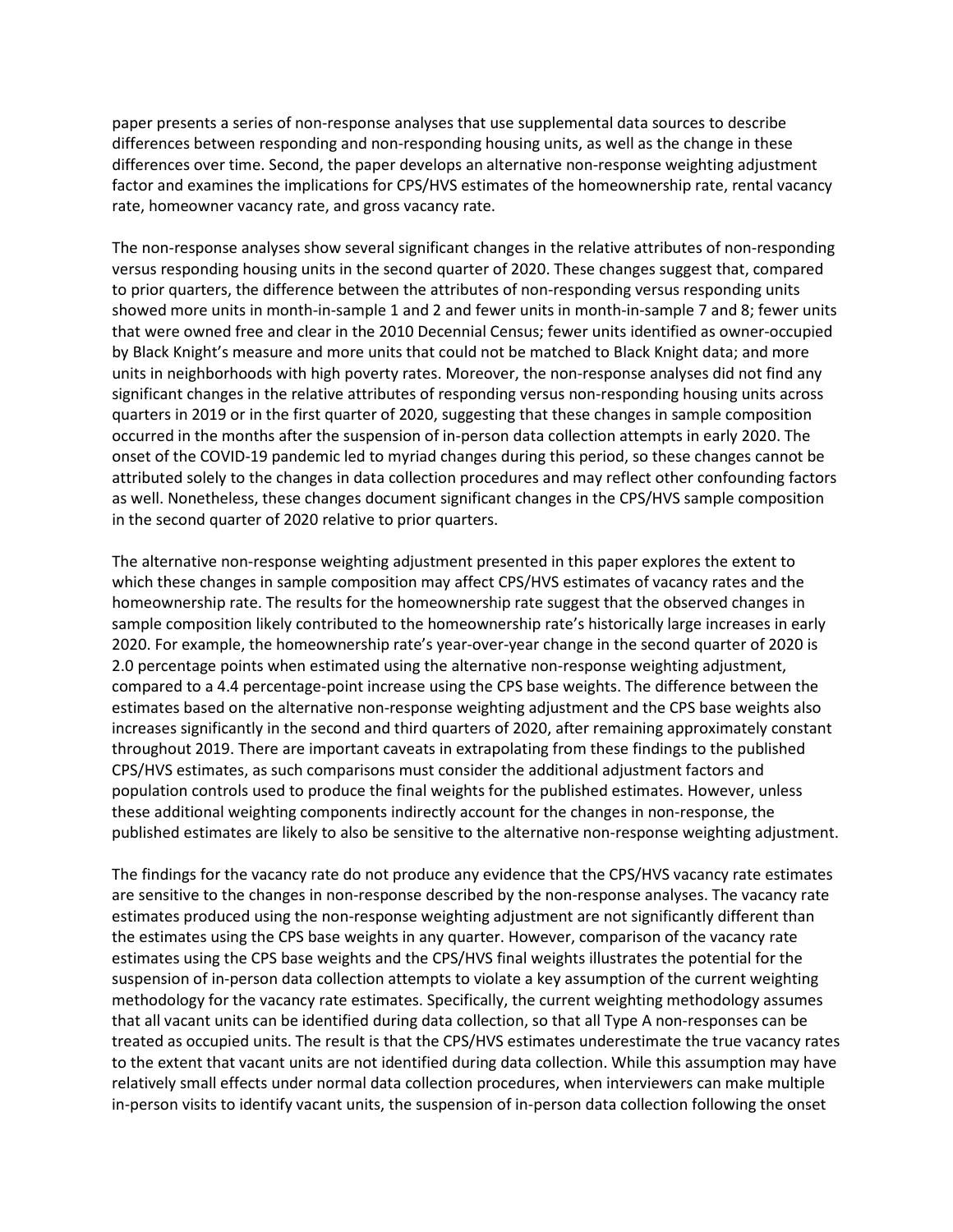of the COVID-19 pandemic poses greater risks. The vacancy rate estimates presented in this paper suggest that this assumption was violated in the second and third quarters of 2020. The consequence is that caution should be applied when interpreting the CPS/HVS vacancy rate estimates in 2020, with attention given to both the potential for the CPS/HVS vacancy rates to underestimate the actual vacancy rates and for the magnitude of the bias to vary across quarters.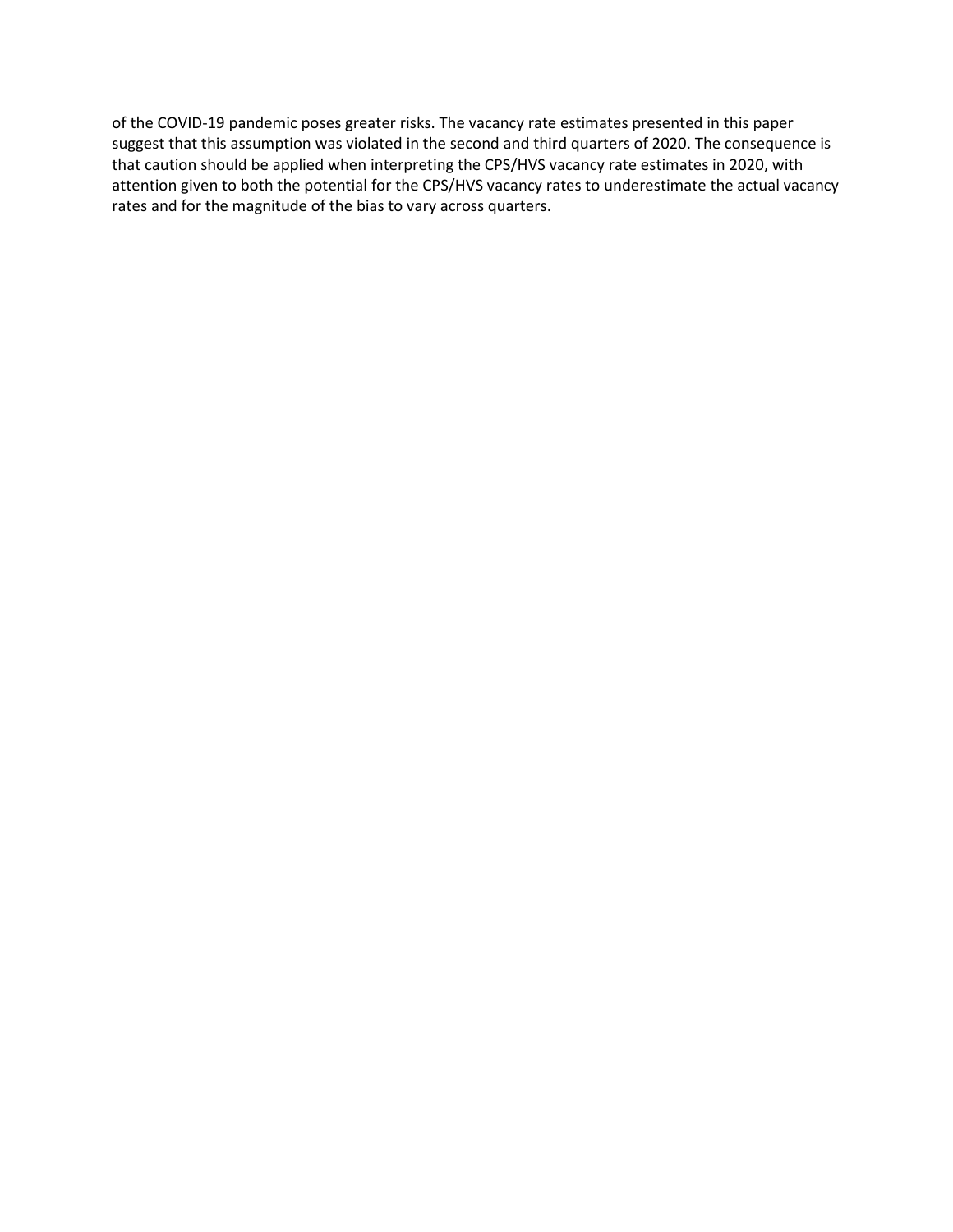## **References**

Bee, C.A., G.M.R. Gathright, and B.D. Meyer. 2015. "Bias from Unit Non-Response in the Measurement of Income in Household Surveys." Unpublished paper, University of Chicago, August 2015.

Berchick, E., L. Mykyta, and S. M. Stern. 2020. "The Influence of COVID-19-Related Data Collection Changes on Health Insurance Estimates in the 2020 CPS ASEC." SEHSD Working Paper #2020-13. U.S. Census Bureau.

Bethlehem, J.G. 2002. "Weighting Non-response Adjustments Based on Auxiliary Information." Pp. 275- 287. In *Survey Non-response*, edited by R.M. Groves, D.A. Dillman, J.L. Eltinge, and R.J.A. Little. New York: Wiley.

Brick, M. J. 2013. "Unit Non-response and Weighting Adjustments: A Critical Review." *Journal of Official Statistics* 29: 329–353.

Brick, M. J., and D. Williams. 2013. "Explaining Rising Non-response Rates in Cross-Sectional Surveys." *Annals of the American Academy of Political and Social Science* 645: 36-59.

Brummet, Q. 2014. "Comparison of Survey, Federal, and Commercial Address Data Quality." CARRA Working Paper Series #2014-06. U.S. Census Bureau.

Brummet, Q., D. Flanagan-Doyle, J. Mitchell, J. Voorheis, L. Erhard, and B. McBride. 2018. "What Can Administrative Tax Information Tell Us About Income Measurement in Household Surveys? Evidence from the Consumer Expenditure Surveys." *Statistical Journal of the IAOS*, 34(4): 513-520.

Chen, Q., A. Gelman, M. Tracy, F. H. Norris, and S. Galea. 2015. "Incorporating the Sampling Design in Weighting Adjustments for Panel Attrition." *Statistics in Medicine* 34:1-13.

Czajka, J. L., and A. Beyler. 2016. "Declining Response Rates in Federal Surveys: Trends and Implications." *Mathematica Policy Research*.

Eggleston, J., and A. Westra. 2020. "Incorporating Administrative Data in Survey Weights for the Survey of Income and Program Participation." SEHSD Working Paper #2020-07. U.S. Census Bureau.

Fowler, F. 2013. *Survey Research Methods*, 5<sup>th</sup> Edition, Sage: Thousand Oaks, CA.

Groves, R. 2006. "Research Synthesis: Non-response Rates and Non-response Error in Household Surveys." *Public Opinion Quarterly* 70: 646–675.

Groves, R.M., and E. Peytcheva. 2008. "The Impact of Non-response Rates on Non-response Bias: A Meta-analysis." *Public Opinion Quarterly* 72: 167-189.

Haziza, D., and E. Lesage. 2016. "A Discussion of Weighting Procedures for Unit Non-response." *Journal of Official Statistics* 32: 129-145.

Kreuter, F., and K. Olson. 2011. "Multiple Auxiliary Variables in Non-response Adjustment." *Sociological Methods & Research* 40: 311-332.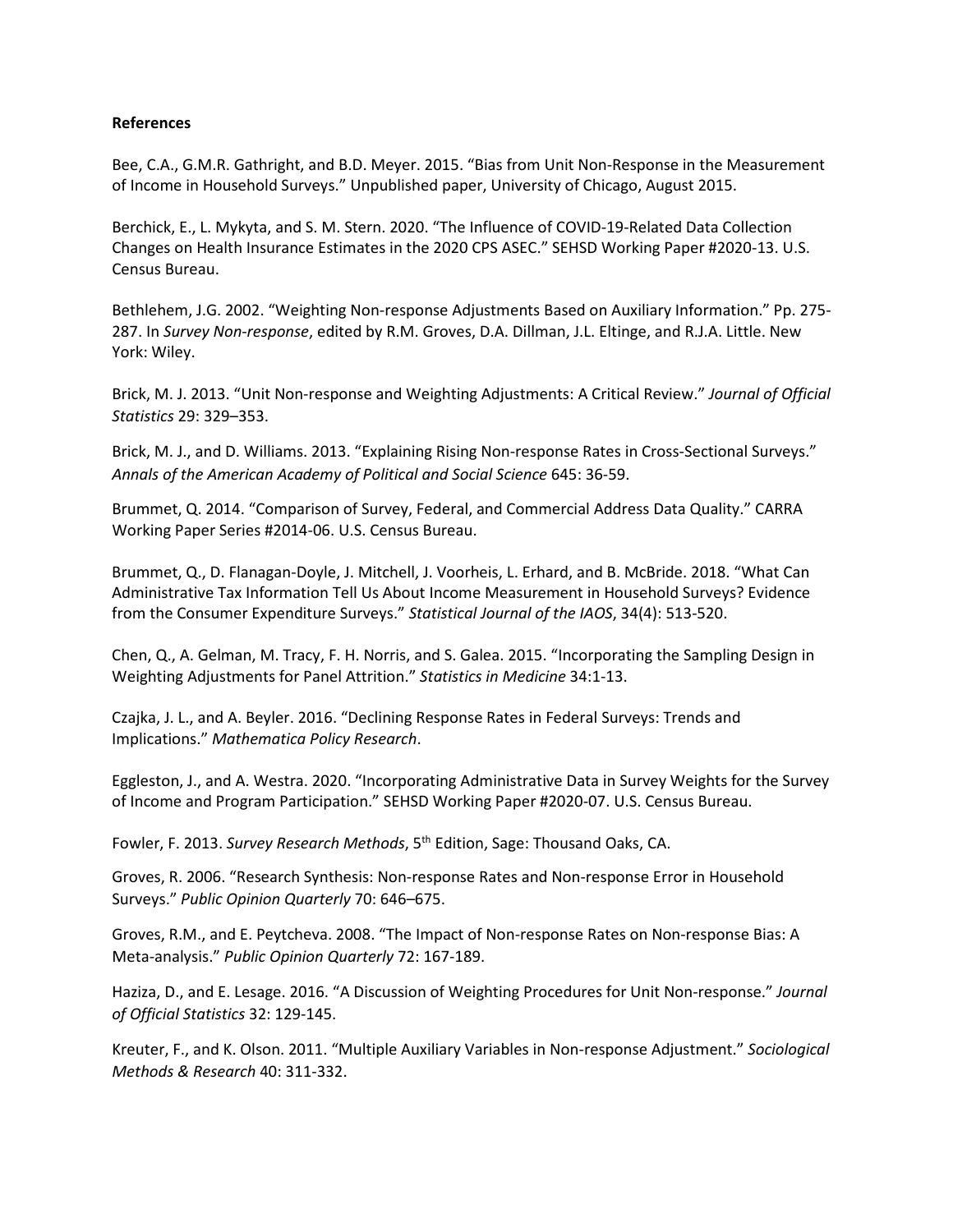Little, R. J. A. 1986. "Survey Non-response Adjustments for Estimates of Means." *International Statistical Review* 54: 139-157.

Olsen, K., and R. M. Groves. 2012. "An Examination of Within-Person Variation in Response Propensity over the Data Collection Field Period." *Journal of Official Statistics*. 28: 29–51.

Peytcheva, E., and R.M. Groves. 2009. "Using Variation in Response Rates of Demographic Subgroups as Evidence of Non-response Bias in Survey Estimates." *Journal of Official Statistics* 25: 193–201.

Rosenbaum, P.R., and D. B. Rubin. 1983. "The Central Role of the Propensity Score in Observational Studies for Causal Effects." *Biometrika* 70: 41–55.

Rothbaum, J., and C.A. Bee. 2020. "Coronavirus Infects Surveys, Too: Non-response Bias During the Pandemic in the CPS ASEC." SEHSD Working Paper #2020-10. U.S. Census Bureau.

Sabelhaus, J., D. Johnson, S. Ash, D. Swanson, T. Garner, J. Greenlees, and S. Henderson. 2015. "Is the Consumer Expenditure Survey Representative by Income?" in *Improving the Measurement of Consumer Expenditures*, Christopher D. Carroll, Thomas F. Crossley, and John Sabelhaus, editors. University of Chicago Press.

Schouten, B., N. Schlomo, and C. Skinner. 2011. "Indicators for Monitoring and Improving Representativeness of Response." *Journal of Official Statistics*, 27, 231–253.

Tolliver, K., J. Fields, S. Coffey, and A. Nagle. 2019. "Combatting Attrition Bias using Case Prioritization in the Survey of Income and Program Participation." Presented at the Annual Joint Statistical Meetings, Washington D. C.

U.S. Census Bureau. 2019. Current Population Survey Design and Methodology Technical Paper 77.

Wagner, D., and M. Layne. 2014. "The Person Identification Validation System (PVS): Applying the Center for Administrative Records Research and Applications' (CARRA) Record Linkage Software." CARRA Working Paper Series #2014-01. U.S. Census Bureau.

Yan, T., and R. Curtin. 2010. "The Relation Between Unit Non-response and Item Non-response: A Response Continuum Perspective." *International Journal of Public Opinion Research* 22: .535-551.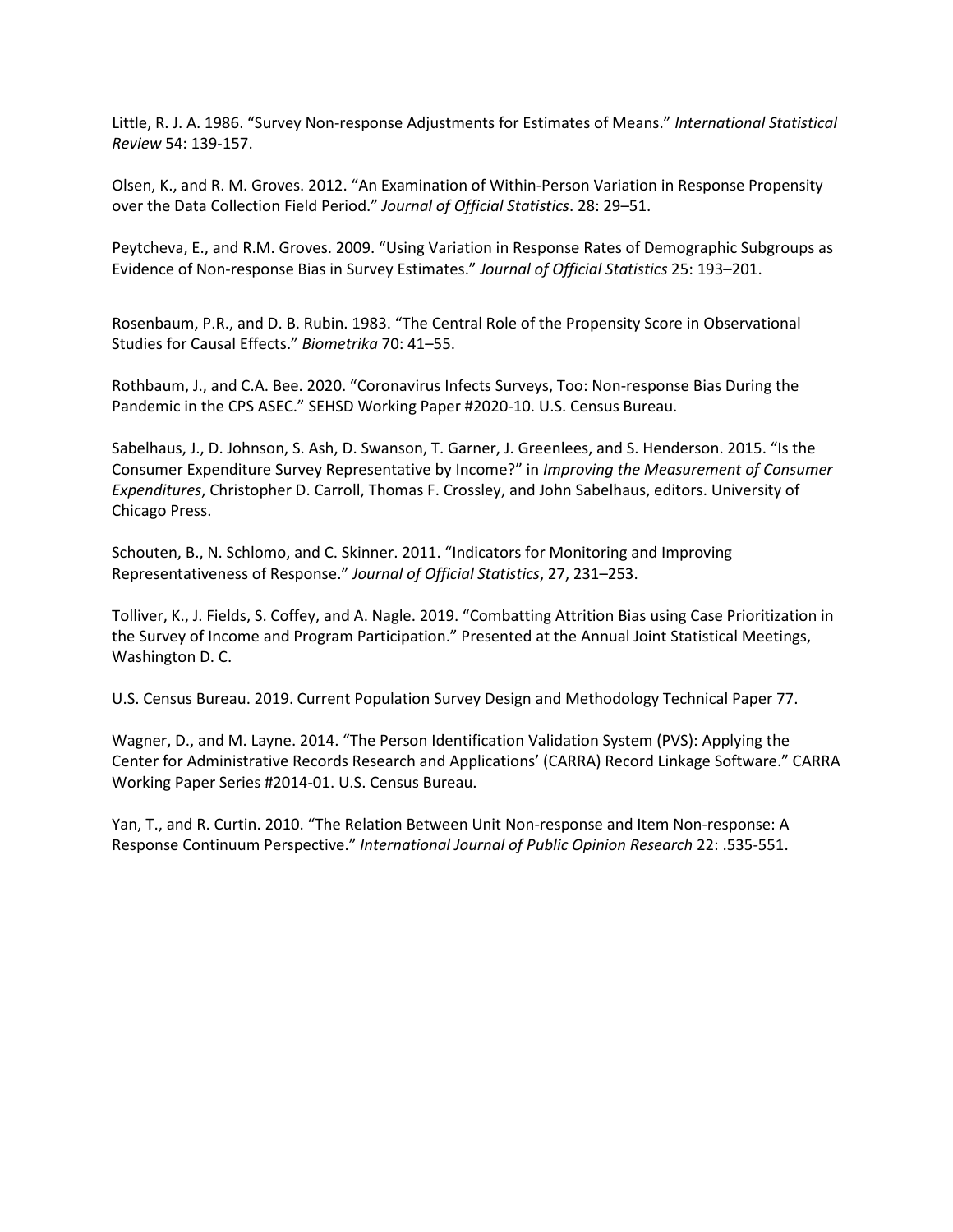# **Tables and Figures**

| Table 1: Non-response (Type A) Share of Sample Housing Units by Quarter and Month in Sample. |  |  |
|----------------------------------------------------------------------------------------------|--|--|
|----------------------------------------------------------------------------------------------|--|--|

|                  | Q1 2019 | Q2 2019 | Q3 2019 | Q4 2019 | Q1 2020 | Q2 2020 | Q3 2020 |
|------------------|---------|---------|---------|---------|---------|---------|---------|
| Total            | 15%     | 15%     | 14%     | 15%     | 18%     | 28%     | 24%     |
| MIS <sub>1</sub> | 16%     | 16%     | 16%     | 16%     | 22%     | 45%     | 31%     |
| MIS <sub>2</sub> | 14%     | 14%     | 14%     | 14%     | 17%     | 37%     | 28%     |
| MIS <sub>3</sub> | 14%     | 14%     | 14%     | 13%     | 16%     | 28%     | 26%     |
| MIS <sub>4</sub> | 14%     | 14%     | 14%     | 13%     | 16%     | 22%     | 25%     |
| MIS <sub>5</sub> | 17%     | 16%     | 16%     | 17%     | 20%     | 27%     | 22%     |
| MIS <sub>6</sub> | 15%     | 15%     | 14%     | 15%     | 18%     | 25%     | 21%     |
| MIS <sub>7</sub> | 15%     | 15%     | 14%     | 15%     | 17%     | 23%     | 20%     |
| MIS <sub>8</sub> | 14%     | 15%     | 14%     | 13%     | 16%     | 20%     | 19%     |

Source: U.S. Census Bureau. Current Population Survey and Housing Vacancy Survey Supplement data for 2019-2020. Note: The Type A share shown in the table is calculated as the ratio of Type A non-responses to the total number of housing units in the sample in each quarter, which also includes completed interviews, Type B vacants and Type C ineligibles.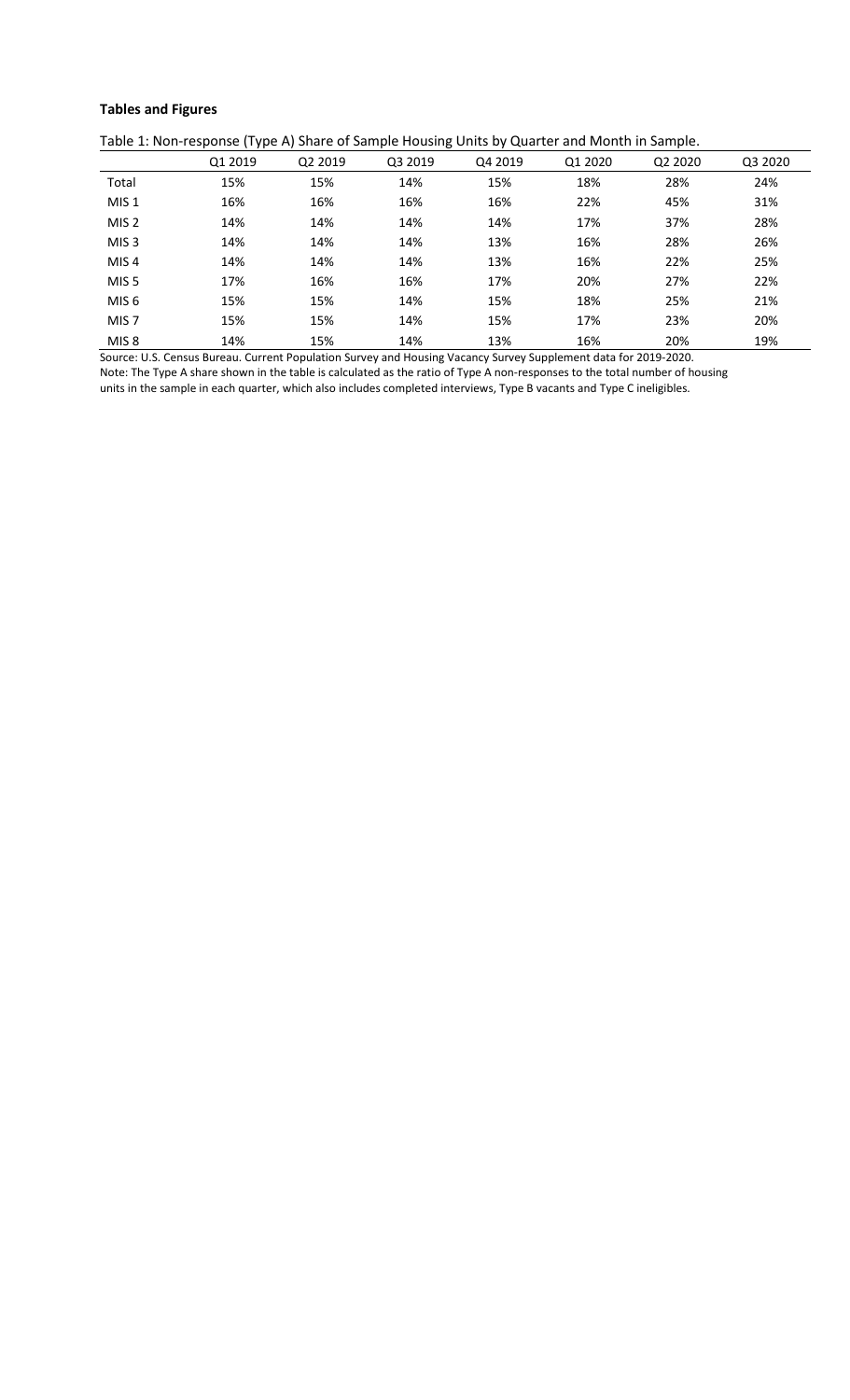| Variable               | Table 2: Supplemental Data Sources and Variable Definitions.<br>Definition                                                                                                                                                                                                                                                                                |
|------------------------|-----------------------------------------------------------------------------------------------------------------------------------------------------------------------------------------------------------------------------------------------------------------------------------------------------------------------------------------------------------|
|                        |                                                                                                                                                                                                                                                                                                                                                           |
|                        | <b>Current Population Survey &amp; Housing Vacancy Survey Supplement</b>                                                                                                                                                                                                                                                                                  |
| $mis1-8$               | Month-in-sample (MIS) group for data collection. 1=MIS 1  8=MIS 8.                                                                                                                                                                                                                                                                                        |
| metro1-3               | Metropolitan status: 1=Principal city; 2=Metropolitan area outside principal city;<br>3=Nonmetropolitan area.                                                                                                                                                                                                                                             |
| 2010 Decennial Census  |                                                                                                                                                                                                                                                                                                                                                           |
| decmis                 | Sample unit cannot be matched to 2010 Decennial housing units using MAFID.                                                                                                                                                                                                                                                                                |
| vacant1-7<br>tenure1-4 | Vacant unit: 1=For rent; 2=Rented, not occupied; 3=For sale only; 4=Sold, not occupied; 5=For<br>seasonal/recreational use; 6=For migrant workers; 7=Other vacant.<br>Tenure status: 1=owned free and clear; 2=owned with a mortgage; 3=rented; 4=occupied                                                                                                |
|                        | without payment of cash rent                                                                                                                                                                                                                                                                                                                              |
| bld                    | Building type: s=single-family home; m=multifamily structure; to=mobile home or other<br>building type                                                                                                                                                                                                                                                    |
| $hht1-7$               | Household type: 1=family, married; 2=family, male reference person, no spouse; 3=family,<br>female reference person, no spouse; 4=nonfamily, male reference person, living alone;<br>5=nonfamily, male reference person, not living alone; 6=nonfamily, female reference person,<br>living alone; 7=nonfamily, female reference person, not living alone. |
| hhldrage               | Age of the householder, continuous                                                                                                                                                                                                                                                                                                                        |
| age                    | Age of the householder: indicators for <34, 35-49, 50-64, & 65+                                                                                                                                                                                                                                                                                           |
| hispanic               | Hispanic origin of the householder: 1=Hispanic; 0=Non-Hispanic                                                                                                                                                                                                                                                                                            |
| white                  | Race of the householder: 1=white                                                                                                                                                                                                                                                                                                                          |
| black                  | Race of the householder: 1=black                                                                                                                                                                                                                                                                                                                          |
|                        |                                                                                                                                                                                                                                                                                                                                                           |
| aian                   | Race of the householder: 1=American Indian or Alaska Native                                                                                                                                                                                                                                                                                               |
| asian                  | Race of the householder: 1=Asian                                                                                                                                                                                                                                                                                                                          |
| nhopi                  | Race of the householder: 1=Native Hawaiian or Pacific Islander                                                                                                                                                                                                                                                                                            |
| other                  | Race of the householder: 1=Other race                                                                                                                                                                                                                                                                                                                     |
|                        | Black Knight Inc. Records Pulled in 2018.                                                                                                                                                                                                                                                                                                                 |
| bkmis                  | Sample unit cannot be matched to units in Black Knight data pulled in 2018.                                                                                                                                                                                                                                                                               |
| bkowner                | Black Knight's measure of owner-occupancy: 1=owner-occupied                                                                                                                                                                                                                                                                                               |
| bkrenter               | Black Knight's measure of owner-occupancy: 1=renter-occupied                                                                                                                                                                                                                                                                                              |
|                        | 2014-18 American Community Survey 5-Year Estimates                                                                                                                                                                                                                                                                                                        |
| acsmis                 | Census tract of the sample unit cannot be matched to tracts in 2014-2018 American Community<br>Survey 5-year estimates                                                                                                                                                                                                                                    |
| medval                 | Median home value in the tract.                                                                                                                                                                                                                                                                                                                           |
| medinc                 | Median household income in the tract.                                                                                                                                                                                                                                                                                                                     |
| phhpov                 | Percent of tract households with income below the poverty-level.                                                                                                                                                                                                                                                                                          |
| pvacs                  | Percent of tract housing units that are vacant.                                                                                                                                                                                                                                                                                                           |
| pmover                 |                                                                                                                                                                                                                                                                                                                                                           |
|                        | Percent of tract population age 1 and over who moved during the previous year.                                                                                                                                                                                                                                                                            |
| pown                   | Percent of tract housing units that are owner-occupied.                                                                                                                                                                                                                                                                                                   |
| pa17                   | Percent of tract population age 17 or younger.                                                                                                                                                                                                                                                                                                            |
|                        |                                                                                                                                                                                                                                                                                                                                                           |
| pa18                   | Percent of tract population age 18-34.                                                                                                                                                                                                                                                                                                                    |
| pa35                   | Percent of tract population age 35-54.                                                                                                                                                                                                                                                                                                                    |
| pa55                   | Percent of tract population age 55-74                                                                                                                                                                                                                                                                                                                     |
| pa75                   | Percent of tract population age 75 or older                                                                                                                                                                                                                                                                                                               |
| phis                   | Percent of tract population: Hispanic                                                                                                                                                                                                                                                                                                                     |
| pnhw                   | Percent of tract population: Non-Hispanic white                                                                                                                                                                                                                                                                                                           |
| pnhb                   | Percent of tract population: Non-Hispanic black                                                                                                                                                                                                                                                                                                           |
| pnha                   | Percent of tract population: Non-Hispanic asian                                                                                                                                                                                                                                                                                                           |
| poth                   | Percent of tract population: Non-Hispanic other race                                                                                                                                                                                                                                                                                                      |
| pcol                   | Percent of tract population age 25 and older with a 4-year college degree or higher                                                                                                                                                                                                                                                                       |
| pcit                   | Percent of tract population with U.S. citizenship.                                                                                                                                                                                                                                                                                                        |
| ppho                   | Percent of tract households with telephone access in the home (including cell phones)                                                                                                                                                                                                                                                                     |
|                        | <b>U.S. Postal Service National Change of Address Database</b>                                                                                                                                                                                                                                                                                            |
| recentfrom0            | Change of address request for move from the property in the survey month.                                                                                                                                                                                                                                                                                 |
| recentfrom1            | Change of address request for move from the property in the month prior.                                                                                                                                                                                                                                                                                  |
| recentfrom23           | Change of address request for move from the property in the 2-3 months prior.                                                                                                                                                                                                                                                                             |
| recentto0              | Change of address request for move to the property in the survey month.                                                                                                                                                                                                                                                                                   |
| recentto1              | Change of address request for move to the property in the month after.                                                                                                                                                                                                                                                                                    |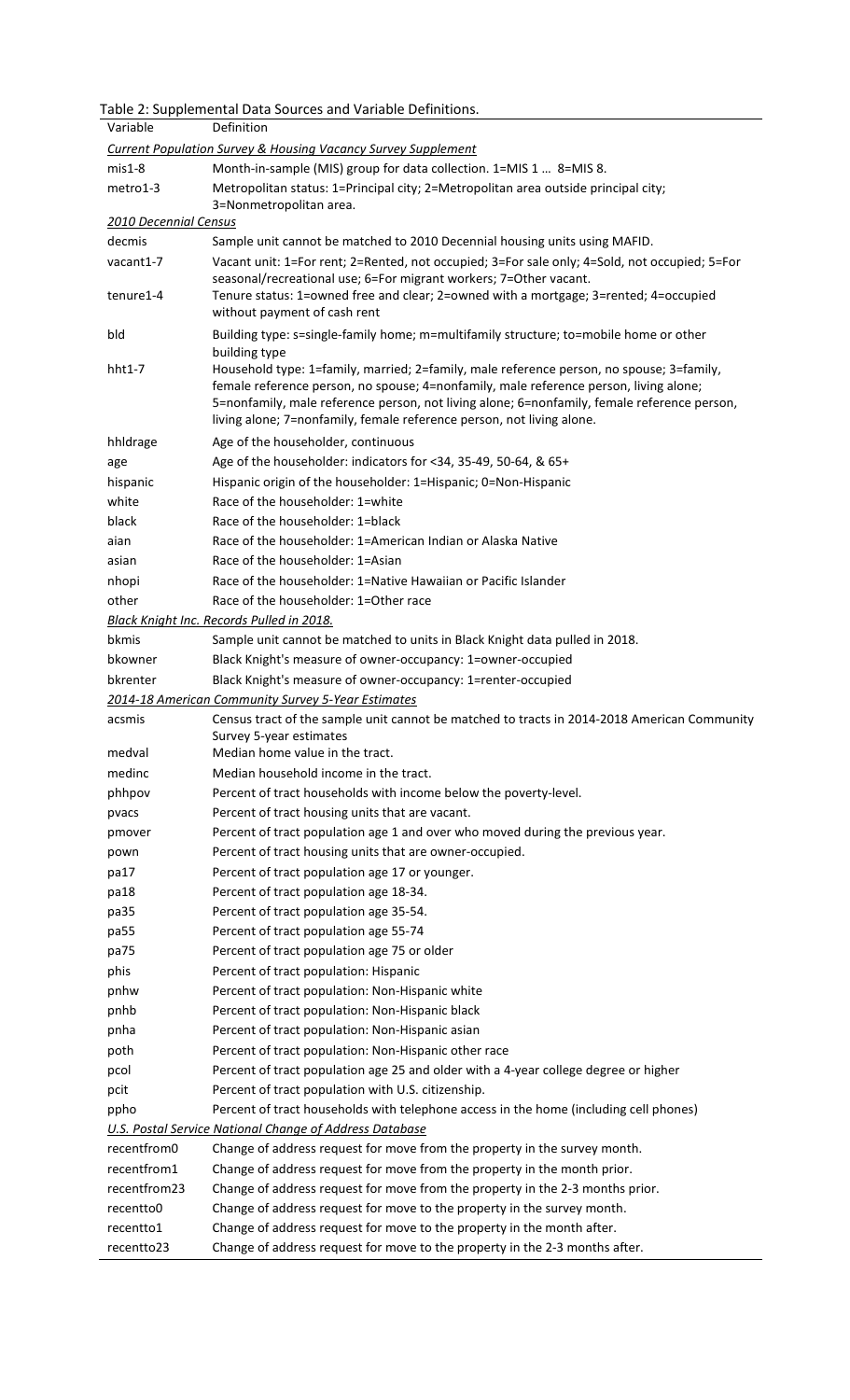| 21 2020.                                           |           |        | Q1 2019  |                   |        |           | Q1 2020  |                   |          |                   |
|----------------------------------------------------|-----------|--------|----------|-------------------|--------|-----------|----------|-------------------|----------|-------------------|
|                                                    |           |        |          |                   |        |           |          |                   |          | Year-Year Change  |
|                                                    | Completes |        |          | Type A - Complete |        | Completes |          | Type A - Complete |          | Q1 2020 - Q1 2019 |
|                                                    | Mean      | (S.E.) | Diff     | (S.E.)            | Mean   | (S.E.)    | Diff     | (S.E.)            | Diff     | (S.E.)            |
| Current Population Survey & Housing Vacancy Survey |           |        |          |                   |        |           |          |                   |          |                   |
| mis1                                               | 0.127     | 0.008  | 0.016    | 0.017             | 0.124  | 0.009     | 0.041    | $0.018**$         | 0.026    | 0.027             |
| mis2                                               | 0.125     | 0.007  | $-0.003$ | 0.014             | 0.126  | 0.007     | $-0.007$ | 0.014             | $-0.003$ | 0.023             |
| mis3                                               | 0.126     | 0.007  | $-0.011$ | 0.013             | 0.127  | 0.007     | $-0.016$ | 0.014             | $-0.005$ | 0.020             |
| mis4                                               | 0.126     | 0.007  | $-0.008$ | 0.013             | 0.126  | 0.007     | $-0.015$ | 0.014             | $-0.007$ | 0.021             |
| mis5                                               | 0.123     | 0.008  | 0.018    | 0.016             | 0.121  | 0.007     | 0.023    | 0.016             | 0.005    | 0.026             |
| mis6                                               | 0.124     | 0.008  | 0.002    | 0.014             | 0.124  | 0.008     | $-0.002$ | 0.014             | $-0.004$ | 0.021             |
| mis7                                               | 0.124     | 0.007  | $-0.002$ | 0.014             | 0.125  | 0.007     | $-0.007$ | 0.013             | $-0.005$ | 0.020             |
| mis8                                               | 0.125     | 0.006  | $-0.012$ | 0.013             | 0.127  | 0.007     | $-0.018$ | 0.014             | $-0.006$ | 0.020             |
| metro1                                             | 0.312     | 0.029  | 0.057    | $0.034*$          | 0.312  | 0.027     | 0.054    | $0.033*$          | $-0.003$ | 0.036             |
| metro2                                             | 0.518     | 0.040  | 0.004    | 0.037             | 0.519  | 0.040     | 0.002    | 0.037             | $-0.002$ | 0.035             |
| metro3                                             | 0.170     | 0.045  | $-0.061$ | $0.032*$          | 0.170  | 0.045     | $-0.057$ | $0.031*$          | 0.005    | 0.026             |
| 2010 Decennial Census                              |           |        |          |                   |        |           |          |                   |          |                   |
| decmis                                             | 0.080     | 0.011  | 0.003    | 0.018             | 0.097  | 0.013     | 0.000    | 0.019             | $-0.003$ | 0.021             |
| vacant                                             | 0.099     | 0.012  | $-0.026$ | 0.018             | 0.096  | 0.013     | $-0.023$ | 0.018             | 0.003    | 0.018             |
|                                                    | 0.025     | 0.004  | 0.004    | 0.010             | 0.025  | 0.004     | 0.006    | 0.009             | 0.002    | 0.012             |
| vactype1                                           | 0.002     | 0.001  | 0.000    | 0.002             | 0.001  | 0.001     | $-0.001$ | 0.001             | 0.000    | 0.003             |
| vactype2                                           |           |        |          |                   |        |           |          |                   |          |                   |
| vactype3                                           | 0.013     | 0.003  | 0.002    | 0.007             | 0.013  | 0.003     | $-0.001$ | 0.006             | $-0.003$ | 0.008             |
| vactype4                                           | 0.003     | 0.001  | 0.000    | 0.003             | 0.003  | 0.001     | $-0.001$ | 0.002             | $-0.001$ | 0.003             |
| vactype5                                           | 0.034     | 0.011  | $-0.024$ | $0.010**$         | 0.033  | 0.011     | $-0.022$ | $0.011**$         | 0.002    | 0.009             |
| vactype6                                           | 0.000     | 0.000  | 0.000    | 0.001             | 0.000  | 0.000     | 0.000    | 0.001             | 0.000    | 0.001             |
| vactype7                                           | 0.023     | 0.004  | $-0.006$ | 0.009             | 0.021  | 0.004     | $-0.004$ | 0.007             | 0.003    | 0.010             |
| tenure1                                            | 0.382     | 0.017  | $-0.002$ | 0.029             | 0.378  | 0.016     | $-0.025$ | 0.029             | $-0.023$ | 0.035             |
| tenure2                                            | 0.166     | 0.011  | $-0.043$ | $0.021**$         | 0.165  | 0.012     | $-0.042$ | $0.019**$         | 0.000    | 0.022             |
| tenure3                                            | 0.258     | 0.017  | 0.071    | $0.029**$         | 0.250  | 0.016     | 0.091    | $0.028***$        | 0.020    | 0.032             |
| tenure4                                            | 0.015     | 0.003  | $-0.004$ | 0.006             | 0.014  | 0.003     | $-0.002$ | 0.005             | 0.002    | 0.007             |
| blds                                               | 0.657     | 0.023  | $-0.047$ | 0.034             | 0.653  | 0.020     | $-0.061$ | $0.032*$          | $-0.014$ | 0.036             |
| bldm                                               | 0.205     | 0.019  | 0.067    | $0.029**$         | 0.195  | 0.017     | 0.079    | $0.026***$        | 0.012    | 0.032             |
| bldto                                              | 0.058     | 0.010  | $-0.023$ | $0.012*$          | 0.055  | 0.009     | $-0.018$ | 0.011             | 0.005    | 0.014             |
| hht1                                               | 0.408     | 0.016  | $-0.032$ | 0.032             | 0.402  | 0.015     | $-0.042$ | 0.028             | $-0.010$ | 0.037             |
| hht2                                               | 0.039     | 0.005  | 0.004    | 0.012             | 0.038  | 0.004     | 0.009    | 0.011             | 0.005    | 0.014             |
| hht3                                               | 0.104     | 0.009  | 0.028    | 0.019             | 0.101  | 0.009     | 0.026    | $0.016*$          | $-0.002$ | 0.021             |
| hht4                                               | 0.096     | 0.008  | 0.008    | 0.018             | 0.092  | 0.007     | 0.015    | 0.017             | 0.007    | 0.021             |
| hht5                                               | 0.031     | 0.004  | 0.004    | 0.010             | 0.032  | 0.005     | 0.005    | 0.011             | 0.001    | 0.013             |
|                                                    |           |        |          |                   | 0.118  |           |          |                   |          |                   |
| hht6                                               | 0.119     | 0.009  | 0.006    | 0.020             |        | 0.010     | 0.005    | 0.019             | $-0.002$ | 0.024             |
| hht7                                               | 0.024     | 0.004  | 0.005    | 0.010             | 0.024  | 0.004     | 0.004    | 0.009             | $-0.001$ | 0.010             |
| hhldrage                                           | 42.08     | 0.89   | $-1.80$  | 1.62              | 41.39  | 0.95      | $-1.89$  | 1.46              | $-0.09$  | 1.71              |
| age0134                                            | 0.158     | 0.011  | 0.045    | $0.022**$         | 0.155  | 0.012     | 0.055    | $0.022**$         | 0.010    | 0.028             |
| age3549                                            | 0.232     | 0.012  | 0.042    | 0.027             | 0.228  | 0.012     | 0.034    | 0.023             | $-0.008$ | 0.032             |
| age5064                                            | 0.244     | 0.013  | $-0.013$ | 0.024             | 0.241  | 0.013     | $-0.018$ | 0.023             | $-0.006$ | 0.028             |
| age6599                                            | 0.187     | 0.012  | $-0.052$ | $0.023**$         | 0.183  | 0.012     | $-0.049$ | $0.018***$        | 0.003    | 0.025             |
| hispanic                                           | 0.094     | 0.011  | 0.008    | 0.018             | 0.092  | 0.010     | 0.023    | 0.020             | 0.015    | 0.025             |
| white                                              | 0.645     | 0.018  | $-0.030$ | 0.034             | 0.635  | 0.018     | $-0.036$ | 0.029             | $-0.006$ | 0.037             |
| black                                              | 0.094     | 0.011  | 0.045    | $0.025*$          | 0.094  | 0.011     | 0.041    | $0.020**$         | $-0.005$ | 0.028             |
| aian                                               | 0.009     | 0.003  | 0.001    | 0.006             | 0.009  | 0.003     | 0.001    | 0.005             | 0.000    | 0.007             |
| asian                                              | 0.035     | 0.006  | 0.002    | 0.011             | 0.033  | 0.006     | 0.004    | 0.010             | 0.002    | 0.013             |
| nhopi                                              | 0.002     | 0.001  | 0.001    | 0.003             | 0.001  | 0.001     | 0.001    | 0.002             | 0.000    | 0.003             |
| other                                              | 0.036     | 0.007  | 0.004    | 0.012             | 0.035  | 0.006     | 0.012    | 0.012             | 0.008    | 0.013             |
| <b>Black Knight Inc.</b>                           |           |        |          |                   |        |           |          |                   |          |                   |
| bkmis                                              | 0.379     | 0.023  | 0.029    | 0.030             | 0.379  | 0.024     | 0.052    | $0.031*$          | 0.023    | 0.034             |
|                                                    | 0.491     | 0.021  | $-0.019$ | 0.028             | 0.490  | 0.022     | $-0.045$ | 0.033             | $-0.026$ | 0.033             |
| bkowner                                            |           |        |          |                   |        |           |          |                   |          |                   |
| bkrenter                                           | 0.130     | 0.014  | $-0.010$ | 0.020             | 0.131  | 0.015     | $-0.007$ | 0.019             | 0.003    | 0.024             |
| 2014-2018 ACS 5-Year Estimates                     |           |        |          |                   |        |           |          |                   |          |                   |
| acsmis                                             | 0.022     | 0.006  | 0.001    | 0.009             | 0.018  | 0.006     | 0.001    | 0.009             | 0.001    | 0.012             |
| medval                                             | 235400    | 10770  | 1684     | 15640             | 238160 | 11078     | $-3560$  | 12300             | $-5200$  | 16390             |
| medinc                                             | 49840     | 1268   | 198      | 1660              | 49990  | 1290      | $-264$   | 1530              | $-460$   | 1826              |
| phhpov                                             | 0.133     | 0.006  | 0.001    | 0.007             | 0.132  | 0.005     | 0.005    | 0.007             | 0.004    | 0.009             |
| pvacs                                              | 0.119     | 0.011  | $-0.017$ | $0.009*$          | 0.120  | 0.011     | $-0.015$ | $0.009*$          | 0.003    | 0.007             |
| pmover                                             | 0.143     | 0.005  | 0.005    | 0.006             | 0.143  | 0.005     | 0.006    | 0.006             | 0.001    | 0.008             |
| pown                                               | 0.628     | 0.013  | $-0.029$ | $0.016*$          | 0.634  | 0.013     | $-0.039$ | $0.016**$         | $-0.010$ | 0.020             |
| pa17                                               | 0.215     | 0.004  | 0.004    | 0.005             | 0.215  | 0.004     | 0.004    | 0.005             | 0.001    | 0.006             |
| pa18                                               | 0.224     | 0.006  | 0.011    | 0.008             | 0.224  | 0.006     | 0.013    | $0.007*$          | 0.003    | 0.008             |
| pa35                                               | 0.250     | 0.003  | 0.004    | 0.004             | 0.251  | 0.003     | 0.002    | 0.004             | $-0.001$ | 0.005             |
| pa55                                               | 0.222     | 0.005  | $-0.012$ | $0.006**$         | 0.223  | 0.006     | $-0.014$ | $0.006**$         | $-0.002$ | 0.006             |
| pa75                                               | 0.068     | 0.003  | $-0.007$ | $0.003**$         | 0.069  | 0.003     | $-0.007$ | $0.003**$         | 0.000    | 0.004             |
|                                                    |           |        |          |                   |        |           |          |                   |          |                   |

Table 3: Comparison of the Attributes of Non-responding versus Responding Housing Units, Q1 2019 & Q1 2020.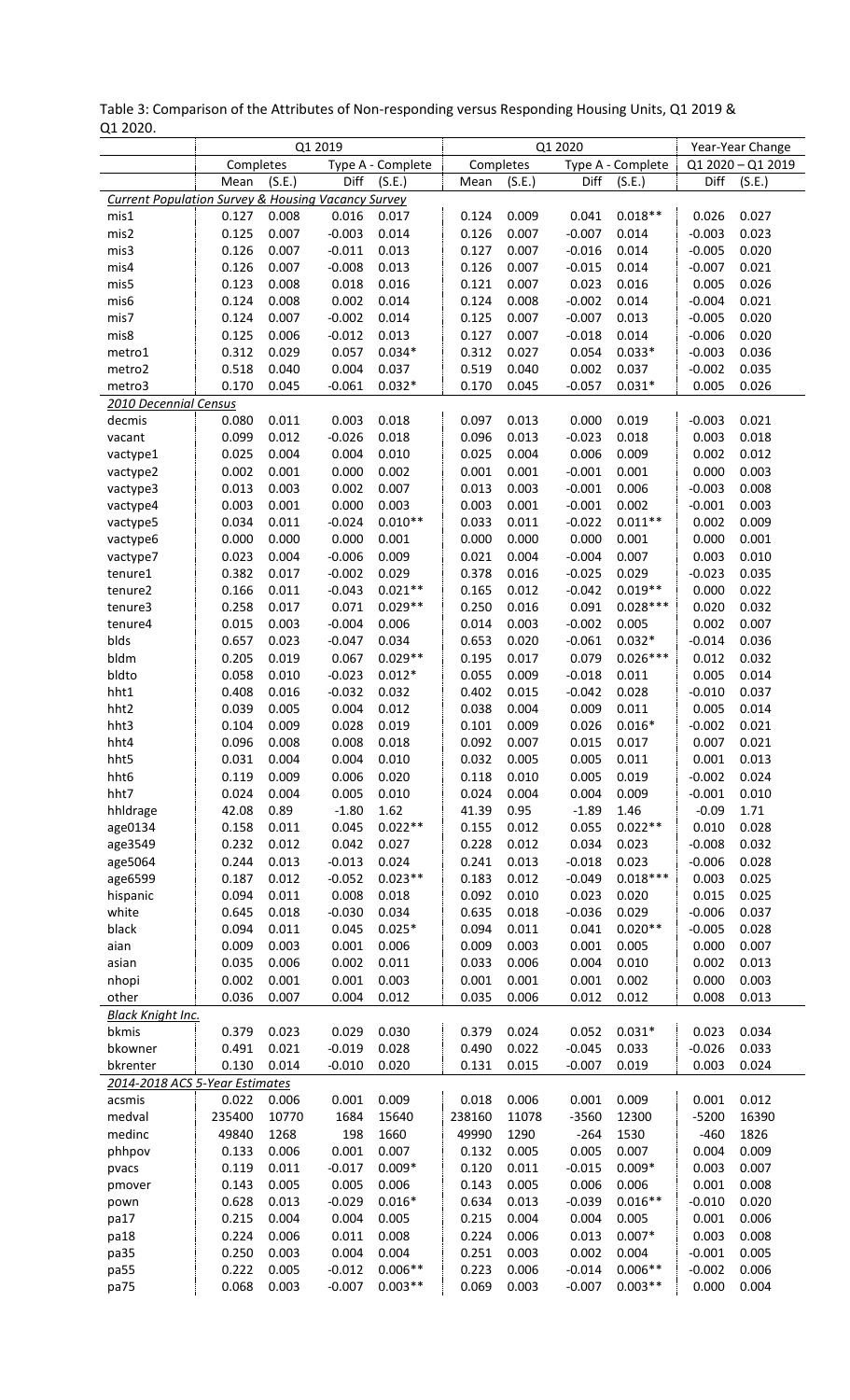| phis                                       | 0.151 | 0.011 | 0.007    | 0.016     | 0.150 | 0.012 | 0.019    | 0.014     | 0.012    | 0.015 |
|--------------------------------------------|-------|-------|----------|-----------|-------|-------|----------|-----------|----------|-------|
| pnhw                                       | 0.632 | 0.017 | $-0.044$ | $0.022**$ | 0.636 | 0.017 | $-0.055$ | $0.022**$ | $-0.011$ | 0.025 |
| pnhb                                       | 0.115 | 0.010 | 0.031    | $0.017*$  | 0.115 | 0.010 | 0.030    | $0.015**$ | $-0.001$ | 0.018 |
| pnha                                       | 0.047 | 0.004 | 0.004    | 0.006     | 0.047 | 0.004 | 0.004    | 0.006     | 0.000    | 0.008 |
| poth                                       | 0.033 | 0.003 | 0.001    | 0.003     | 0.033 | 0.003 | 0.001    | 0.003     | 0.000    | 0.003 |
| pcol                                       | 0.326 | 0.013 | 0.010    | 0.016     | 0.327 | 0.012 | 0.004    | 0.012     | $-0.006$ | 0.016 |
| pcit                                       | 0.859 | 0.009 | $-0.012$ | 0.012     | 0.863 | 0.009 | $-0.016$ | 0.012     | $-0.005$ | 0.015 |
| ppho                                       | 0.957 | 0.006 | $-0.001$ | 0.009     | 0.960 | 0.006 | $-0.002$ | 0.009     | $-0.001$ | 0.011 |
| <b>National Change of Address Database</b> |       |       |          |           |       |       |          |           |          |       |
| recentfrom0                                | 0.012 | 0.002 | 0.001    | 0.005     | 0.013 | 0.002 | 0.000    | 0.005     | $-0.001$ | 0.007 |
| recentfrom1                                | 0.011 | 0.002 | 0.000    | 0.005     | 0.011 | 0.002 | 0.001    | 0.005     | 0.002    | 0.006 |
| recentfrom23                               | 0.013 | 0.002 | 0.002    | 0.006     | 0.012 | 0.002 | 0.005    | 0.006     | 0.003    | 0.008 |
| recentto0                                  | 0.012 | 0.002 | 0.000    | 0.005     | 0.012 | 0.002 | 0.003    | 0.005     | 0.003    | 0.007 |
| recentto1                                  | 0.008 | 0.002 | 0.001    | 0.005     | 0.007 | 0.002 | 0.003    | 0.004     | 0.002    | 0.006 |
| recentto23                                 | 0.008 | 0.002 | 0.002    | 0.005     | 0.005 | 0.001 | 0.003    | 0.003     | 0.001    | 0.005 |

Note: This table shows the mean value of each attribute among completed cases (complete interviews, Type B vacants, and Type C ineligibles), the difference between Type A non-responding units and completed cases, and the change in these differences from 2019 to 2020 along with the standard errors for each estimate.

\*\*\* p<.01; \*\* p<.05; \* p<.10. Asterisks are shown only for the differences between non-responders and responders and for the change in these differences from 2019 to 2020.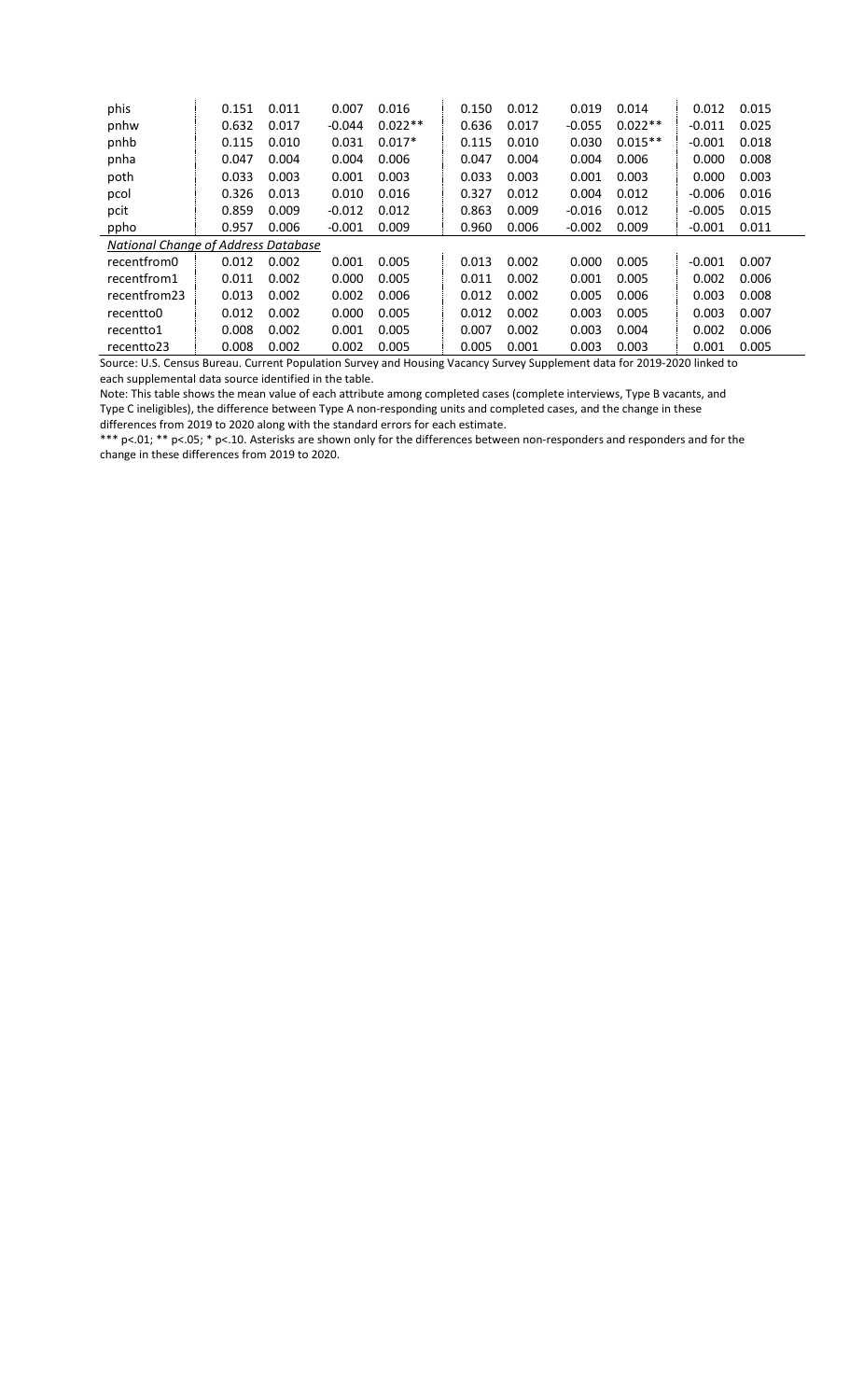|                                                               |                |                | Q2 2019              |                    |                |                | Q2 2020              |                     |                      | <b>Year-Year Change</b> |
|---------------------------------------------------------------|----------------|----------------|----------------------|--------------------|----------------|----------------|----------------------|---------------------|----------------------|-------------------------|
|                                                               | Completes      |                |                      | Type A - Complete  | Completes      |                |                      | Type A - Complete   |                      | Q2 2020 - Q2 2019       |
|                                                               | Mean           | (S.E.)         | Diff                 | (S.E.)             | Mean           | (S.E.)         | Diff                 | (S.E.)              | Diff                 | (S.E.)                  |
| <b>Current Population Survey &amp; Housing Vacancy Survey</b> |                |                |                      |                    |                |                |                      |                     |                      |                         |
| mis1                                                          | 0.128          | 0.008          | 0.015                | 0.017              | 0.097          | 0.009          | 0.113                | $0.015***$          | 0.097                | $0.022***$              |
| mis2                                                          | 0.125          | 0.007          | $-0.003$             | 0.013              | 0.110          | 0.008          | 0.051                | $0.012***$          | 0.055                | $0.019***$              |
| mis3                                                          | 0.125          | 0.008          | $-0.006$             | 0.015              | 0.125          | 0.009          | $-0.002$             | 0.011               | 0.004                | 0.020                   |
| mis4                                                          | 0.125          | 0.009          | $-0.007$             | 0.015              | 0.136          | 0.011          | $-0.040$             | $0.013***$          | $-0.032$             | 0.021                   |
| mis5                                                          | 0.124<br>0.124 | 0.008<br>0.007 | 0.008<br>0.001       | 0.016<br>0.014     | 0.128<br>0.131 | 0.010<br>0.008 | $-0.009$<br>$-0.025$ | 0.012<br>$0.010**$  | $-0.017$<br>$-0.026$ | 0.021<br>0.018          |
| mis6<br>mis7                                                  | 0.124          | 0.007          | $-0.002$             | 0.014              | 0.135          | 0.007          | $-0.036$             | $0.011***$          | $-0.034$             | $0.019*$                |
| mis8                                                          | 0.125          | 0.008          | $-0.006$             | 0.015              | 0.139          | 0.009          | $-0.051$             | $0.011***$          | $-0.046$             | $0.019**$               |
| metro1                                                        | 0.312          | 0.029          | 0.046                | 0.034              | 0.303          | 0.027          | 0.064                | $0.030**$           | 0.018                | 0.038                   |
| metro2                                                        | 0.518          | 0.038          | 0.021                | 0.038              | 0.524          | 0.039          | $-0.017$             | 0.035               | $-0.038$             | 0.037                   |
| metro3                                                        | 0.171          | 0.045          | $-0.067$             | $0.034*$           | 0.174          | 0.045          | $-0.047$             | 0.029               | 0.020                | 0.029                   |
| 2010 Decennial Census                                         |                |                |                      |                    |                |                |                      |                     |                      |                         |
| decmis                                                        | 0.081          | 0.011          | 0.007                | 0.021              | 0.094          | 0.012          | 0.006                | 0.016               | $-0.001$             | 0.023                   |
| vacant                                                        | 0.099          | 0.012          | $-0.027$             | 0.018              | 0.099          | 0.015          | $-0.015$             | 0.016               | 0.011                | 0.019                   |
| vactype1                                                      | 0.026          | 0.004          | 0.003                | 0.009              | 0.023          | 0.004          | 0.011                | 0.008               | 0.009                | 0.011                   |
| vactype2                                                      | 0.001          | 0.001          | 0.000                | 0.002              | 0.001          | 0.001          | 0.000                | 0.002               | 0.001                | 0.003                   |
| vactype3                                                      | 0.013          | 0.003          | 0.001                | 0.007              | 0.013          | 0.003          | $-0.001$             | 0.005               | $-0.002$             | 0.007                   |
| vactype4                                                      | 0.003<br>0.034 | 0.001<br>0.011 | $-0.001$<br>$-0.024$ | 0.003<br>$0.010**$ | 0.003<br>0.037 | 0.002<br>0.012 | 0.000<br>$-0.024$    | 0.002<br>$0.012**$  | 0.001<br>0.001       | 0.003<br>0.008          |
| vactype5<br>vactype6                                          | 0.000          | 0.000          | 0.000                | 0.000              | 0.000          | 0.000          | 0.000                | 0.001               | 0.000                | 0.001                   |
| vactype7                                                      | 0.022          | 0.004          | $-0.004$             | 0.008              | 0.022          | 0.004          | $-0.002$             | 0.007               | 0.003                | 0.009                   |
| tenure1                                                       | 0.379          | 0.018          | 0.004                | 0.027              | 0.390          | 0.020          | $-0.059$             | $0.024**$           | $-0.063$             | $0.031**$               |
| tenure2                                                       | 0.168          | 0.011          | $-0.051$             | $0.021**$          | 0.173          | 0.012          | $-0.049$             | $0.017***$          | 0.002                | 0.024                   |
| tenure3                                                       | 0.259          | 0.017          | 0.071                | $0.027***$         | 0.230          | 0.014          | 0.119                | $0.024***$          | 0.048                | 0.034                   |
| tenure4                                                       | 0.014          | 0.003          | $-0.004$             | 0.006              | 0.014          | 0.003          | $-0.001$             | 0.006               | 0.003                | 0.007                   |
| blds                                                          | 0.656          | 0.019          | $-0.052$             | 0.032              | 0.669          | 0.020          | $-0.089$             | $0.027***$          | $-0.038$             | 0.035                   |
| bldm                                                          | 0.205          | 0.016          | 0.068                | $0.029**$          | 0.185          | 0.015          | 0.089                | $0.025***$          | 0.021                | 0.036                   |
| bldto                                                         | 0.058          | 0.010          | $-0.023$             | $0.013*$           | 0.053          | 0.010          | $-0.006$             | 0.012               | 0.017                | 0.014                   |
| hht1                                                          | 0.406          | 0.016          | $-0.034$             | 0.030              | 0.409          | 0.017          | $-0.060$             | $0.022***$          | $-0.027$             | 0.031                   |
| hht2                                                          | 0.040          | 0.005          | 0.005                | 0.012              | 0.036          | 0.005          | 0.011                | 0.010               | 0.006                | 0.013                   |
| hht3                                                          | 0.103          | 0.009          | 0.020                | 0.017              | 0.097          | 0.009          | 0.033<br>0.014       | $0.015**$           | 0.013<br>0.004       | 0.020                   |
| hht4                                                          | 0.096<br>0.031 | 0.008<br>0.004 | 0.010<br>0.008       | 0.018<br>0.010     | 0.092          | 0.009<br>0.005 | 0.009                | 0.015<br>0.009      | 0.001                | 0.021<br>0.012          |
| hht5<br>hht6                                                  | 0.121          | 0.010          | 0.005                | 0.021              | 0.029<br>0.121 | 0.009          | $-0.002$             | 0.016               | $-0.008$             | 0.025                   |
| hht7                                                          | 0.024          | 0.004          | 0.006                | 0.010              | 0.023          | 0.004          | 0.006                | 0.008               | 0.000                | 0.011                   |
| hhldrage                                                      | 42.08          | 0.93           | $-2.15$              | 1.56               | 41.95          | 1.04           | $-2.97$              | $1.11***$           | $-0.82$              | 1.67                    |
| age0134                                                       | 0.160          | 0.011          | 0.049                | $0.023**$          | 0.144          | 0.012          | 0.066                | $0.019***$          | 0.017                | 0.027                   |
| age3549                                                       | 0.230          | 0.011          | 0.048                | $0.027*$           | 0.224          | 0.013          | 0.031                | 0.020               | $-0.017$             | 0.029                   |
| age5064                                                       | 0.242          | 0.012          | $-0.020$             | 0.026              | 0.245          | 0.014          | $-0.032$             | $0.019*$            | $-0.013$             | 0.032                   |
| age6599                                                       | 0.189          | 0.012          | $-0.057$             | $0.022*$           | 0.194          | 0.013          | $-0.055$             | $0.017***$          | 0.002                | 0.025                   |
| hispanic                                                      | 0.095          | 0.011          | 0.013                | 0.021              | 0.084          | 0.010          | 0.033                | $0.018*$            | 0.020                | 0.026                   |
| white                                                         | 0.644          | 0.020          | $-0.033$             | 0.031              | 0.644          | 0.021          | $-0.054$             | $0.026**$           | $-0.021$             | 0.037                   |
| black                                                         | 0.094          | 0.013          | 0.041                | $0.024*$           | 0.089          | 0.012          | 0.042                | $0.020**$           | 0.001                | 0.026                   |
| aian                                                          | 0.009          | 0.003          | 0.001                | 0.006              | 0.009          | 0.003          | 0.003                | 0.005               | 0.002                | 0.007                   |
| asian                                                         | 0.035<br>0.002 | 0.006<br>0.001 | 0.002<br>0.000       | 0.011<br>0.002     | 0.034<br>0.001 | 0.006<br>0.001 | 0.002<br>0.000       | 0.009<br>0.002      | 0.000<br>0.000       | 0.013<br>0.003          |
| nhopi<br>other                                                | 0.036          | 0.006          | 0.009                | 0.013              | 0.031          | 0.006          | 0.016                | 0.011               | 0.008                | 0.014                   |
| <b>Black Knight Inc.</b>                                      |                |                |                      |                    |                |                |                      |                     |                      |                         |
| bkmis                                                         | 0.381          | 0.022          | 0.035                | 0.033              | 0.360          | 0.022          | 0.102                | $0.029***$          | 0.067                | $0.035*$                |
| bkowner                                                       | 0.489          | 0.022          | $-0.019$             | 0.032              | 0.512          | 0.022          | $-0.105$             | $0.029***$          | $-0.086$             | $0.035**$               |
| bkrenter                                                      | 0.130          | 0.014          | $-0.016$             | 0.021              | 0.128          | 0.015          | 0.004                | 0.019               | 0.020                | 0.024                   |
| 2014-2018 ACS 5-Year Estimates                                |                |                |                      |                    |                |                |                      |                     |                      |                         |
| acsmis                                                        | 0.021          | 0.006          | 0.002                | 0.010              | 0.017          | 0.006          | $-0.004$             | 0.006               | $-0.006$             | 0.011                   |
| medval                                                        | 234600         | 9167           | 3536                 | 13560              | 241100         | 9966           | $-9661$              | 11930               | $-13200$             | 16520                   |
| medinc                                                        | 49920          | 1135           | 200                  | 1708               | 50310          | 1261           | $-971$               | 1445                | $-1171$              | 1925                    |
| phhpov                                                        | 0.133          | 0.005          | $-0.002$             | 0.007              | 0.128          | 0.006          | 0.017                | $0.007**$           | 0.019                | $0.009**$               |
| pvacs                                                         | 0.119          | 0.010          | $-0.020$             | $0.009**$          | 0.120          | 0.011          | $-0.010$             | 0.008               | 0.010                | 0.007                   |
| pmover                                                        | 0.142          | 0.004          | 0.005                | 0.006              | 0.141          | 0.004          | 0.011                | $0.005**$           | 0.007                | 0.007                   |
| pown                                                          | 0.630          | 0.013          | $-0.030$             | $0.017*$           | 0.645          | 0.013          | $-0.052$             | $0.014***$          | $-0.022$             | 0.020                   |
| pa17                                                          | 0.215          | 0.004<br>0.006 | 0.004<br>0.011       | 0.005<br>0.007     | 0.215          | 0.004          | 0.007                | 0.004<br>$0.006***$ | 0.003<br>0.007       | 0.006                   |
| pa18<br>pa35                                                  | 0.223<br>0.250 | 0.003          | 0.004                | 0.004              | 0.221<br>0.252 | 0.006<br>0.003 | 0.018<br>0.002       | 0.004               | $-0.002$             | 0.008<br>0.005          |
| pa55                                                          | 0.222          | 0.005          | $-0.013$             | $0.005**$          | 0.226          | 0.006          | $-0.015$             | $0.005***$          | $-0.002$             | 0.006                   |
| pa75                                                          | 0.069          | 0.003          | $-0.007$             | $0.003**$          | 0.070          | 0.003          | $-0.007$             | $0.003**$           | 0.000                | 0.003                   |
|                                                               |                |                |                      |                    |                |                |                      |                     |                      |                         |

Table 4: Comparison of the Attributes of Non-responding versus Responding Housing Units, Q2 2019 & Q2 2020.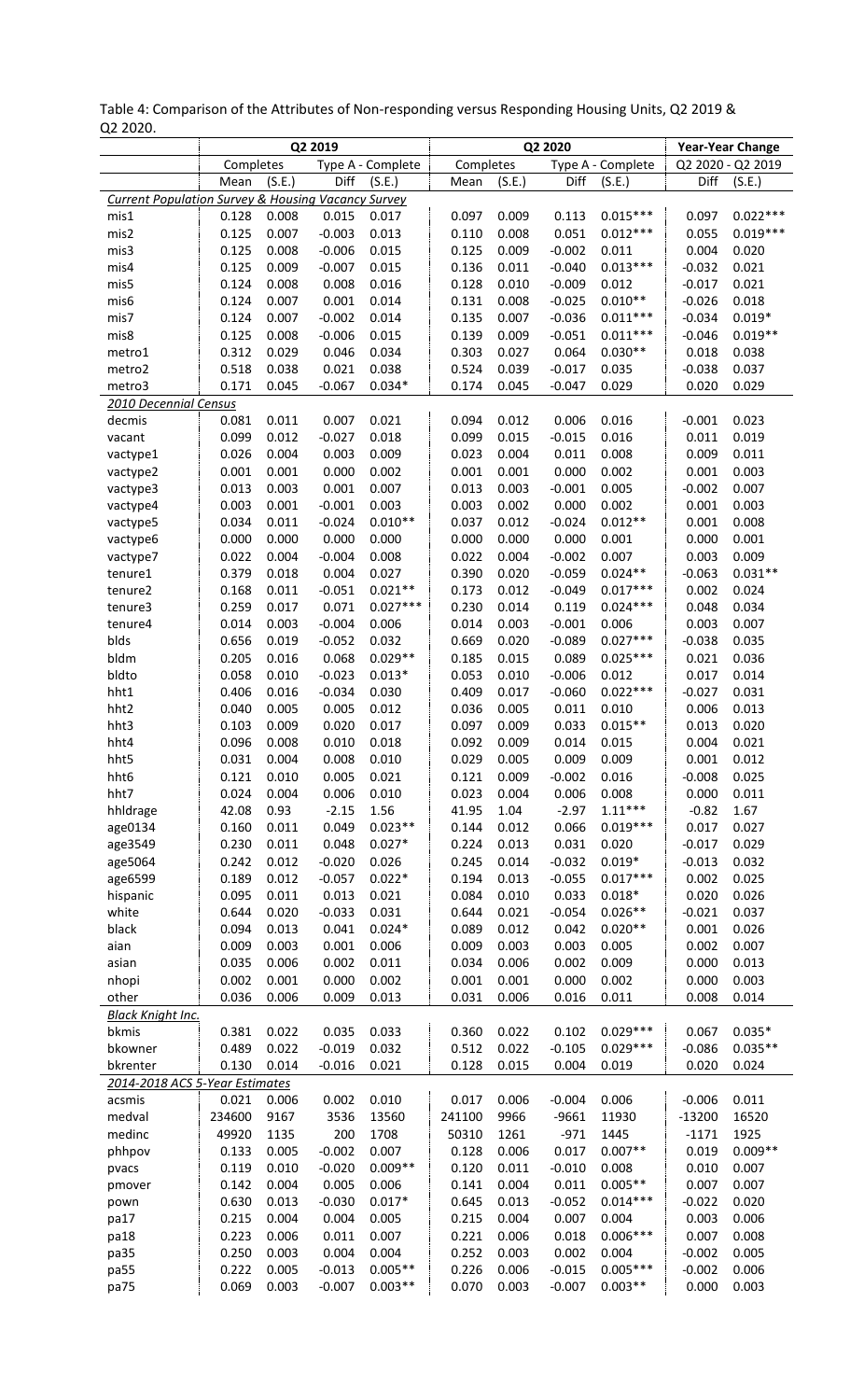| phis                                | 0.151 | 0.011 | 0.011    | 0.015    | 0.143 | 0.011 | 0.029    | $0.013**$  | 0.018    | 0.018 |  |
|-------------------------------------|-------|-------|----------|----------|-------|-------|----------|------------|----------|-------|--|
| pnhw                                | 0.633 | 0.017 | $-0.044$ | $0.023*$ | 0.647 | 0.018 | $-0.068$ | $0.019***$ | $-0.024$ | 0.024 |  |
| pnhb                                | 0.115 | 0.012 | 0.025    | 0.016    | 0.111 | 0.012 | 0.037    | $0.014***$ | 0.011    | 0.018 |  |
| pnha                                | 0.046 | 0.004 | 0.005    | 0.006    | 0.048 | 0.004 | 0.003    | 0.005      | $-0.002$ | 0.008 |  |
| poth                                | 0.033 | 0.004 | 0.000    | 0.003    | 0.033 | 0.003 | 0.002    | 0.004      | 0.002    | 0.004 |  |
| pcol                                | 0.325 | 0.010 | 0.013    | 0.016    | 0.334 | 0.011 | $-0.009$ | 0.013      | $-0.022$ | 0.017 |  |
| pcit                                | 0.859 | 0.008 | $-0.015$ | 0.013    | 0.866 | 0.010 | $-0.013$ | 0.009      | 0.001    | 0.014 |  |
| ppho                                | 0.957 | 0.006 | $-0.002$ | 0.010    | 0.962 | 0.006 | 0.002    | 0.006      | 0.004    | 0.011 |  |
| National Chanae of Address Database |       |       |          |          |       |       |          |            |          |       |  |
| recentfrom0                         | 0.015 | 0.002 | $-0.002$ | 0.005    | 0.009 | 0.002 | 0.001    | 0.003      | 0.003    | 0.006 |  |
| recentfrom1                         | 0.013 | 0.002 | $-0.001$ | 0.005    | 0.012 | 0.002 | 0.008    | $0.004*$   | 0.008    | 0.007 |  |
| recentfrom23                        | 0.023 | 0.003 | 0.002    | 0.007    | 0.020 | 0.003 | 0.015    | $0.007**$  | 0.013    | 0.010 |  |
| recentto0                           | 0.014 | 0.002 | 0.000    | 0.005    | 0.008 | 0.002 | 0.004    | 0.004      | 0.004    | 0.006 |  |
| recentto1                           | 0.013 | 0.002 | 0.001    | 0.005    | 0.011 | 0.002 | 0.008    | $0.005*$   | 0.008    | 0.007 |  |
| recentto23                          | 0.022 | 0.003 | 0.003    | 0.008    | 0.019 | 0.003 | 0.012    | $0.006*$   | 0.008    | 0.010 |  |

Note: This table shows the mean value of each attribute among completed cases (complete interviews, Type B vacants, and Type C ineligibles), the difference between Type A non-responding units and completed cases, and the change in these differences from 2019 to 2020 along with the standard errors for each estimate.

\*\*\* p<.01; \*\* p<.05; \* p<.10. Asterisks are shown only for the differences between non-responders and responders and for the change in these differences from 2019 to 2020.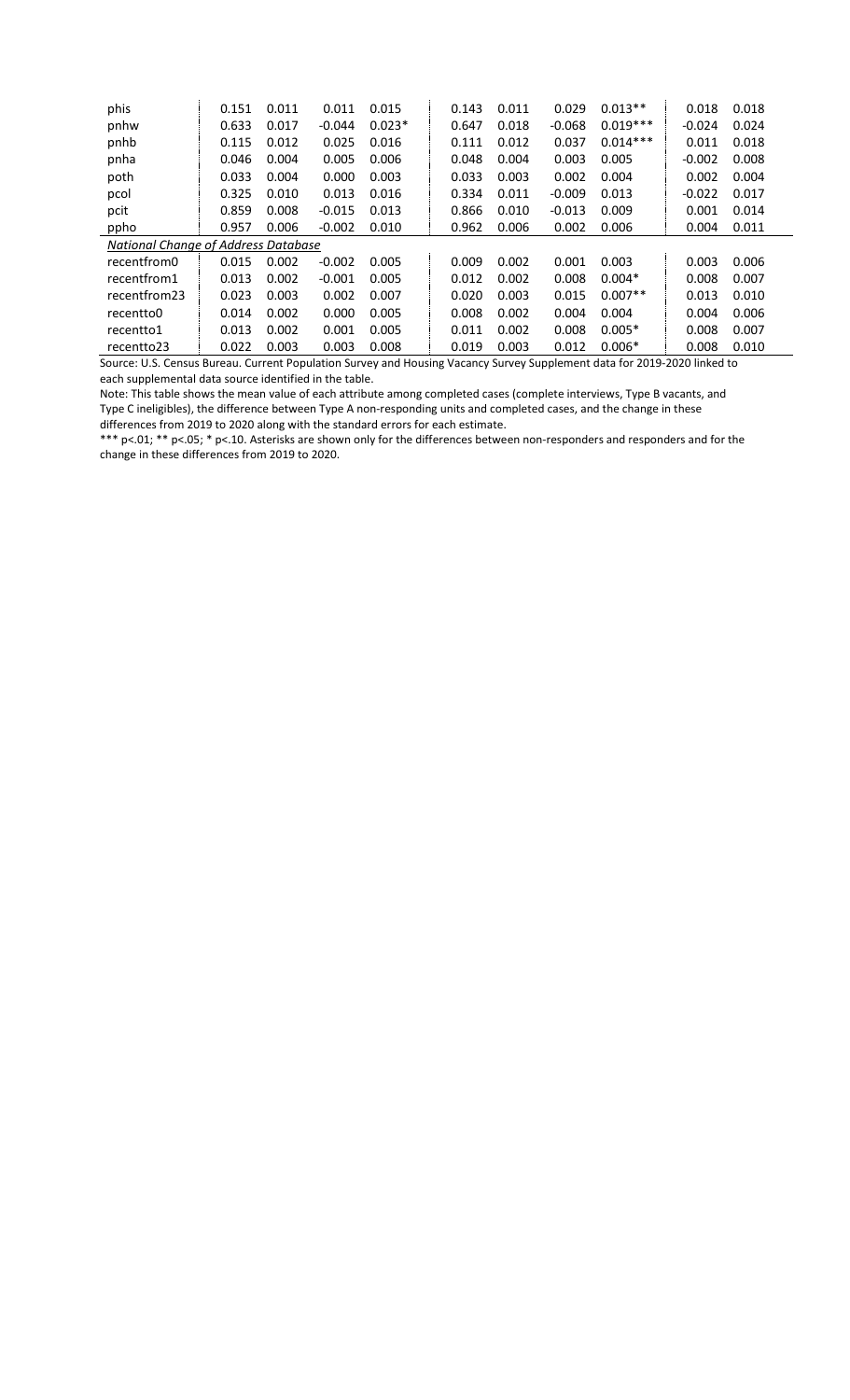| 23 LULU.                                                      |           |        | Q3 2019  |                   |           |        | Q3 2020  |                   |          | Year-Year Change  |
|---------------------------------------------------------------|-----------|--------|----------|-------------------|-----------|--------|----------|-------------------|----------|-------------------|
|                                                               | Completes |        |          | Type A - Complete | Completes |        |          | Type A - Complete |          | Q3 2020 - Q3 2019 |
|                                                               | Mean      | (S.E.) | Diff     | (S.E.)            | Mean      | (S.E.) | Diff     | (S.E.)            | Diff     | (S.E.)            |
| <b>Current Population Survey &amp; Housing Vacancy Survey</b> |           |        |          |                   |           |        |          |                   |          |                   |
| mis1                                                          | 0.128     | 0.007  | 0.016    | 0.016             | 0.115     | 0.008  | 0.056    | $0.016***$        | 0.040    | $0.024*$          |
| mis2                                                          | 0.125     | 0.007  | 0.000    | 0.015             | 0.117     | 0.007  | 0.030    | $0.015**$         | 0.030    | 0.021             |
|                                                               | 0.125     | 0.008  | $-0.007$ | 0.014             | 0.119     | 0.008  | 0.018    | 0.014             | 0.025    | 0.021             |
| mis3                                                          |           |        |          |                   | 0.122     |        | 0.006    |                   |          | 0.024             |
| mis4                                                          | 0.125     | 0.008  | $-0.008$ | 0.017             |           | 0.009  |          | 0.014             | 0.013    |                   |
| mis5                                                          | 0.123     | 0.007  | 0.012    | 0.016             | 0.129     | 0.008  | $-0.014$ | 0.012             | $-0.025$ | 0.020             |
| mis6                                                          | 0.124     | 0.007  | $-0.003$ | 0.014             | 0.132     | 0.007  | $-0.026$ | $0.013**$         | $-0.023$ | 0.021             |
| mis7                                                          | 0.124     | 0.007  | 0.000    | 0.015             | 0.132     | 0.009  | $-0.031$ | $0.012***$        | $-0.031$ | 0.020             |
| mis8                                                          | 0.125     | 0.007  | $-0.009$ | 0.015             | 0.134     | 0.009  | $-0.038$ | $0.013***$        | $-0.029$ | 0.020             |
| metro1                                                        | 0.313     | 0.029  | 0.061    | $0.036*$          | 0.311     | 0.027  | 0.052    | $0.030*$          | $-0.009$ | 0.043             |
| metro2                                                        | 0.516     | 0.035  | 0.011    | 0.037             | 0.518     | 0.035  | $-0.008$ | 0.035             | $-0.019$ | 0.041             |
| metro3                                                        | 0.171     | 0.044  | $-0.072$ | $0.032**$         | 0.170     | 0.044  | $-0.044$ | 0.028             | 0.028    | 0.030             |
| 2010 Decennial Census                                         |           |        |          |                   |           |        |          |                   |          |                   |
| decmis                                                        | 0.086     | 0.013  | 0.005    | 0.019             | 0.096     | 0.012  | 0.007    | 0.016             | 0.002    | 0.022             |
| vacant                                                        | 0.098     | 0.013  | $-0.017$ | 0.018             | 0.099     | 0.013  | $-0.015$ | 0.014             | 0.003    | 0.019             |
| vactype1                                                      | 0.026     | 0.004  | 0.008    | 0.010             | 0.025     | 0.005  | 0.010    | 0.008             | 0.002    | 0.012             |
| vactype2                                                      | 0.001     | 0.001  | 0.000    | 0.003             | 0.001     | 0.001  | 0.001    | 0.002             | 0.001    | 0.003             |
| vactype3                                                      | 0.013     | 0.003  | 0.001    | 0.007             | 0.013     | 0.004  | 0.000    | 0.006             | $-0.002$ | 0.008             |
| vactype4                                                      | 0.003     | 0.002  | $-0.001$ | 0.003             | 0.003     | 0.002  | $-0.001$ | 0.002             | 0.000    | 0.004             |
| vactype5                                                      | 0.034     | 0.011  | $-0.023$ | $0.012*$          | 0.035     | 0.012  | $-0.023$ | $0.011**$         | 0.000    | 0.009             |
| vactype6                                                      | 0.000     | 0.000  | 0.000    | 0.000             | 0.000     | 0.000  | 0.000    | 0.001             | 0.000    | 0.001             |
| vactype7                                                      | 0.021     | 0.004  | $-0.004$ | 0.008             | 0.022     | 0.004  | $-0.002$ | 0.006             | 0.002    | 0.009             |
| tenure1                                                       | 0.376     | 0.016  | $-0.011$ | 0.029             | 0.383     | 0.018  | $-0.050$ | $0.023**$         | $-0.039$ | 0.034             |
| tenure2                                                       | 0.167     | 0.012  | $-0.050$ | $0.023**$         | 0.171     | 0.012  | $-0.049$ | $0.018***$        | 0.002    | 0.024             |
| tenure3                                                       | 0.259     | 0.016  | 0.077    | $0.028***$        | 0.237     | 0.016  | 0.107    | $0.023***$        | 0.030    | 0.032             |
| tenure4                                                       | 0.014     | 0.003  | $-0.003$ | 0.007             | 0.014     | 0.003  | $-0.001$ | 0.005             | 0.002    | 0.008             |
| blds                                                          | 0.653     | 0.020  | $-0.063$ | $0.037*$          | 0.660     | 0.021  | $-0.084$ | $0.028***$        | $-0.021$ | 0.040             |
| bldm                                                          | 0.204     | 0.018  | 0.081    | $0.033**$         | 0.192     | 0.018  | 0.083    | $0.025***$        | 0.001    | 0.035             |
| bldto                                                         | 0.057     | 0.011  | $-0.023$ | $0.011**$         | 0.053     | 0.010  | $-0.005$ | 0.011             | 0.018    | 0.015             |
| hht1                                                          | 0.404     | 0.014  | $-0.040$ | 0.033             | 0.407     | 0.016  | $-0.054$ | $0.025**$         | $-0.014$ | 0.035             |
| hht2                                                          | 0.039     | 0.005  | 0.006    | 0.013             | 0.036     | 0.005  | 0.010    | 0.010             | 0.004    | 0.015             |
| hht3                                                          | 0.103     | 0.009  | 0.026    | 0.020             | 0.097     | 0.008  | 0.033    | $0.016**$         | 0.007    | 0.026             |
| hht4                                                          | 0.095     | 0.008  | 0.006    | 0.018             | 0.093     | 0.008  | 0.012    | 0.015             | 0.006    | 0.020             |
| hht5                                                          | 0.031     | 0.004  | 0.007    | 0.012             | 0.031     | 0.005  | 0.005    | 0.008             | $-0.002$ | 0.014             |
| hht6                                                          | 0.119     | 0.008  | 0.003    | 0.021             | 0.120     | 0.009  | $-0.003$ | 0.017             | $-0.006$ | 0.024             |
|                                                               |           | 0.004  | 0.004    |                   | 0.023     | 0.004  | 0.004    | 0.007             |          |                   |
| hht7                                                          | 0.024     |        |          | 0.010             | 41.72     |        |          | $1.24**$          | 0.000    | 0.010             |
| hhldrage                                                      | 41.81     | 0.96   | $-2.58$  | 1.57              |           | 1.00   | $-2.87$  |                   | $-0.29$  | 1.67              |
| age0134                                                       | 0.159     | 0.012  | 0.050    | $0.025*$          | 0.148     | 0.011  | 0.060    | $0.019***$        | 0.011    | 0.029             |
| age3549                                                       | 0.229     | 0.011  | 0.044    | 0.028             | 0.223     | 0.013  | 0.027    | 0.020             | $-0.017$ | 0.032             |
| age5064                                                       | 0.241     | 0.013  | $-0.021$ | 0.025             | 0.242     | 0.013  | $-0.025$ | 0.020             | $-0.004$ | 0.028             |
| age6599                                                       | 0.187     | 0.012  | $-0.060$ | $0.022***$        | 0.192     | 0.013  | $-0.054$ | $0.018***$        | 0.006    | 0.025             |
| hispanic                                                      | 0.093     | 0.011  | 0.021    | 0.020             | 0.083     | 0.010  | 0.036    | $0.017**$         | 0.015    | 0.024             |
| white                                                         | 0.641     | 0.019  | $-0.048$ | 0.030             | 0.642     | 0.021  | $-0.055$ | $0.024**$         | $-0.007$ | 0.033             |
| black                                                         | 0.095     | 0.012  | 0.041    | $0.023*$          | 0.089     | 0.012  | 0.043    | $0.017**$         | 0.001    | 0.025             |
| aian                                                          | 0.009     | 0.003  | 0.001    | 0.006             | 0.008     | 0.003  | 0.003    | 0.005             | 0.002    | 0.006             |
| asian                                                         | 0.033     | 0.006  | 0.008    | 0.012             | 0.033     | 0.006  | 0.002    | 0.009             | $-0.006$ | 0.014             |
| nhopi                                                         | 0.002     | 0.001  | 0.000    | 0.002             | 0.002     | 0.001  | 0.000    | 0.002             | 0.000    | 0.003             |
| other                                                         | 0.036     | 0.006  | 0.010    | 0.013             | 0.032     | 0.006  | 0.015    | 0.011             | 0.005    | 0.014             |
| <b>Black Knight Inc.</b>                                      |           |        |          |                   |           |        |          |                   |          |                   |
| bkmis                                                         | 0.379     | 0.020  | 0.049    | 0.033             | 0.367     | 0.021  | 0.092    | $0.029***$        | 0.043    | 0.037             |
| bkowner                                                       | 0.488     | 0.020  | $-0.037$ | 0.033             | 0.504     | 0.022  | $-0.096$ | $0.028***$        | $-0.059$ | 0.037             |
| bkrenter                                                      | 0.133     | 0.014  | $-0.012$ | 0.022             | 0.129     | 0.014  | 0.005    | 0.018             | 0.016    | 0.026             |
| 2014-2018 ACS 5-Year Estimates                                |           |        |          |                   |           |        |          |                   |          |                   |
| acsmis                                                        | 0.023     | 0.007  | 0.003    | 0.010             | 0.015     | 0.006  | $-0.001$ | 0.006             | $-0.004$ | 0.011             |
| medval                                                        | 233700    | 9984   | 3227     | 12580             | 241200    | 10220  | $-14861$ | 12750             | $-18090$ | 16180             |
| medinc                                                        | 49860     | 1172   | $-75$    | 1692              | 50510     | 1188   | $-1301$  | 1427              | $-1226$  | 1953              |
| phhpov                                                        | 0.132     | 0.006  | 0.003    | 0.008             | 0.130     | 0.006  | 0.016    | $0.007**$         | 0.013    | 0.010             |
| pvacs                                                         | 0.119     | 0.011  | $-0.018$ | $0.009**$         | 0.120     | 0.011  | $-0.011$ | 0.008             | 0.007    | 0.008             |
| pmover                                                        | 0.143     | 0.005  | 0.007    | 0.007             | 0.143     | 0.005  | 0.010    | $0.005*$          | 0.004    | 0.008             |
| pown                                                          | 0.629     | 0.012  | $-0.041$ | $0.018**$         | 0.640     | 0.012  | $-0.049$ | $0.014***$        | $-0.008$ | 0.019             |
| pa17                                                          | 0.214     | 0.004  | 0.002    | 0.005             | 0.215     | 0.004  | 0.007    | 0.004             | 0.005    | 0.006             |
| pa18                                                          | 0.224     | 0.006  | 0.015    | $0.009*$          | 0.224     | 0.007  | 0.016    | $0.007**$         | 0.001    | 0.010             |
| pa35                                                          | 0.249     | 0.003  | 0.002    | 0.004             | 0.252     | 0.003  | 0.001    | 0.004             | $-0.002$ | 0.005             |
| pa55                                                          | 0.222     | 0.006  | $-0.015$ | $0.006**$         | 0.225     | 0.006  | $-0.015$ | $0.005***$        | $-0.001$ | 0.007             |
| pa75                                                          | 0.069     | 0.003  | $-0.008$ | $0.003**$         | 0.070     | 0.003  | $-0.008$ | $0.003***$        | 0.001    | 0.004             |
|                                                               |           |        |          |                   |           |        |          |                   |          |                   |

Table 5: Comparison of the Attributes of Non-responding versus Responding Housing Units, Q3 2019 & Q3 2020.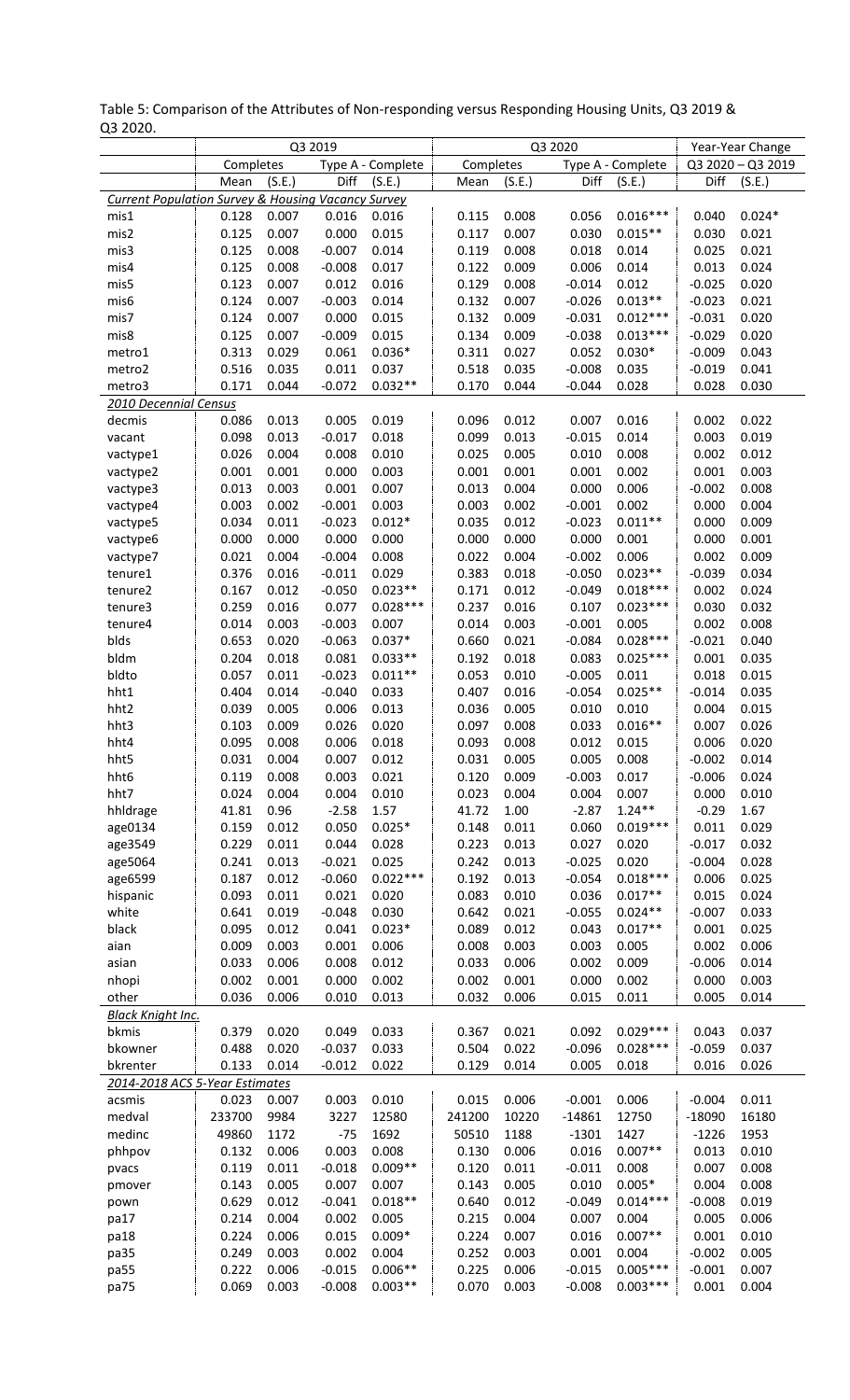| phis                                | 0.150 | 0.011 | 0.017    | 0.015     | 0.144 | 0.011 | 0.030    | 0.013      | 0.013    | 0.017 |
|-------------------------------------|-------|-------|----------|-----------|-------|-------|----------|------------|----------|-------|
| pnhw                                | 0.633 | 0.017 | $-0.058$ | $0.023**$ | 0.646 | 0.017 | $-0.069$ | $0.018***$ | $-0.011$ | 0.025 |
| pnhb                                | 0.115 | 0.012 | 0.030    | $0.016*$  | 0.112 | 0.011 | 0.036    | $0.012***$ | 0.006    | 0.018 |
| pnha                                | 0.047 | 0.004 | 0.007    | 0.006     | 0.048 | 0.004 | 0.002    | 0.006      | $-0.005$ | 0.007 |
| poth                                | 0.033 | 0.003 | 0.000    | 0.004     | 0.033 | 0.003 | 0.001    | 0.005      | 0.001    | 0.005 |
| pcol                                | 0.326 | 0.011 | 0.013    | 0.015     | 0.336 | 0.011 | $-0.014$ | 0.014      | $-0.027$ | 0.018 |
| pcit                                | 0.858 | 0.008 | $-0.020$ | 0.013     | 0.865 | 0.009 | $-0.013$ | 0.010      | 0.007    | 0.014 |
| ppho                                | 0.956 | 0.007 | $-0.003$ | 0.010     | 0.963 | 0.006 | $-0.001$ | 0.006      | 0.003    | 0.011 |
| National Chanae of Address Database |       |       |          |           |       |       |          |            |          |       |
| recentfrom0                         | 0.015 | 0.002 | 0.001    | 0.005     | 0.009 | 0.002 | 0.004    | 0.004      | 0.004    | 0.007 |
| recentfrom1                         | 0.015 | 0.002 | 0.001    | 0.005     | 0.013 | 0.002 | 0.004    | 0.005      | 0.004    | 0.007 |
| recentfrom23                        | 0.026 | 0.004 | 0.000    | 0.008     | 0.023 | 0.003 | 0.012    | $0.007*$   | 0.012    | 0.011 |
| recentto0                           | 0.014 | 0.002 | 0.001    | 0.005     | 0.008 | 0.002 | 0.006    | 0.004      | 0.005    | 0.007 |
| recentto1                           | 0.013 | 0.002 | 0.004    | 0.006     | 0.011 | 0.002 | 0.006    | 0.005      | 0.002    | 0.008 |
| recentto23                          | 0.025 | 0.003 | 0.002    | 0.008     | 0.023 | 0.003 | 0.008    | 0.007      | 0.006    | 0.011 |

Note: This table shows the mean value of each attribute among completed cases (complete interviews, Type B vacants, and Type C ineligibles), the difference between Type A non-responding units and completed cases, and the change in these differences from 2019 to 2020 along with the standard errors for each estimate.

\*\*\* p<.01; \*\* p<.05; \* p<.10. Asterisks are shown only for the differences between non-responders and responders and for the change in these differences from 2019 to 2020.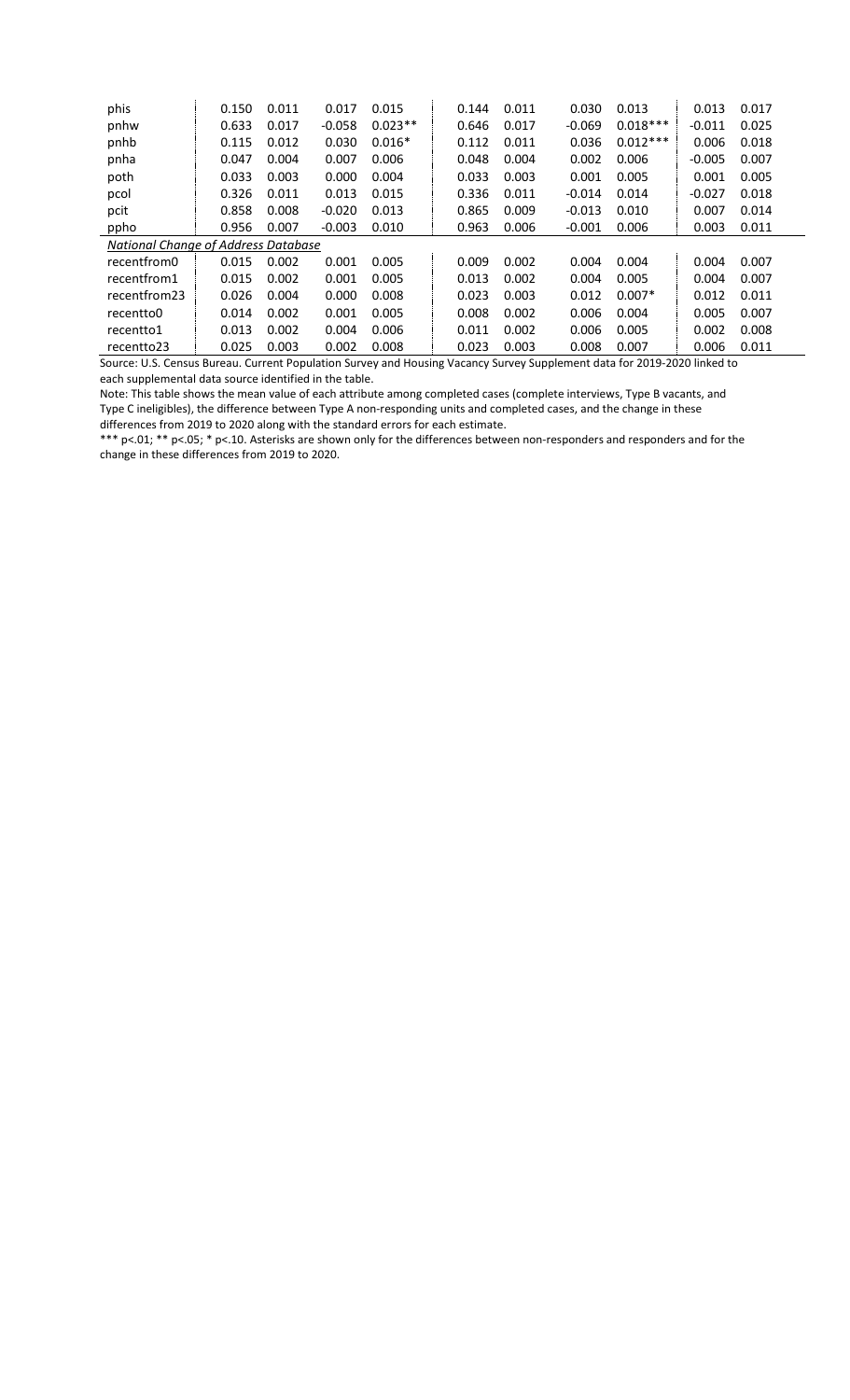| Table 6: Comparison of the Attributes of Non-responding versus Responding Housing Units, Q4 2019. |  |  |
|---------------------------------------------------------------------------------------------------|--|--|
|---------------------------------------------------------------------------------------------------|--|--|

|                                                               |                |                | Q4 2019              |                   |
|---------------------------------------------------------------|----------------|----------------|----------------------|-------------------|
|                                                               | Completes      |                |                      | Type A - Complete |
|                                                               | Mean           | (S.E.)         | Diff                 | (S.E.)            |
| <b>Current Population Survey &amp; Housing Vacancy Survey</b> |                |                |                      |                   |
| mis1                                                          | 0.127          | 0.006          | 0.020                | 0.017             |
| mis2                                                          | 0.125          | 0.005          | $-0.003$             | 0.013             |
| mis3                                                          | 0.126          | 0.005          | $-0.011$             | 0.015             |
| mis4                                                          | 0.126          | 0.007          | $-0.013$             | 0.015             |
| mis5                                                          | 0.122          | 0.007          | 0.023                | 0.015             |
| mis6                                                          | 0.124          | 0.005          | 0.004                | 0.014             |
| mis7                                                          | 0.124          | 0.005          | $-0.003$             | 0.013             |
| mis8                                                          | 0.126          | 0.006          | $-0.016$             | 0.015             |
| metro1                                                        | 0.315          | 0.027          | 0.070                | $0.037*$          |
| metro2                                                        | 0.515          | 0.037          | $-0.005$             | 0.040             |
| metro3                                                        | 0.170          | 0.044          | $-0.065$             | $0.033**$         |
| <u> 2010 Decennial Census</u>                                 |                |                |                      |                   |
| decmis                                                        | 0.092          | 0.014          | 0.001                | 0.019             |
| vacant                                                        | 0.097          | 0.012          | $-0.022$             | 0.017             |
| vactype1                                                      | 0.024          | 0.005          | 0.005                | 0.009             |
| vactype2                                                      | 0.002          | 0.001          | 0.000                | 0.003             |
| vactype3                                                      | 0.013          | 0.003          | 0.001                | 0.008             |
| vactype4                                                      | 0.003<br>0.034 | 0.001          | $-0.001$<br>$-0.023$ | 0.003<br>$0.011*$ |
| vactype5                                                      | 0.000          | 0.011          | 0.000                |                   |
| vactype6                                                      | 0.021          | 0.000<br>0.004 | $-0.004$             | 0.001<br>0.008    |
| vactype7<br>tenure1                                           | 0.377          | 0.015          | $-0.021$             | 0.031             |
| tenure2                                                       | 0.169          | 0.011          | $-0.045$             | $0.022**$         |
| tenure3                                                       | 0.251          | 0.016          | 0.088                | $0.030***$        |
| tenure4                                                       | 0.015          | 0.003          | $-0.001$             | 0.007             |
| blds                                                          | 0.655          | 0.019          | $-0.062$             | $0.035*$          |
| bldm                                                          | 0.195          | 0.017          | 0.084                | $0.031**$         |
| bldto                                                         | 0.057          | 0.009          | $-0.023$             | $0.012**$         |
| hht1                                                          | 0.406          | 0.015          | $-0.046$             | 0.030             |
| hht2                                                          | 0.039          | 0.005          | 0.005                | 0.012             |
| hht3                                                          | 0.100          | 0.009          | 0.030                | 0.020             |
| hht4                                                          | 0.092          | 0.008          | 0.019                | 0.018             |
| hht5                                                          | 0.031          | 0.005          | 0.007                | 0.012             |
| hht6                                                          | 0.118          | 0.009          | 0.009                | 0.021             |
| hht7                                                          | 0.024          | 0.005          | $-0.001$             | 0.009             |
| hhldrage                                                      | 41.67          | 0.88           | $-1.87$              | 1.34              |
| age0134                                                       | 0.156          | 0.012          | 0.048                | $0.025*$          |
| age3549                                                       | 0.228          | 0.011          | 0.039                | 0.028             |
| age5064                                                       | 0.241          | 0.012          | $-0.011$             | 0.023             |
| age6599                                                       | 0.187          | 0.012          | $-0.055$             | $0.019***$        |
| hispanic                                                      | 0.092          | 0.010          | 0.021                | 0.020             |
| white                                                         | 0.641          | 0.017          | $-0.046$             | 0.030             |
| black                                                         | 0.092          | 0.010          | 0.049                | $0.023*$          |
| aian                                                          | 0.009          | 0.003          | 0.001                | 0.007             |
| asian                                                         | 0.033          | 0.005          | 0.007                | 0.011             |
| nhopi                                                         | 0.001          | 0.001          | 0.001                | 0.002             |
| other                                                         | 0.036          | 0.006          | 0.010                | 0.014             |
| <b>Black Knight Inc.</b>                                      |                |                |                      |                   |
| bkmis                                                         | 0.376          | 0.021          | 0.047                | 0.033             |
| bkowner                                                       | 0.492          | 0.020          | $-0.040$             | 0.033             |
| bkrenter                                                      | 0.132          | 0.014          | $-0.008$             | 0.024             |
| 2014-2018 ACS 5-Year Estimates                                |                |                |                      |                   |
| acsmis                                                        | 0.022          | 0.006          | 0.001                | 0.009             |
| medval                                                        | 235300         | 9188           | 3248                 | 13270             |
| medinc                                                        | 49990          | 1185           | $-27$                | 1572              |
| phhpov                                                        | 0.132          | 0.006          | 0.002                | 0.007             |
| pvacs                                                         | 0.119          | 0.010          | $-0.017$             | $0.008**$         |
| pmover                                                        | 0.142          | 0.005          | 0.007                | 0.007             |
| pown                                                          | 0.631          | 0.013          | $-0.040$             | $0.018**$         |
| pa17                                                          | 0.214          | 0.004          | 0.003                | 0.005             |
| pa18                                                          | 0.223          | 0.006          | 0.015                | $0.008*$          |
| pa35                                                          | 0.250          | 0.003          | 0.003                | 0.004             |
| pa55                                                          | 0.222          | 0.006          | $-0.014$             | $0.006**$         |
| pa75                                                          | 0.069          | 0.003          | $-0.007$             | $0.003**$         |
| phis                                                          | 0.149          | 0.010          | 0.016                | 0.014             |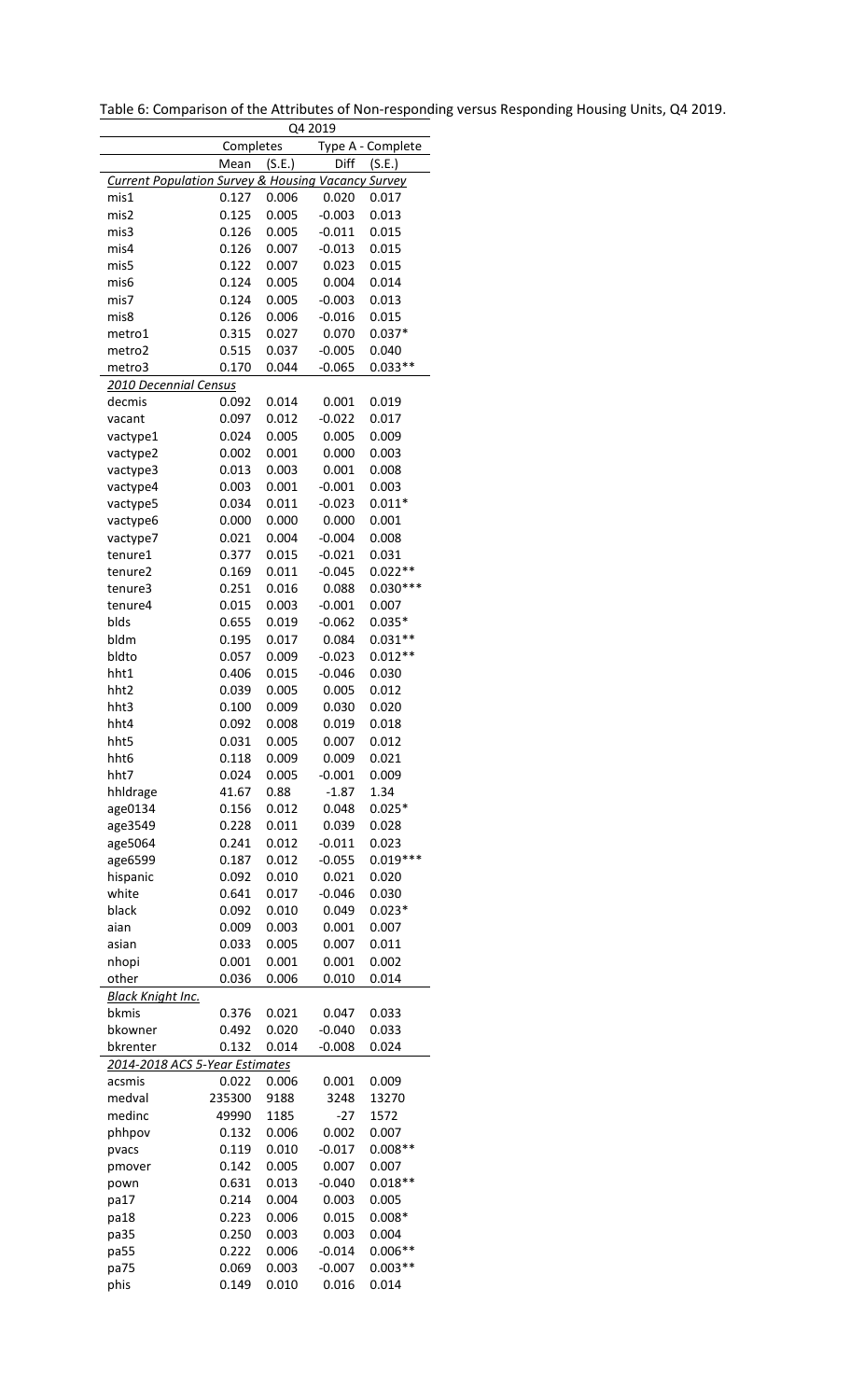| pnhw                                       | 0.635 | 0.016 | $-0.060$ | $0.021**$ |
|--------------------------------------------|-------|-------|----------|-----------|
| pnhb                                       | 0.113 | 0.010 | 0.033    | $0.015*$  |
| pnha                                       | 0.047 | 0.004 | 0.008    | 0.007     |
| poth                                       | 0.033 | 0.003 | 0.001    | 0.005     |
| pcol                                       | 0.327 | 0.011 | 0.010    | 0.015     |
| pcit                                       | 0.859 | 0.007 | $-0.019$ | 0.012     |
| ppho                                       | 0.956 | 0.006 | $-0.001$ | 0.009     |
|                                            |       |       |          |           |
| <b>National Change of Address Database</b> |       |       |          |           |
| recentfrom0                                | 0.008 | 0.002 | 0.000    | 0.004     |
| recentfrom1                                | 0.013 | 0.002 | 0.000    | 0.005     |
| recentfrom23                               | 0.027 | 0.003 | 0.000    | 0.007     |
| recentto0                                  | 0.008 | 0.001 | 0.000    | 0.004     |
| recentto1                                  | 0.011 | 0.002 | 0.002    | 0.005     |

Note: This table shows the mean value of each attribute among completed cases (complete interviews, Type B vacants, and Type C ineligibles) and the difference between Type A non-responding units and completed cases, along with the standard errors for each estimate.

\*\*\* p<.01; \*\* p<.05; \* p<.10. Asterisks are shown only for the differences between non-responders and responders.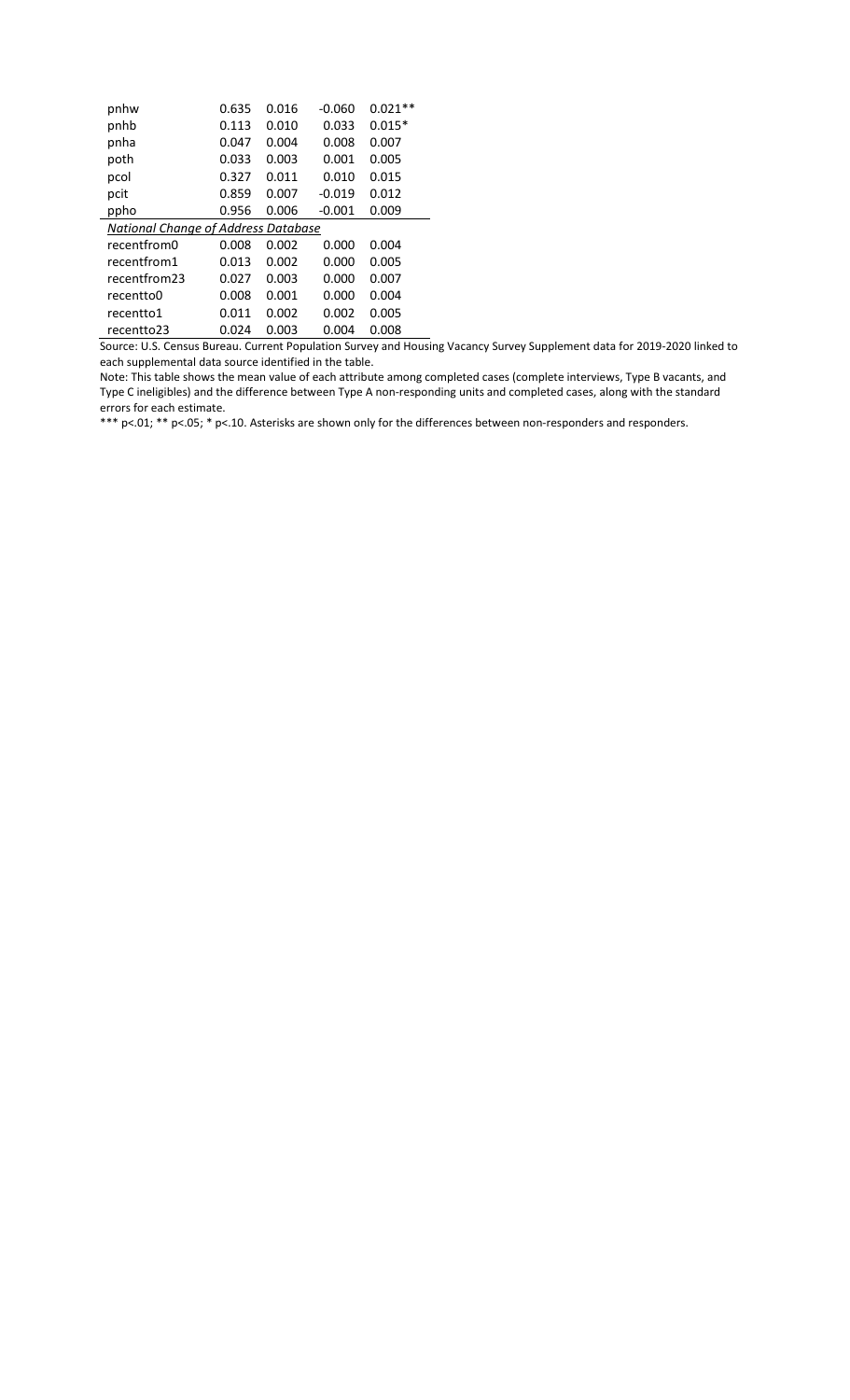|                                                               | Q2 2019  |        |          | Q3 2019 | Q4 2019  |        |          | Q1 2020 |          | Q2 2020    |          | Q3 2020  |
|---------------------------------------------------------------|----------|--------|----------|---------|----------|--------|----------|---------|----------|------------|----------|----------|
|                                                               | Coef.    | (S.E.) | Coef.    | (S.E.)  | Coef.    | (S.E.) | Coef.    | (S.E.)  | Coef.    | (S.E.)     | Coef.    | (S.E.)   |
| <b>Current Population Survey &amp; Housing Vacancy Survey</b> |          |        |          |         |          |        |          |         |          |            |          |          |
| mis1                                                          | 0.000    | 0.025  | 0.000    | 0.023   | 0.005    | 0.024  | 0.026    | 0.027   | 0.097    | $0.022***$ | 0.041    | $0.024*$ |
| mis2                                                          | 0.000    | 0.020  | 0.003    | 0.020   | 0.000    | 0.020  | $-0.003$ | 0.023   | 0.055    | $0.019***$ | 0.034    | 0.021    |
| mis3                                                          | 0.005    | 0.019  | 0.004    | 0.019   | $-0.001$ | 0.020  | $-0.005$ | 0.020   | 0.008    | 0.017      | 0.028    | 0.020    |
| mis4                                                          | 0.001    | 0.022  | 0.000    | 0.023   | $-0.005$ | 0.021  | $-0.007$ | 0.021   | $-0.032$ | 0.020      | 0.014    | 0.018    |
| mis5                                                          | $-0.010$ | 0.023  | $-0.006$ | 0.023   | 0.005    | 0.024  | 0.005    | 0.026   | $-0.027$ | 0.021      | $-0.032$ | $0.019*$ |
| mis6                                                          | $-0.002$ | 0.021  | $-0.006$ | 0.020   | 0.001    | 0.020  | $-0.004$ | 0.021   | $-0.028$ | 0.018      | $-0.029$ | 0.020    |
| mis7                                                          | 0.000    | 0.020  | 0.002    | 0.018   | $-0.001$ | 0.017  | $-0.005$ | 0.020   | $-0.035$ | $0.018*$   | $-0.030$ | 0.018    |
| mis8                                                          | 0.006    | 0.023  | 0.003    | 0.019   | $-0.004$ | 0.019  | $-0.006$ | 0.020   | $-0.040$ | $0.018**$  | $-0.026$ | 0.019    |
| metro1                                                        | $-0.011$ | 0.039  | 0.004    | 0.043   | 0.013    | 0.042  | $-0.003$ | 0.036   | 0.007    | 0.042      | $-0.005$ | 0.044    |
| metro2                                                        | 0.017    | 0.041  | 0.007    | 0.042   | $-0.009$ | 0.042  | $-0.002$ | 0.035   | $-0.022$ | 0.041      | $-0.013$ | 0.044    |
| metro3                                                        | $-0.005$ | 0.023  | $-0.011$ | 0.026   | $-0.003$ | 0.025  | 0.005    | 0.026   | 0.015    | 0.032      | 0.017    | 0.030    |
| 2010 Decennial Census                                         |          |        |          |         |          |        |          |         |          |            |          |          |
| decmis                                                        | 0.003    | 0.024  | 0.001    | 0.027   | $-0.002$ | 0.024  | $-0.003$ | 0.021   | 0.003    | 0.023      | 0.004    | 0.024    |
| vacant                                                        | $-0.001$ | 0.022  | 0.009    | 0.024   | 0.004    | 0.021  | 0.003    | 0.018   | 0.010    | 0.020      | 0.011    | 0.020    |
| vactype1                                                      | $-0.001$ | 0.013  | 0.004    | 0.015   | 0.001    | 0.012  | 0.002    | 0.012   | 0.007    | 0.013      | 0.006    | 0.013    |
| vactype2                                                      | 0.000    | 0.003  | 0.000    | 0.003   | 0.000    | 0.003  | 0.000    | 0.003   | 0.001    | 0.003      | 0.001    | 0.003    |
| vactype3                                                      | $-0.001$ | 0.009  | 0.000    | 0.010   | $-0.001$ | 0.009  | $-0.003$ | 0.008   | $-0.003$ | 0.008      | $-0.002$ | 0.009    |
| vactype4                                                      | $-0.001$ | 0.003  | 0.000    | 0.004   | $-0.001$ | 0.004  | $-0.001$ | 0.003   | 0.000    | 0.004      | 0.000    | 0.004    |
| vactype5                                                      | 0.000    | 0.009  | 0.002    | 0.011   | 0.002    | 0.010  | 0.002    | 0.009   | 0.001    | 0.011      | 0.002    | 0.011    |
| vactype6                                                      | 0.000    | 0.001  | 0.000    | 0.001   | 0.000    | 0.001  | 0.000    | 0.001   | 0.000    | 0.001      | 0.000    | 0.001    |
| vactype7                                                      | 0.002    | 0.010  | 0.003    | 0.012   | 0.003    | 0.011  | 0.003    | 0.010   | 0.005    | 0.011      | 0.004    | 0.010    |
| tenure1                                                       | 0.006    | 0.033  | $-0.009$ | 0.040   | $-0.019$ | 0.039  | $-0.023$ | 0.035   | $-0.057$ | $0.035*$   | $-0.047$ | 0.038    |
| tenure2                                                       | $-0.008$ | 0.025  | $-0.008$ | 0.033   | $-0.002$ | 0.031  | 0.000    | 0.022   | $-0.006$ | 0.026      | $-0.006$ | 0.028    |
| tenure3                                                       | $-0.001$ | 0.035  | 0.006    | 0.039   | 0.017    | 0.038  | 0.020    | 0.032   | 0.047    | 0.035      | 0.036    | 0.038    |
| tenure4                                                       | 0.000    | 0.007  | 0.001    | 0.010   | 0.003    | 0.009  | 0.002    | 0.007   | 0.003    | 0.009      | 0.003    | 0.009    |
| blds                                                          | $-0.005$ | 0.038  | $-0.016$ | 0.048   | $-0.016$ | 0.043  | $-0.014$ | 0.036   | $-0.042$ | 0.040      | $-0.037$ | 0.044    |
| bldm                                                          | 0.001    | 0.037  | 0.014    | 0.044   | 0.018    | 0.039  | 0.012    | 0.032   | 0.022    | 0.035      | 0.016    | 0.040    |
| bldto                                                         | 0.000    | 0.015  | 0.000    | 0.016   | 0.000    | 0.015  | 0.005    | 0.014   | 0.018    | 0.016      | 0.018    | 0.016    |
| hht1                                                          | $-0.001$ | 0.036  | $-0.007$ | 0.042   | $-0.013$ | 0.042  | $-0.010$ | 0.037   | $-0.028$ | 0.037      | $-0.022$ | 0.041    |
| hht2                                                          | 0.001    | 0.015  | 0.002    | 0.018   | 0.001    | 0.015  | 0.005    | 0.014   | 0.007    | 0.015      | 0.007    | 0.017    |
| hht3                                                          | $-0.008$ | 0.022  | $-0.002$ | 0.028   | 0.001    | 0.025  | $-0.002$ | 0.021   | 0.005    | 0.024      | 0.005    | 0.024    |
| hht4                                                          | 0.002    | 0.024  | $-0.002$ | 0.025   | 0.011    | 0.024  | 0.007    | 0.021   | 0.006    | 0.021      | 0.004    | 0.023    |
| hht5                                                          | 0.004    | 0.012  | 0.003    | 0.016   | 0.003    | 0.016  | 0.001    | 0.013   | 0.005    | 0.012      | 0.001    | 0.014    |
| hht6                                                          | $-0.001$ | 0.025  | $-0.003$ | 0.030   | 0.003    | 0.026  | $-0.002$ | 0.024   | $-0.009$ | 0.026      | $-0.009$ | 0.025    |

Table 7: Difference-in-Difference Estimates Comparing the Difference in Attributes of Non-responding versus Responding Units in Each Quarter to the Difference in Q1 2019.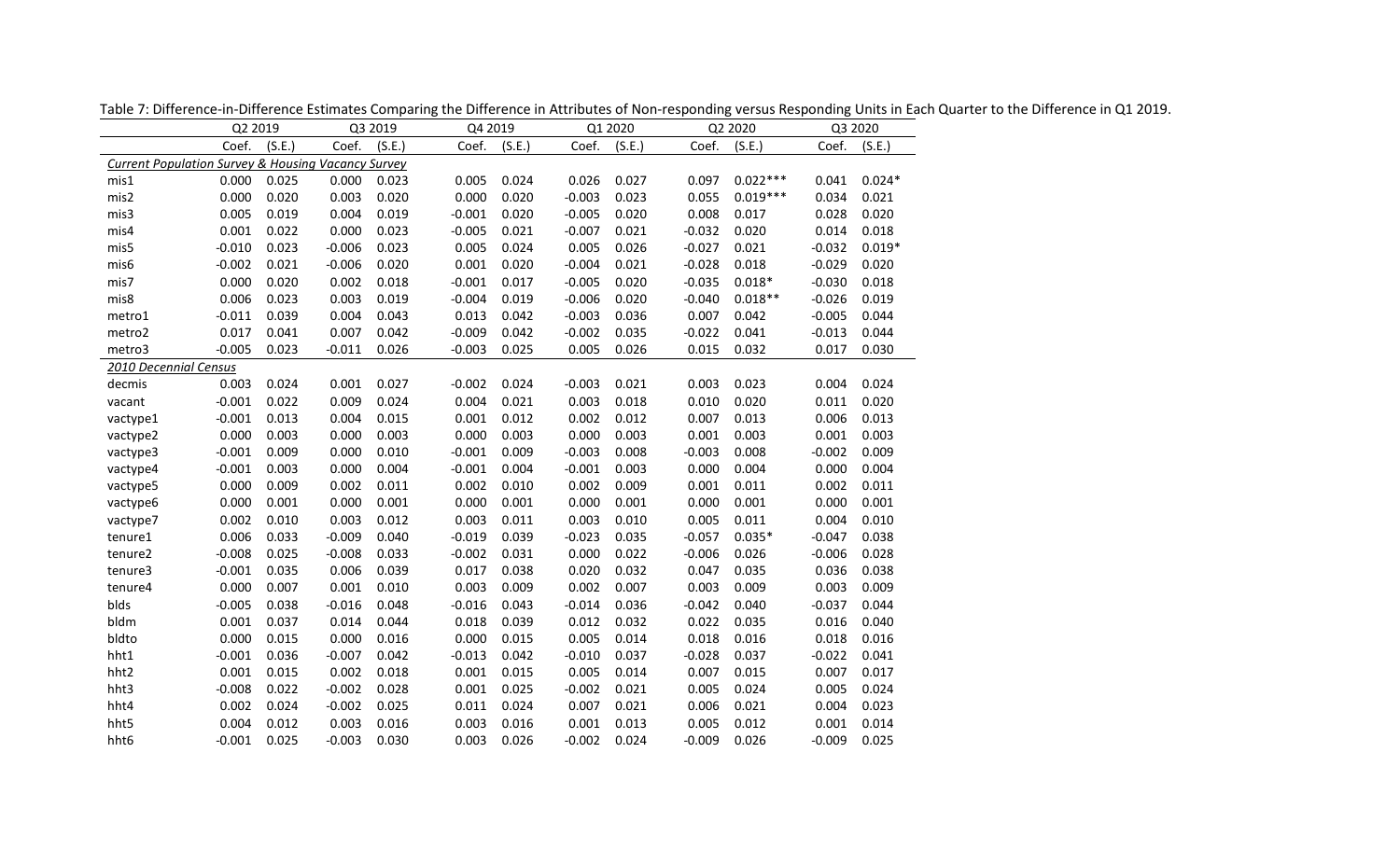| hht7                           | 0.001        | 0.012      | $-0.001$ | 0.013   | $-0.006$ | 0.013   | $-0.001$ | 0.010   | 0.001    | 0.013     | $-0.001$ | 0.013     |
|--------------------------------|--------------|------------|----------|---------|----------|---------|----------|---------|----------|-----------|----------|-----------|
| hhldrage                       | $-0.36$      | $-1.82$    | $-0.79$  | $-2.30$ | $-0.08$  | $-1.98$ | $-0.09$  | $-1.71$ | $-1.18$  | $-1.83$   | $-1.07$  | $-2.02$   |
| age0134                        | 0.004        | 0.027      | 0.005    | 0.033   | 0.003    | 0.032   | 0.010    | 0.028   | 0.021    | 0.027     | 0.015    | 0.028     |
| age3549                        | 0.005        | 0.034      | 0.002    | 0.039   | $-0.003$ | 0.036   | $-0.008$ | 0.032   | $-0.011$ | 0.033     | $-0.015$ | 0.034     |
| age5064                        | $-0.007$     | 0.031      | $-0.009$ | 0.033   | 0.002    | 0.032   | $-0.006$ | 0.028   | $-0.020$ | 0.030     | $-0.012$ | 0.032     |
| age6599                        | $-0.005$     | 0.024      | $-0.008$ | 0.033   | $-0.003$ | 0.029   | 0.003    | 0.025   | $-0.003$ | 0.027     | $-0.002$ | 0.030     |
| hispanic                       | 0.005        | 0.024      | 0.013    | 0.026   | 0.013    | 0.026   | 0.015    | 0.025   | 0.025    | 0.025     | 0.028    | 0.020     |
| white                          | $-0.003$     | 0.036      | $-0.018$ | 0.043   | $-0.016$ | 0.042   | $-0.006$ | 0.037   | $-0.024$ | 0.042     | $-0.025$ | 0.041     |
| black                          | $-0.004$     | 0.030      | $-0.004$ | 0.033   | 0.004    | 0.030   | $-0.005$ | 0.028   | $-0.003$ | 0.033     | $-0.003$ | 0.031     |
| aian                           | 0.000        | 0.007      | 0.000    | 0.008   | 0.000    | 0.008   | 0.000    | 0.007   | 0.002    | 0.007     | 0.002    | 0.007     |
| asian                          | 0.000        | 0.013      | 0.007    | 0.017   | 0.005    | 0.015   | 0.002    | 0.013   | 0.001    | 0.014     | 0.001    | 0.013     |
| nhopi                          | 0.000        | 0.002      | 0.000    | 0.003   | 0.000    | 0.003   | 0.000    | 0.003   | 0.000    | 0.003     | 0.000    | 0.003     |
| other                          | 0.005        | 0.014      | 0.006    | 0.017   | 0.006    | 0.017   | 0.008    | 0.013   | 0.012    | 0.015     | 0.011    | 0.016     |
| <b>Black Knight Inc.</b>       |              |            |          |         |          |         |          |         |          |           |          |           |
| bkmis                          | 0.006        | 0.039      | 0.019    | 0.042   | 0.018    | 0.043   | 0.023    | 0.034   | 0.072    | $0.039*$  | 0.062    | 0.042     |
| bkowner                        | 0.000        | 0.037      | $-0.018$ | 0.041   | $-0.021$ | 0.039   | $-0.026$ | 0.033   | $-0.086$ | $0.038**$ | $-0.077$ | $0.039**$ |
| bkrenter                       | $-0.006$     | 0.022      | $-0.001$ | 0.031   | 0.003    | 0.029   | 0.003    | 0.024   | 0.014    | 0.027     | 0.015    | 0.027     |
| 2014-2018 ACS 5-Year Estimates |              |            |          |         |          |         |          |         |          |           |          |           |
| acsmis                         | 0.001        | 0.011      | 0.003    | 0.014   | 0.000    | 0.012   | 0.001    | 0.012   | $-0.004$ | 0.010     | $-0.002$ | 0.011     |
| medval                         |              | 1852 17180 | 1543     | 21150   | 1565     | 17960   | $-5248$  | 16390   | $-11340$ | 19660     | $-16550$ | 20230     |
| medinc                         | $\mathbf{3}$ | 1953       | $-273$   | 2392    | $-224$   | 2079    | $-462$   | 1826    | $-1168$  | 2113      | $-1499$  | 2223      |
| phhpov                         | $-0.003$     | 0.008      | 0.002    | 0.009   | 0.002    | 0.009   | 0.004    | 0.009   | 0.016    | $0.010*$  | 0.015    | 0.009     |
| pvacs                          | $-0.003$     | 0.008      | $-0.001$ | 0.009   | 0.000    | 0.008   | 0.003    | 0.007   | 0.007    | 0.008     | 0.006    | 0.009     |
| pmover                         | 0.000        | 0.007      | 0.002    | 0.009   | 0.003    | 0.008   | 0.001    | 0.008   | 0.007    | 0.008     | 0.005    | 0.008     |
| pown                           | $-0.001$     | 0.020      | $-0.012$ | 0.023   | $-0.011$ | 0.024   | $-0.010$ | 0.020   | $-0.023$ | 0.022     | $-0.020$ | 0.020     |
| pa17                           | 0.000        | 0.006      | $-0.001$ | 0.007   | $-0.001$ | 0.007   | 0.001    | 0.006   | 0.003    | 0.006     | 0.003    | 0.006     |
| pa18                           | 0.000        | 0.008      | 0.004    | 0.011   | 0.004    | 0.010   | 0.003    | 0.008   | 0.007    | 0.010     | 0.005    | 0.010     |
| pa35                           | 0.000        | 0.005      | $-0.001$ | 0.006   | $-0.001$ | 0.005   | $-0.001$ | 0.005   | $-0.002$ | 0.005     | $-0.003$ | 0.005     |
| pa55                           | $-0.002$     | 0.006      | $-0.003$ | 0.008   | $-0.002$ | 0.007   | $-0.002$ | 0.006   | $-0.004$ | 0.006     | $-0.004$ | 0.006     |
| pa75                           | 0.000        | 0.004      | $-0.001$ | 0.005   | 0.000    | 0.004   | 0.000    | 0.004   | 0.000    | 0.004     | $-0.001$ | 0.004     |
| phis                           | 0.004        | 0.017      | 0.010    | 0.020   | 0.009    | 0.017   | 0.012    | 0.015   | 0.022    | 0.019     | 0.023    | 0.019     |
| pnhw                           | 0.001        | 0.026      | $-0.013$ | 0.030   | $-0.016$ | 0.027   | $-0.011$ | 0.025   | $-0.024$ | 0.027     | $-0.025$ | 0.028     |
| pnhb                           | $-0.005$     | 0.019      | $-0.001$ | 0.022   | 0.003    | 0.021   | $-0.001$ | 0.018   | 0.006    | 0.022     | 0.005    | 0.021     |
| pnha                           | 0.001        | 0.006      | 0.003    | 0.007   | 0.004    | 0.008   | 0.000    | 0.008   | $-0.001$ | 0.007     | $-0.002$ | 0.008     |
| poth                           | $-0.001$     | 0.003      | $-0.001$ | 0.005   | 0.000    | 0.006   | 0.000    | 0.003   | 0.001    | 0.005     | 0.001    | 0.006     |
| pcol                           | 0.003        | 0.019      | 0.003    | 0.021   | 0.000    | 0.018   | $-0.006$ | 0.016   | $-0.019$ | 0.020     | $-0.024$ | 0.020     |
|                                |              |            |          |         |          |         |          |         |          |           |          |           |
| pcit                           | $-0.003$     | 0.013      | $-0.008$ | 0.016   | $-0.007$ | 0.016   | $-0.005$ | 0.015   | $-0.002$ | 0.014     | $-0.001$ | 0.015     |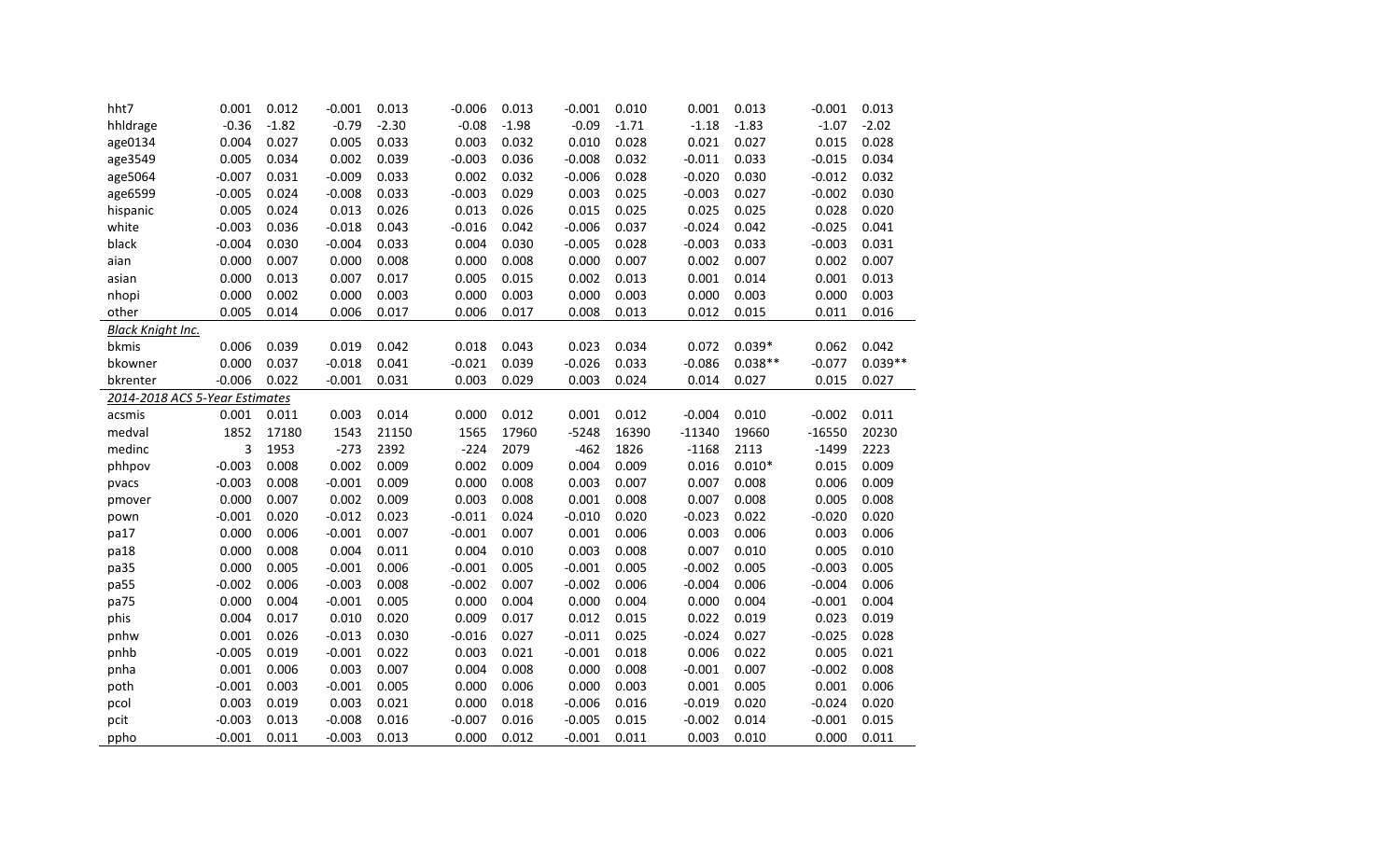| National Change of Address Database |          |       |          |       |          |       |          |       |       |       |       |       |
|-------------------------------------|----------|-------|----------|-------|----------|-------|----------|-------|-------|-------|-------|-------|
| recentfrom0                         | $-0.003$ | 0.007 | 0.000    | 0.008 | $-0.001$ | 0.007 | $-0.001$ | 0.007 | 0.000 | 0.006 | 0.003 | 0.006 |
| recentfrom1                         | 0.000    | 0.007 | 0.001    | 0.007 | 0.000    | 0.007 | 0.002    | 0.006 | 0.008 | 0.006 | 0.005 | 0.007 |
| recentfrom23                        | 0.001    | 0.009 | $-0.001$ | 0.010 | $-0.002$ | 0.010 | 0.003    | 0.008 | 0.013 | 0.009 | 0.011 | 0.009 |
| recentto0                           | 0.000    | 0.007 | 0.001    | 0.007 | 0.000    | 0.007 | 0.003    | 0.007 | 0.004 | 0.006 | 0.006 | 0.007 |
| recentto1                           | $-0.001$ | 0.006 | 0.003    | 0.008 | 0.000    | 0.007 | 0.002    | 0.006 | 0.007 | 0.006 | 0.005 | 0.007 |
| recentto23                          | 0.002    | 0.008 | 0.000    | 0.009 | 0.003    | 0.009 | 0.001    | 0.005 | 0.010 | 0.008 | 0.006 | 0.008 |

Note: This table shows the results of OLS difference-in-difference estimates that compare the difference between the mean value of the variable for non-responders versus responders to the same difference in the first quart

For example, the OLS difference-in-difference estimates for Q1 2020 in this table are identical to the year-year change column in Table 3 since both comparisons use Q1 2019 as the reference category.

\*\*\* p<.01; \*\* p<.05; \* p<.10. Asterisks are reported for all estimates.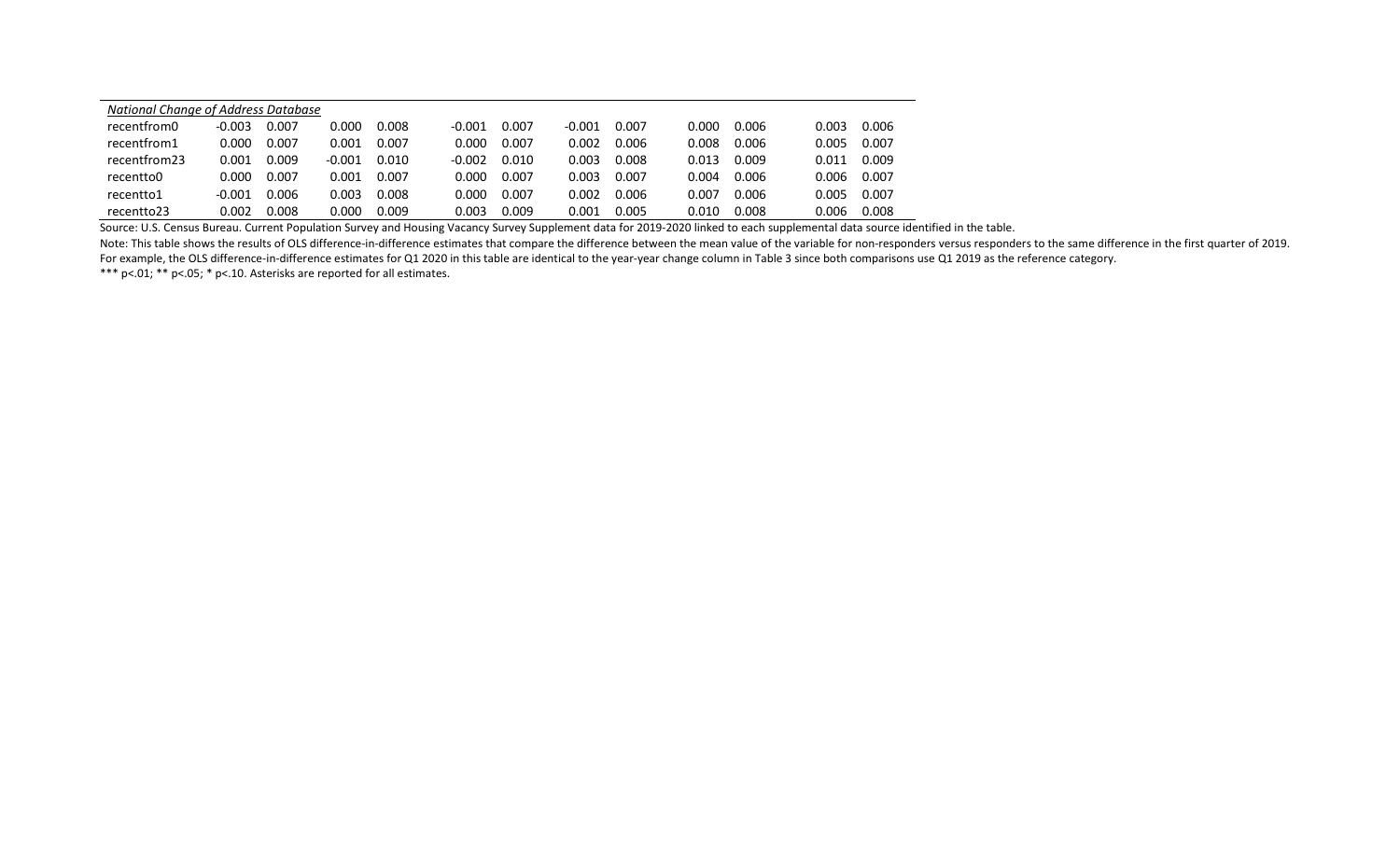|           | Q1 2019  |          | Q2 2019  |           |          | Q3 2019  |          | Q4 2019  |          | Q1 2020  |          | Q2 2020   |          | Q3 2020  |  |
|-----------|----------|----------|----------|-----------|----------|----------|----------|----------|----------|----------|----------|-----------|----------|----------|--|
|           | Coef.    | (S.E.)   | Coef.    | (S.E.)    | Coef.    | (S.E.)   | Coef.    | (S.E.)   | Coef.    | (S.E.)   | Coef.    | (S.E.)    | Coef.    | (S.E.)   |  |
| Intercept | 1.894    | 1.592    | 1.965    | 1.552     | 1.588    | 1.570    | 1.833    | 1.661    | 1.823    | 1.418    | 1.490    | 1.286     | 1.228    | 1.287    |  |
| decmis    | 0.129    | 0.370    | 0.179    | 0.335     | 0.229    | 0.325    | 0.154    | 0.351    | 0.169    | 0.299    | 0.140    | 0.274     | 0.116    | 0.251    |  |
| vactype1  | 0.089    | 0.448    | 0.183    | 0.410     | 0.075    | 0.376    | 0.068    | 0.419    | 0.013    | 0.392    | $-0.056$ | 0.310     | 0.019    | 0.351    |  |
| vactype2  | 0.339    | 1.677    | 0.601    | 2.042     | 0.313    | 1.979    | 0.344    | 1.983    | 0.804    | 1.801    | 0.057    | 1.098     | $-0.016$ | 1.341    |  |
| vactype3  | 0.052    | 0.539    | 0.169    | 0.550     | 0.109    | 0.549    | 0.072    | 0.625    | 0.225    | 0.566    | 0.266    | 0.433     | 0.128    | 0.522    |  |
| vactype4  | 0.286    | 1.384    | 0.569    | 1.332     | 0.311    | 1.450    | 0.557    | 1.514    | 0.533    | 1.170    | 0.279    | 0.935     | 0.320    | 0.918    |  |
| vactype5  | 1.125    | $0.641*$ | 1.131    | $0.676*$  | 0.955    | 0.663    | 0.935    | 0.674    | 0.985    | $0.594*$ | 1.003    | $0.500**$ | 0.914    | $0.489*$ |  |
| tenure2   | 0.069    | 0.214    | 0.142    | 0.204     | 0.102    | 0.225    | 0.044    | 0.222    | 0.032    | 0.192    | 0.039    | 0.157     | 0.068    | 0.185    |  |
| tenure3   | $-0.144$ | 0.205    | $-0.090$ | 0.206     | $-0.067$ | 0.201    | $-0.148$ | 0.197    | $-0.213$ | 0.183    | $-0.262$ | $0.156*$  | $-0.167$ | 0.168    |  |
| tenure4   | 0.202    | 0.560    | 0.239    | 0.538     | 0.150    | 0.700    | $-0.040$ | 0.514    | 0.026    | 0.440    | $-0.007$ | 0.449     | 0.077    | 0.428    |  |
| bldm      | $-0.139$ | 0.239    | $-0.135$ | 0.213     | $-0.164$ | 0.233    | $-0.175$ | 0.228    | $-0.124$ | 0.191    | $-0.085$ | 0.159     | $-0.191$ | 0.181    |  |
| bldto     | 0.220    | 0.344    | 0.157    | 0.335     | 0.160    | 0.320    | 0.160    | 0.312    | 0.136    | 0.300    | $-0.004$ | 0.280     | 0.008    | 0.255    |  |
| hht2      | $-0.089$ | 0.305    | $-0.088$ | 0.311     | $-0.133$ | 0.333    | $-0.103$ | 0.315    | $-0.187$ | 0.270    | $-0.217$ | 0.254     | $-0.220$ | 0.277    |  |
| hht3      | $-0.186$ | 0.195    | $-0.134$ | 0.181     | $-0.170$ | 0.230    | $-0.191$ | 0.213    | $-0.145$ | 0.172    | $-0.179$ | 0.160     | $-0.176$ | 0.175    |  |
| hht4      | $-0.126$ | 0.217    | $-0.161$ | 0.215     | $-0.097$ | 0.250    | $-0.220$ | 0.226    | $-0.192$ | 0.196    | $-0.152$ | 0.180     | $-0.119$ | 0.189    |  |
| hht5      | $-0.070$ | 0.328    | $-0.183$ | 0.320     | $-0.137$ | 0.373    | $-0.118$ | 0.362    | $-0.102$ | 0.335    | $-0.145$ | 0.264     | $-0.046$ | 0.295    |  |
| hht6      | $-0.161$ | 0.224    | $-0.186$ | 0.228     | $-0.149$ | 0.246    | $-0.177$ | 0.211    | $-0.152$ | 0.199    | $-0.085$ | 0.191     | $-0.059$ | 0.195    |  |
| hht7      | $-0.142$ | 0.390    | $-0.166$ | 0.368     | $-0.061$ | 0.391    | 0.131    | 0.427    | $-0.094$ | 0.360    | $-0.130$ | 0.329     | $-0.058$ | 0.331    |  |
| rhhldrage | 0.007    | $0.004*$ | 0.008    | $0.004**$ | 0.008    | $0.004*$ | 0.007    | $0.004*$ | 0.007    | $0.004*$ | 0.008    | $0.003**$ | 0.006    | $0.003*$ |  |
| hispanic  | 0.015    | 0.278    | 0.008    | 0.308     | $-0.077$ | 0.275    | $-0.089$ | 0.265    | $-0.050$ | 0.264    | $-0.068$ | 0.226     | $-0.176$ | 0.241    |  |
| black     | $-0.188$ | 0.237    | $-0.216$ | 0.251     | $-0.175$ | 0.239    | $-0.197$ | 0.273    | $-0.128$ | 0.231    | $-0.081$ | 0.197     | $-0.125$ | 0.180    |  |
| aian      | $-0.160$ | 0.686    | $-0.186$ | 0.687     | $-0.133$ | 0.642    | $-0.121$ | 0.649    | $-0.104$ | 0.599    | $-0.166$ | 0.523     | $-0.143$ | 0.492    |  |
| asian     | 0.024    | 0.332    | 0.035    | 0.341     | $-0.134$ | 0.348    | $-0.044$ | 0.310    | $-0.023$ | 0.337    | $-0.031$ | 0.265     | $-0.066$ | 0.299    |  |
| nhopi     | $-0.220$ | 1.250    | $-0.110$ | 1.333     | $-0.230$ | 1.220    | $-0.224$ | 1.206    | $-0.230$ | 1.245    | $-0.150$ | 1.237     | $-0.118$ | 1.115    |  |
| other     | $-0.037$ | 0.402    | $-0.157$ | 0.394     | $-0.052$ | 0.398    | $-0.042$ | 0.383    | $-0.083$ | 0.349    | $-0.125$ | 0.337     | 0.019    | 0.309    |  |
| bkmis     | 0.060    | 0.222    | $-0.027$ | 0.242     | $-0.010$ | 0.220    | 0.054    | 0.244    | 0.041    | 0.197    | $-0.022$ | 0.182     | 0.001    | 0.181    |  |
| bkowner   | $-0.031$ | 0.199    | $-0.073$ | 0.214     | $-0.006$ | 0.234    | 0.017    | 0.230    | 0.006    | 0.193    | 0.172    | 0.188     | 0.185    | 0.169    |  |
| acsmis    | 0.222    | 1.556    | 0.178    | 1.540     | 0.264    | 1.591    | 0.155    | 1.595    | 0.034    | 1.536    | 0.069    | 1.371     | 0.176    | 1.312    |  |
| medval    | 0.000    | 0.000    | 0.000    | 0.000     | 0.000    | 0.000    | 0.000    | 0.000    | 0.000    | 0.000    | 0.000    | 0.000     | 0.000    | 0.000    |  |
| medinc    | 0.000    | 0.000    | 0.000    | 0.000     | 0.000    | 0.000    | 0.000    | 0.000    | 0.000    | 0.000    | 0.000    | 0.000     | 0.000    | 0.000    |  |
| phhpov    | 0.755    | 1.017    | 1.092    | 1.167     | 0.506    | 1.062    | 1.047    | 1.148    | 0.751    | 1.081    | $-0.131$ | 1.033     | 0.038    | 1.015    |  |
| pvacs     | 0.792    | 0.887    | 0.964    | 0.971     | 0.937    | 0.847    | 0.775    | 0.887    | 0.620    | 0.888    | 0.734    | 0.720     | 0.913    | 0.761    |  |
| pmover    | 0.156    | 1.378    | 0.232    | 1.252     | $-0.086$ | 1.415    | $-0.223$ | 1.429    | $-0.085$ | 1.280    | $-0.356$ | 1.256     | $-0.137$ | 1.123    |  |
| pown      | 0.128    | 0.532    | 0.258    | 0.583     | 0.134    | 0.603    | 0.092    | 0.581    | 0.177    | 0.535    | 0.162    | 0.558     | 0.121    | 0.447    |  |
| pa17      | 0.227    | 1.516    | $-0.079$ | 1.685     | 0.609    | 1.963    | 0.267    | 1.797    | $-0.096$ | 1.827    | $-0.708$ | 1.732     | $-0.500$ | 1.521    |  |

Table 8: Logistic Regressions Modeling Type A Non-response versus Response on Selected Covariates (1=Response; 0=Type A Non-response).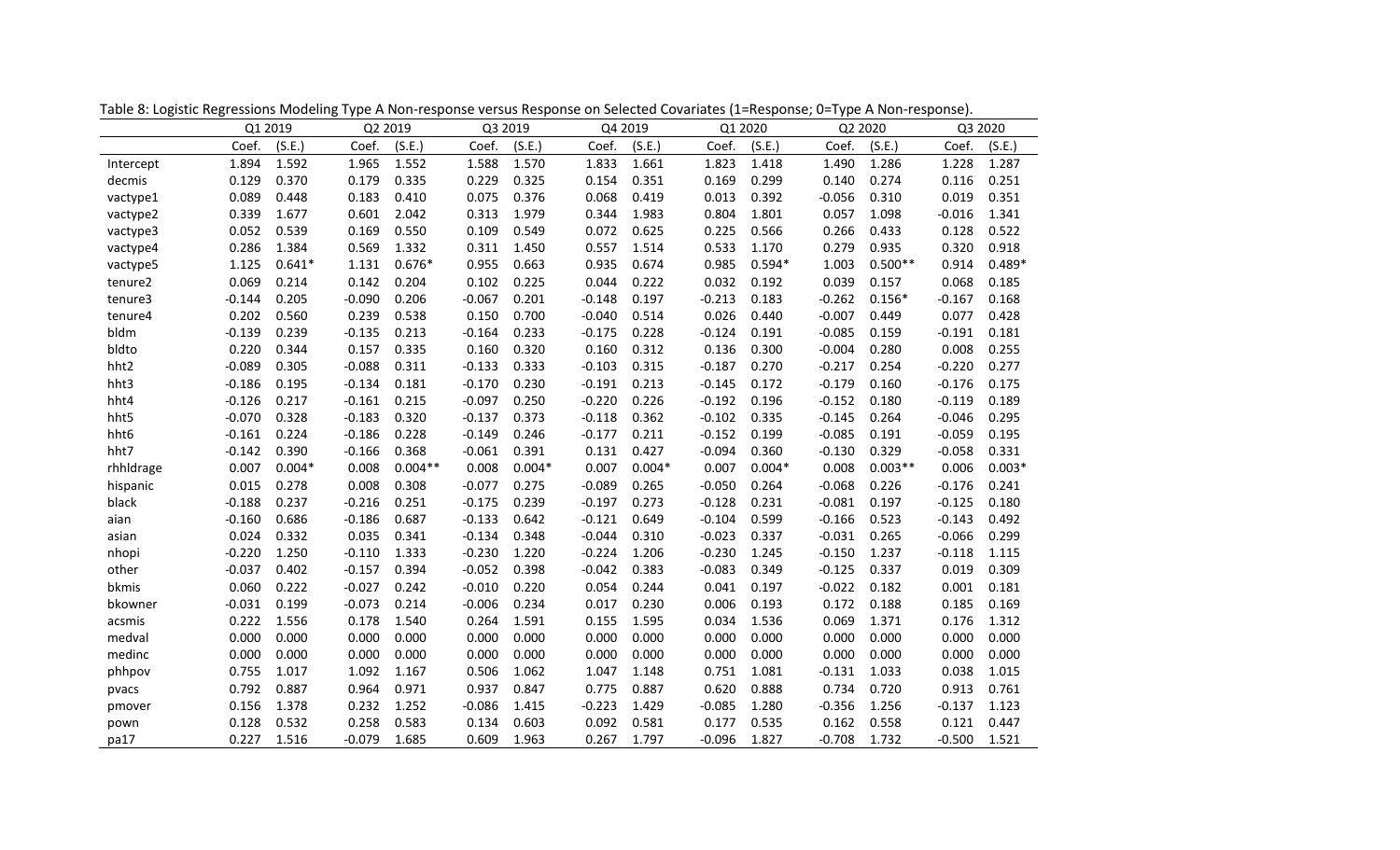| pa18             | 0.160    | 1.717 | $-0.120$ | 1.621 | 0.343    | 1.658 | 0.076    | 1.732 | 0.022    | 1.688 | 0.007    | 1.473 | 0.032    | 1.396 |
|------------------|----------|-------|----------|-------|----------|-------|----------|-------|----------|-------|----------|-------|----------|-------|
| pa35             | $-0.232$ | 2.168 | $-0.482$ | 2.206 | $-0.025$ | 2.204 | $-0.102$ | 2.338 | $-0.340$ | 1.978 | $-0.298$ | 1.874 | 0.086    | 1.882 |
| pa75             | 1.277    | 2.703 | 0.938    | 2.972 | 1.734    | 2.903 | 0.968    | 2.913 | 1.047    | 3.033 | 0.533    | 2.700 | 1.035    | 2.518 |
| phis             | $-0.196$ | 0.536 | $-0.210$ | 0.555 | $-0.295$ | 0.636 | $-0.268$ | 0.531 | $-0.253$ | 0.494 | $-0.132$ | 0.502 | $-0.176$ | 0.497 |
| pnhb             | $-0.525$ | 0.528 | $-0.476$ | 0.468 | $-0.494$ | 0.539 | $-0.618$ | 0.486 | $-0.495$ | 0.474 | $-0.363$ | 0.445 | $-0.321$ | 0.426 |
| pnha             | $-0.297$ | 1.009 | $-0.322$ | 1.020 | $-0.287$ | 0.953 | $-0.535$ | 1.008 | $-0.235$ | 0.968 | $-0.198$ | 0.919 | $-0.125$ | 0.923 |
| poth             | $-1.012$ | 1.379 | $-0.582$ | 1.414 | $-0.823$ | 1.726 | $-0.678$ | 1.946 | $-0.597$ | 1.217 | $-0.907$ | 1.141 | $-0.725$ | 1.498 |
| State x Metro FE | Yes      |       | Yes      |       | Yes      |       | Yes      |       | Yes      |       | Yes      |       | Yes      |       |
| MIS x Metro FE   | Yes      |       | Yes      |       | Yes      |       | Yes      |       | Yes      |       | Yes      |       | Yes      |       |

Note: This table reports the results of logistic regressions that model an indicator for Type A non-response on the set of covariates identified in the table. The dependent variable is defined so that positive coefficients increased likelihood of response (0=Type A Non-response; 1=Completed interview, Type B, or Type C). Separate logistic regressions are estimated for each quarter.

\*\*\* p<.01; \*\* p<.05; \* p<.10. Asterisks are reported for all estimates.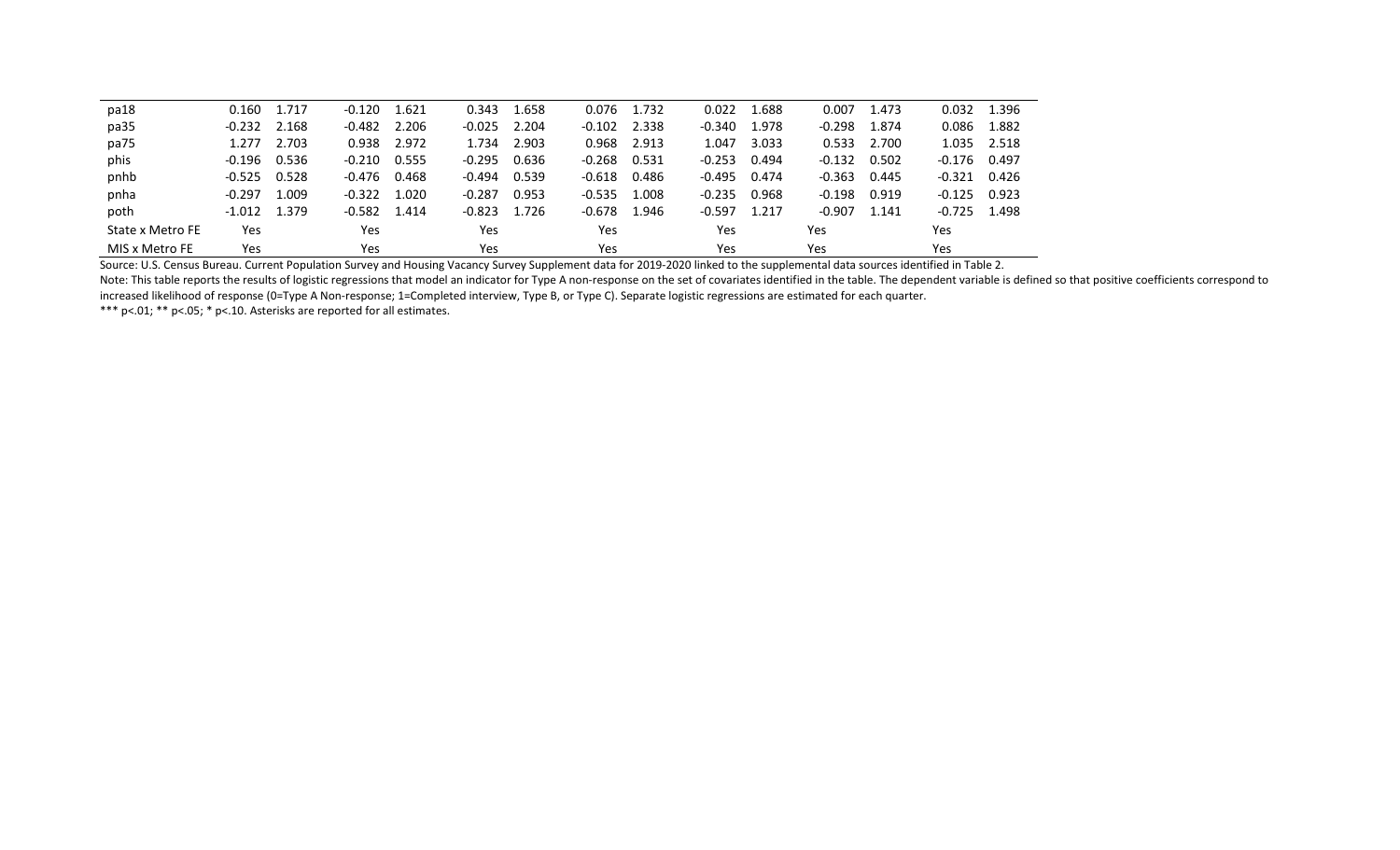|                               | <b>Estimates</b> |            |            |            |            |            |            | <b>Year-Over-Year Change</b> |                       |                     |
|-------------------------------|------------------|------------|------------|------------|------------|------------|------------|------------------------------|-----------------------|---------------------|
|                               | Q1 2019          | Q2 2019    | Q3 2019    | Q4 2019    | Q1 2020    | Q2 2020    | Q3 2020    | Q1 2020-<br>Q1 2019          | $Q22020 -$<br>Q2 2019 | Q3 2020-<br>Q3 2019 |
| <b>Homeownership Rate</b>     |                  |            |            |            |            |            |            |                              |                       |                     |
| <b>PB Estimates</b>           | 0.655            | 0.652      | 0.657      | 0.661      | 0.661      | 0.673      | 0.672      | 0.006                        | 0.021                 | 0.015               |
| (S.E.)                        | 0.019            | 0.018      | 0.019      | 0.018      | 0.020      | 0.018      | 0.019      | 0.018                        | 0.019                 | 0.020               |
| <b>BW Estimates</b>           | $0.664**$        | $0.661**$  | $0.667***$ | $0.673***$ | $0.675***$ | $0.705***$ | $0.699***$ | 0.011                        | $0.044***$            | $0.032***$          |
| (S.E.)                        | 0.020            | 0.018      | 0.019      | 0.018      | 0.020      | 0.017      | 0.019      | 0.018                        | 0.019                 | 0.020               |
| <b>CM Estimates</b>           | $0.661*$         | $0.660**$  | $0.665**$  | $0.670**$  | $0.673***$ | $0.702***$ | $0.698***$ | 0.012                        | $0.042***$            | $0.033***$          |
| (S.E.)                        | 0.020            | 0.018      | 0.019      | 0.019      | 0.020      | 0.017      | 0.019      | 0.018                        | 0.019                 | 0.020               |
| <b>Rental Vacancy Rate</b>    |                  |            |            |            |            |            |            |                              |                       |                     |
| <b>PB Estimates</b>           | 0.086            | 0.084      | 0.084      | 0.080      | 0.085      | 0.089      | 0.093      | $-0.001$                     | 0.005                 | 0.009               |
| (S.E.)                        | 0.014            | 0.012      | 0.013      | 0.013      | 0.015      | 0.018      | 0.016      | 0.019                        | 0.020                 | 0.017               |
| <b>BW Estimates</b>           | 0.086            | 0.084      | 0.083      | 0.080      | 0.085      | 0.087      | 0.093      | $-0.001$                     | 0.004                 | 0.009               |
| (S.E.)                        | 0.015            | 0.013      | 0.013      | 0.014      | 0.016      | 0.017      | 0.015      | 0.019                        | 0.019                 | 0.017               |
| <b>CM Estimates</b>           | $0.072***$       | $0.070***$ | $0.070***$ | $0.067***$ | $0.069***$ | $0.060***$ | $0.068***$ | $-0.004$                     | $-0.010**$            | $-0.002**$          |
| (S.E.)                        | 0.012            | 0.011      | 0.011      | 0.012      | 0.013      | 0.012      | 0.012      | 0.016                        | 0.015                 | 0.014               |
| <b>Homeowner Vacancy Rate</b> |                  |            |            |            |            |            |            |                              |                       |                     |
| <b>PB Estimates</b>           | 0.016            | 0.015      | 0.017      | 0.016      | 0.014      | 0.013      | 0.013      | $-0.002$                     | $-0.002$              | $-0.004$            |
| (S.E.)                        | 0.004            | 0.004      | 0.004      | 0.004      | 0.004      | 0.004      | 0.004      | 0.006                        | 0.005                 | 0.005               |
| <b>BW Estimates</b>           | 0.016            | 0.015      | 0.017      | 0.016      | 0.014      | 0.013      | 0.013      | $-0.002$                     | $-0.003$              | $-0.004$            |
| (S.E.)                        | 0.004            | 0.004      | 0.004      | 0.004      | 0.004      | 0.004      | 0.004      | 0.005                        | 0.005                 | 0.005               |
| <b>CM Estimates</b>           | $0.013***$       | $0.013***$ | $0.014***$ | $0.014***$ | $0.011***$ | $0.008***$ | $0.009***$ | $-0.002$                     | $-0.004$              | $-0.005$            |
| (S.E.)                        | 0.003            | 0.003      | 0.003      | 0.004      | 0.003      | 0.003      | 0.003      | 0.004                        | 0.004                 | 0.004               |
| Gross Vacancy Rate            |                  |            |            |            |            |            |            |                              |                       |                     |
| <b>PB Estimates</b>           | 0.139            | 0.140      | 0.140      | 0.132      | 0.136      | 0.139      | 0.134      | $-0.003$                     | $-0.001$              | $-0.007$            |
| (S.E.)                        | 0.013            | 0.014      | 0.013      | 0.014      | 0.014      | 0.016      | 0.014      | 0.012                        | 0.012                 | 0.011               |
| <b>BW Estimates</b>           | 0.142            | $0.143*$   | 0.142      | 0.134      | 0.139      | 0.139      | 0.135      | $-0.003$                     | $-0.004$              | $-0.007$            |
| (S.E.)                        | 0.014            | 0.015      | 0.014      | 0.014      | 0.016      | 0.017      | 0.015      | 0.012                        | 0.013                 | 0.011               |
| <b>CM Estimates</b>           | $0.120***$       | $0.121***$ | $0.121***$ | $0.115***$ | $0.113***$ | $0.098***$ | $0.100***$ | $-0.007**$                   | $-0.023***$           | $-0.021***$         |
| (S.E.)                        | 0.012            | 0.013      | 0.012      | 0.013      | 0.013      | 0.013      | 0.012      | 0.010                        | 0.010                 | 0.009               |

Table 9: Estimates of the Homeownership Rate, Rental Vacancy Rate, Homeowner Vacancy Rate, and Gross Vacancy Rate using Alternative Weighting Approaches.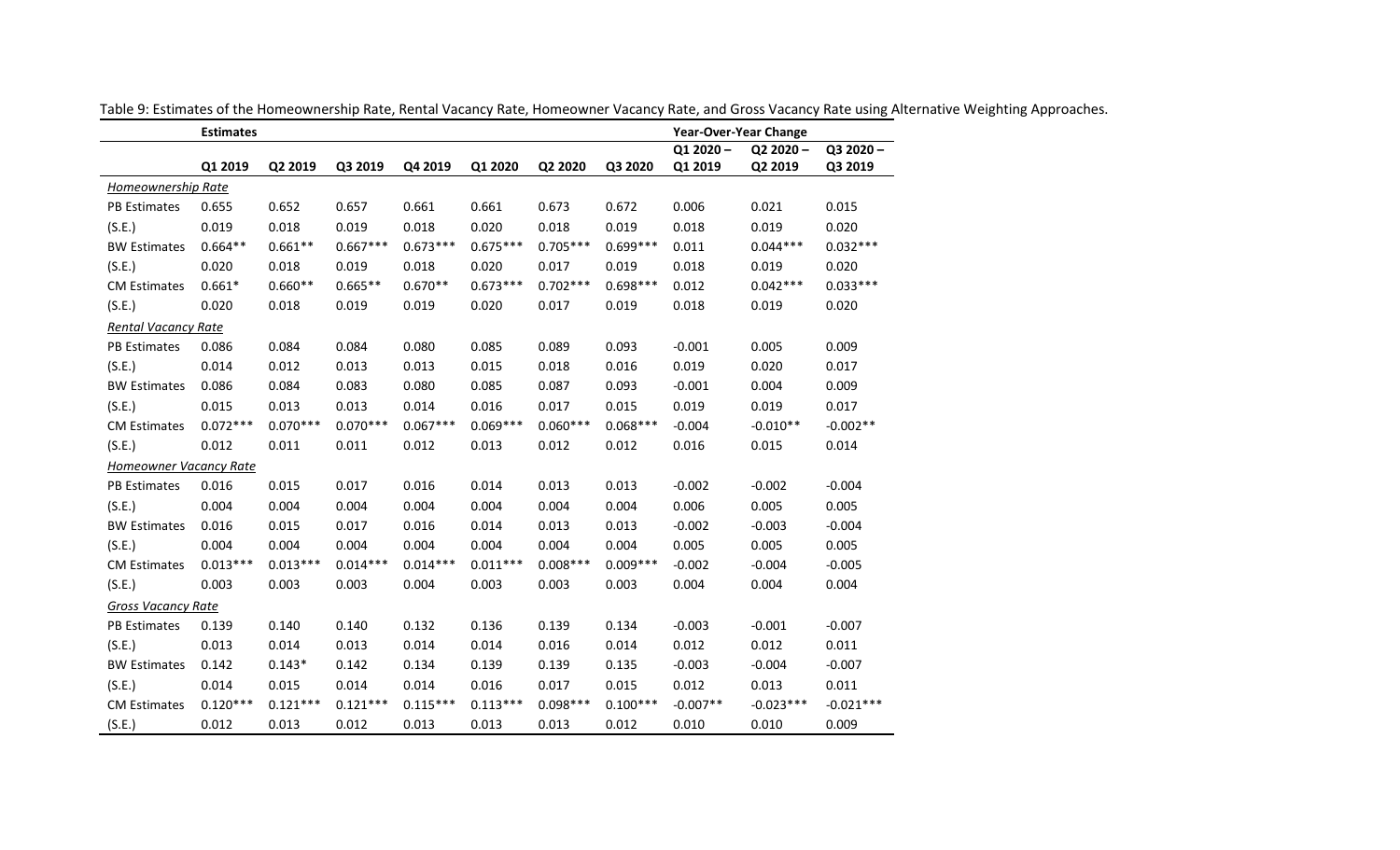Note: This table reports estimates of each outcome using the propensity-score-based non-response adjustment developed in this paper (PB Estimates), the CPS base weights (BW Estimates), and the CPS base weights multiplied b existing non-response adjustment factor (CM Estimates).

\*\*\* p<.01; \*\* p<.05; \* p<.10. The asterisks reflect significance tests that compare the BW Estimates and CM Estimates, respectively, to the PB Estimates for the same outcome and quarter.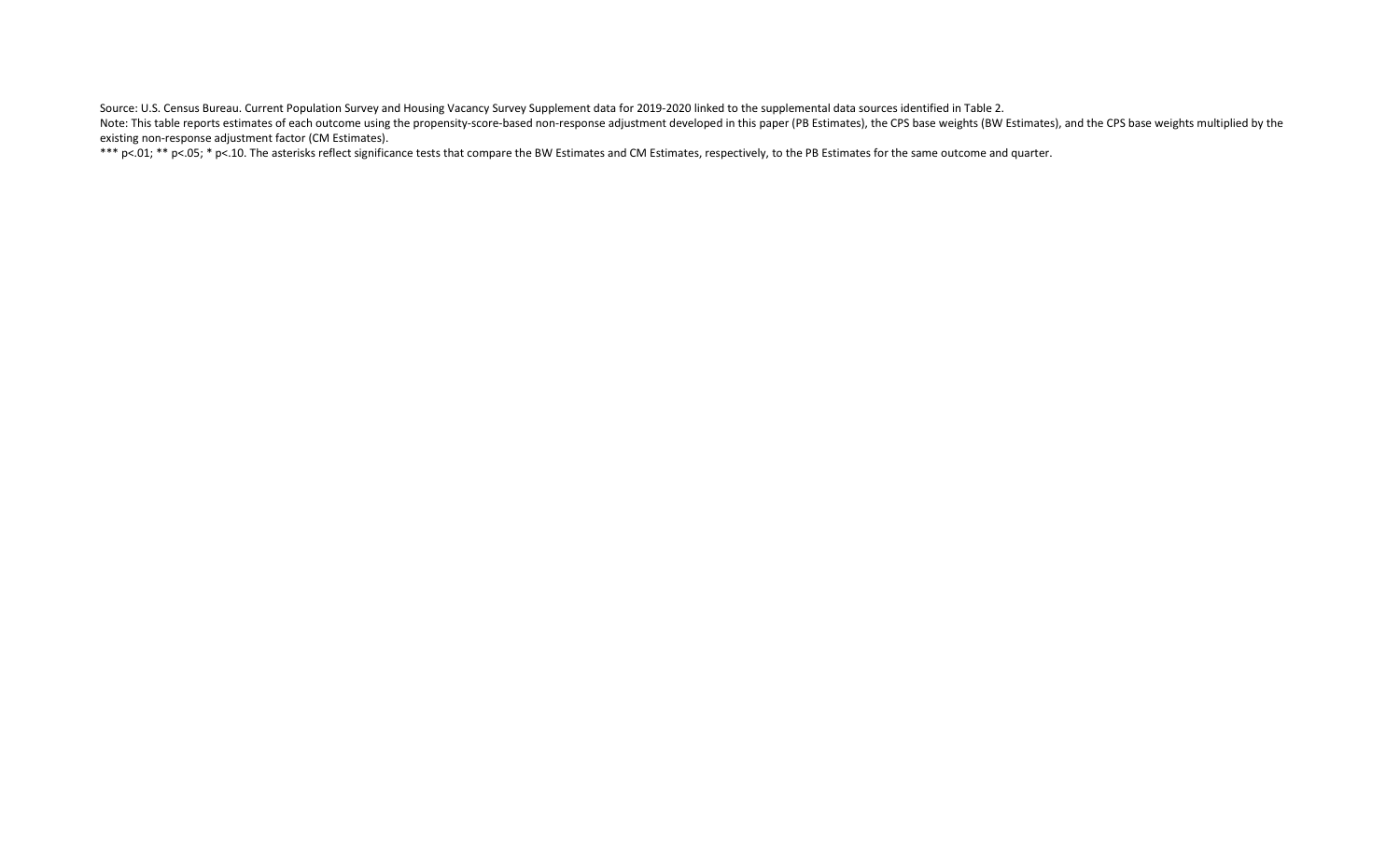

Figure 1A: Homeownership Rate Estimates by Quarter and Weighting Approach.

Note: This figure visualizes the alternative estimates reported in Table 9, along with the published CPS/HVS estimates using the final weights.



Figure 1B: Rental Vacancy Rate Estimates by Quarter and Weighting Approach.

Source: U.S. Census Bureau. Current Population Survey and Housing Vacancy Survey Supplement data for 2019-2020 linked to the supplemental data sources identified in Table 2.

Note: This figure visualizes the alternative estimates reported in Table 9, along with the published CPS/HVS estimates using the final weights.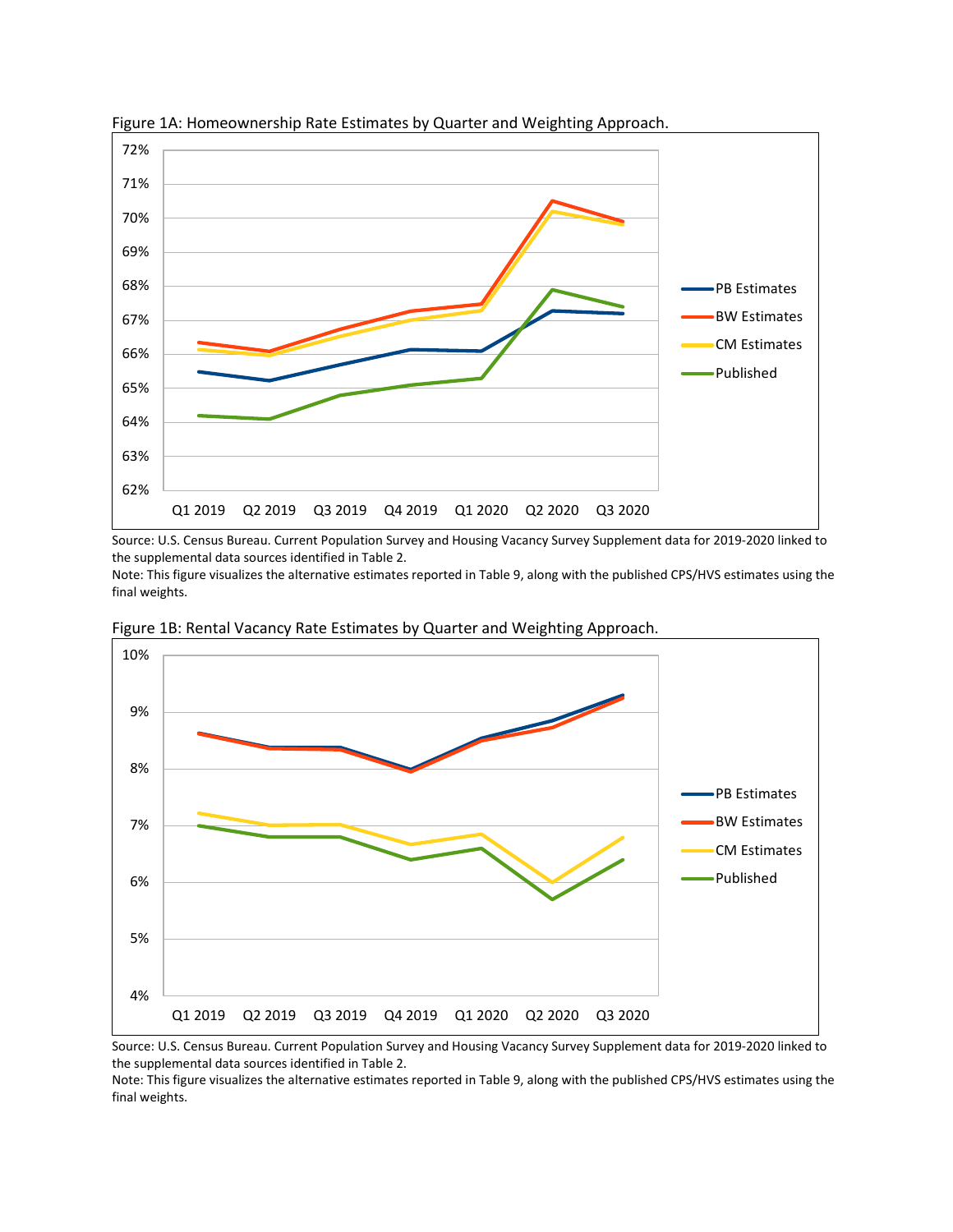

Figure 1C: Homeowner Vacancy Rate Estimates by Quarter and Weighting Approach.

Note: This figure visualizes the alternative estimates reported in Table 9, along with the published CPS/HVS estimates using the final weights.



Figure 1A: Gross Vacancy Rate Estimates by Quarter and Weighting Approach.

Source: U.S. Census Bureau. Current Population Survey and Housing Vacancy Survey Supplement data for 2019-2020 linked to the supplemental data sources identified in Table 2.

Note: This figure visualizes the alternative estimates reported in Table 9, along with the published CPS/HVS estimates using the final weights.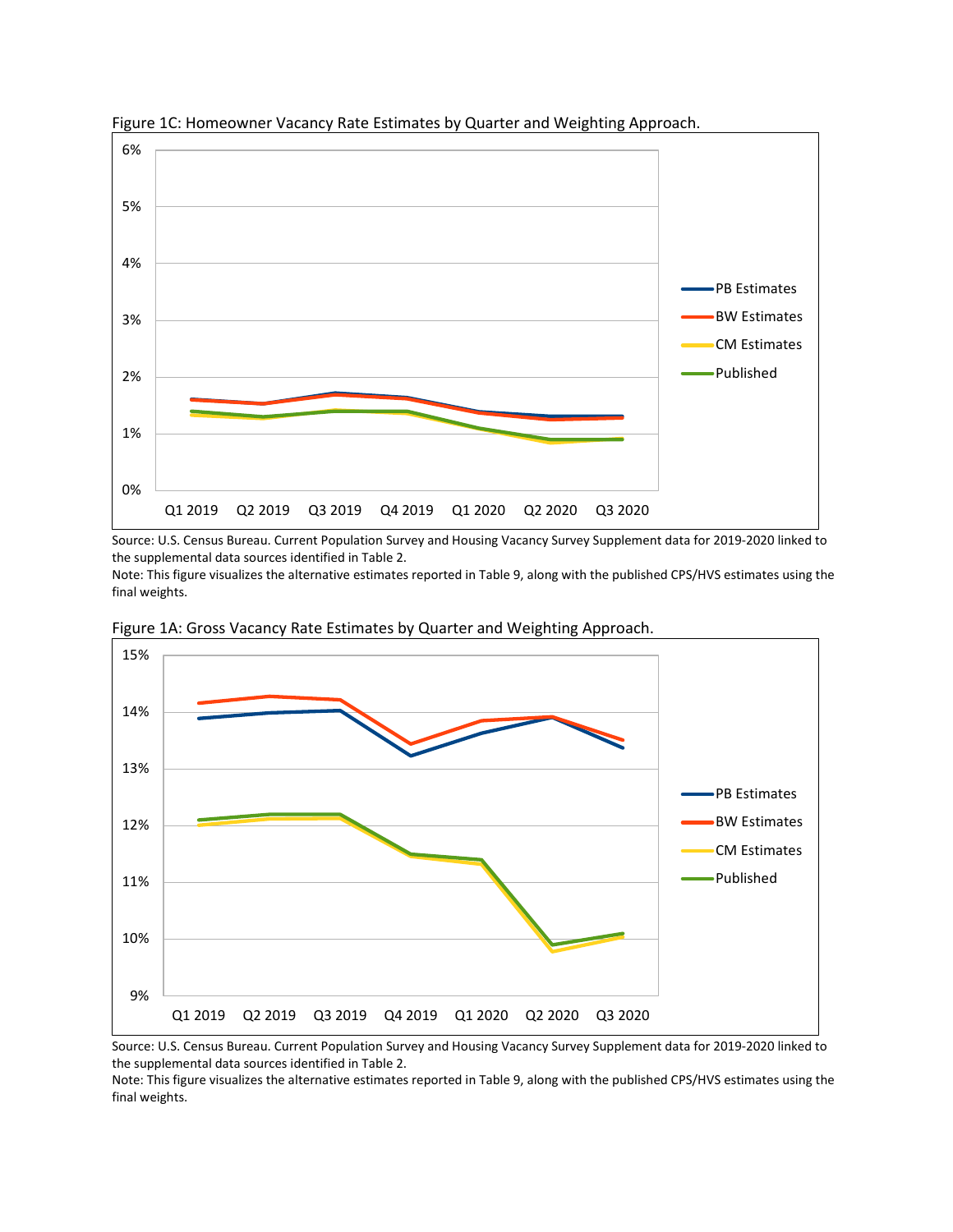### **Appendix: Model Specification**

The propensity-score model used to produce the alternative non-response adjustment factor is specified using a selected subset of the variables available from the supplemental data sources. To determine the model specification, the authors started with the set of attributes that show either a significant difference between non-respondents versus respondents or a significant change over time in these differences, as shown in Tables 3-7. Two analysts then independently developed specifications using logistic regressions with Akaike Information Criterion (AIC) as a measure of model performance and using OLS with r-squared as a measure of performance. The two resulting specifications were then compared and consolidated into the preferred specification used in Table 8 using similar metrics.

Appendix Table A-1 provides a summary of the AIC values for models that incrementally add the state by metro fixed effects, the month-in-sample by metro fixed effects, and the additional covariates. For example, the model labeled Add MIS x Metro Fixed Effects includes both the state by metro fixed effects and the month-in-sample by metro fixed effects, and the model labeled Add Covariates includes both sets of fixed effects and adds the additional covariates shown in Table 8. These model fit statistics show the reductions in AIC values that accompany the addition of each additional set of covariates.

Appendix Table A-2 contains sensitivity analyses that report CPS/HVS estimates when the alternative non-response adjustment factor is produced using each of the models in Appendix Table A-1. These estimates highlight that the estimates are sensitive to the inclusion of the additional covariates in the last model. While few of the coefficients for these covariates reach statistical significance in Table 8, these estimates show that they nonetheless contribute to performance of the model in capturing the observed changes in non-response outcomes.